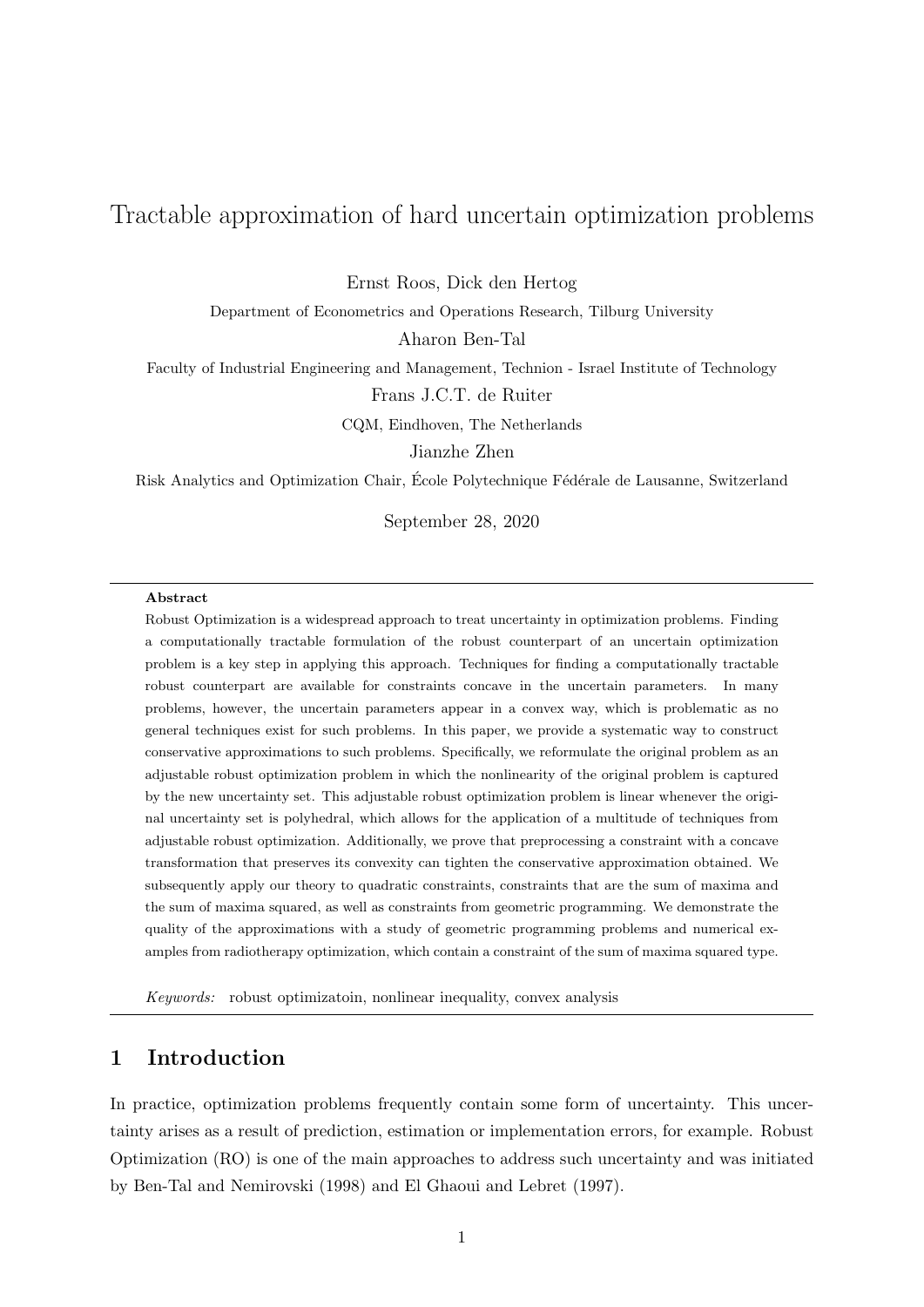Whereas other approaches, such as Stochastic Programming (Shapiro et al., 2014) or Distributionally Robust Optimization (see e.g. Wiesemann et al. (2014)), assume that the uncertain parameters are random variables with fully or partially known distribution functions, RO models uncertainty by means of an uncertainty set. This set contains all possible scenarios for the uncertain parameters one wants to safeguard against.

One of the main advantages of robust optimization is the computational tractability of the resulting optimization problems. Indeed, it has been shown that the robust counterparts of many types of problems are tractable. Ben-Tal et al. (2009) give a comprehensive account of robust optimization techniques to obtain such tractable formulations. A general approach to finding computationally tractable reformulations is presented in Ben-Tal et al. (2015), where a technique is presented that is applicable to any constraint that is convex in the optimization variables and concave in the uncertain parameters. This technique does not necessarily lead to a closed-form robust counterpart for any convex uncertainty set, but does present solutions for the commonly considered uncertainty sets like polyhedral and ellipsoidal uncertainty.

In contrast, obtaining a tractable robust counterpart for constraints that are convex in the uncertain parameters is, in general, hard (Chassein and Goerigk, 2019). Such constraints are, however, common; they appear, for example, in inventory management problems, geometric programming and conic optimization. In this paper, we consider general constraints that are convex in both the optimization variables and the uncertain parameters. More specifically, we convert the robust counterpart to an equivalent adjustable robust optimization problem. This enables us to treat the converted problem with existing techniques for Adjustable Robust Optimization (ARO), such as (non)linear decision rules and Fourier-Motzkin elimination. When the original uncertainty set is polyhedral, the resulting ARO problem is linear, and hence these techniques yield readily solvable conservative approximations to the true robust counterpart. In particular, aside from a conservative approximation resulting from linear decision rules, we consider a particular lifting that can greatly increase the quality of the resulting approximation.

For specific types of constraints such as second-order cone (SOC) and semidefinite programming (SDP) constraints combined with specific uncertainty sets, e.g., norm-bounded or polyhedral uncertainty sets, computationally tractable approximations exist in the literature. Our approach yields the same approximations as some of them, is tighter than some of them, and most importantly it yields approximations for a wide class of problems for which there is no approximation available in the literature. We first discuss the differences of our approach with other approaches in the literature in more detail.

Our approach is a generalization of the approach in Zhen et al. (2017). For polyhedral uncertainty sets, they use a similar idea of reformulation to an adjustable robust optimization problem such that conservative approximations can be constructed based on existing ARO techniques. The approach they describe, however, is only applicable to second-order cone and semidefinite programming constraints, while the approach we propose is much more general, as it can be applied to a broad class of constraints that are convex in both the uncertain parameters and the decision variables. Moreover, their approach is restricted to polyhedral uncertainty sets,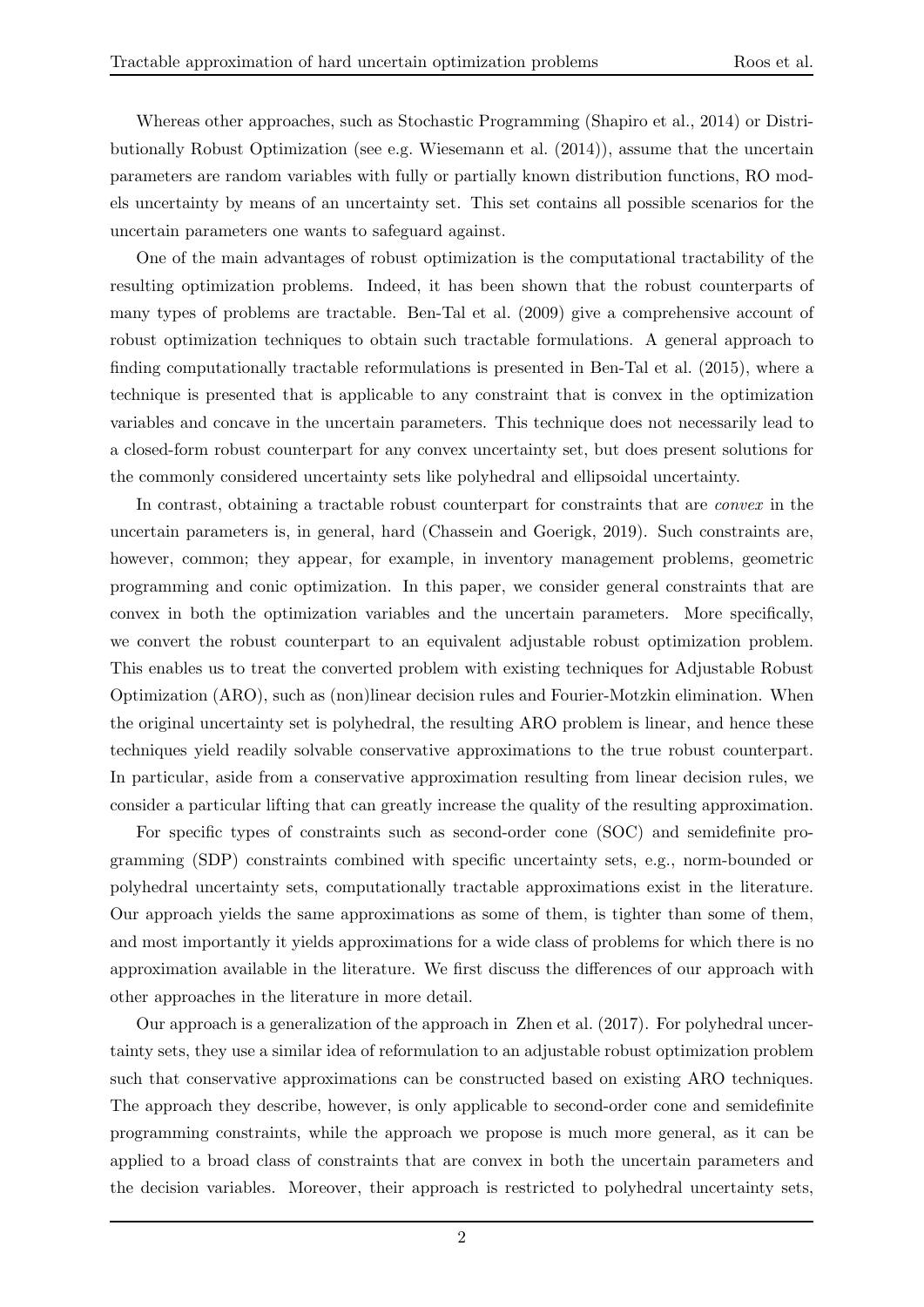contrary to our approach. Also note that our proposed method may avoid an extra level of approximation that is needed in Zhen et al. (2017) due to the introduction of additional adjustable variables in that paper; see Examples 3-5 of that paper. For these cases, the conservative approximation from our method is at least as tight as the ones from Zhen et al. (2017), while our reformulation contains less optimization variables.

The work by De Ruiter et al. (2018) seemingly treats a wider class of problems: adaptive robust optimization problems. They use a different approach, sequential dualization, to treat these problems, which requires the strong relatively complete recourse assumption. This assumption implies that each here-and-now decision is strictly feasible. Therefore, for the non-adaptive problems we consider, the method of De Ruiter et al. (2018) is not applicable.

In Bertsimas and Sim (2006), a method for norm-based uncertainty sets and homogeneous constraint functions is proposed. We prove that for those norm-based uncertainty sets that are also polyhedral (e.g., box,  $\ell_1$ , budget uncertainty set) our approach yields tighter approximations. For general uncertainty sets defined by nonlinear convex functions, our approximation is equal to the approximation of Bertsimas and Sim (2006). Our approach extends this method, since it can handle all linear and convex uncertainty sets, and all (i.e., also nonhomogeneous) convex constraint functions.

Several papers (El Ghaoui and Lebret (1997); El Ghaoui et al. (1998); Ben-Tal et al. (2002)) consider the special combination of (conic) quadratic constraint functions and ellipsoidal types of uncertainty sets. For this specific case, their result is exact. The final problem they have to solve is an SDP problem. For this specific case our approach obtains an approximation, but our final problem is a computationally less demanding conic quadratic optimization problem.

For the sum-of-max-of-linear-functions, Ben-Tal et al. (2005) and Gorissen and Den Hertog (2013) propose to use Linear Decision Rules (LDRs) for the analysis variables that are needed to linearize the "max" terms. We prove that our LDR approximation is the same as their approximation. However, our approach extends their approach, since for the reformulated problem, which is an adjustable robust linear optimization problem, we can also use more advanced decision rules or other approaches.

Additionally, we treat possible alternative formulations to the original problem and discuss the potential differences in the conservative approximation our approach yields for said formulations. We show that applying a concave transformation that preserves the convexity of the original constraint yields an approximation that is at least as tight as applying our approach to the original constraint.

We discuss the application of our approach to four important classes of constraints for which no computationally tractable exact reformulation of the robust counterpart is known: quadratic, sum-of-max, sum-of-max squared and log-sum-exp constraints. In particular, we discuss how our approach and the one proposed by Zhen et al. (2017) compare for quadratic constraints, which can be equivalently stated as second-order cone constraints. We also provide numerical results for radiotherapy optimization problems containing a sum-of-max squared constraint and geometric programming problems that contain log-sum-exp constraints. These numerical experiments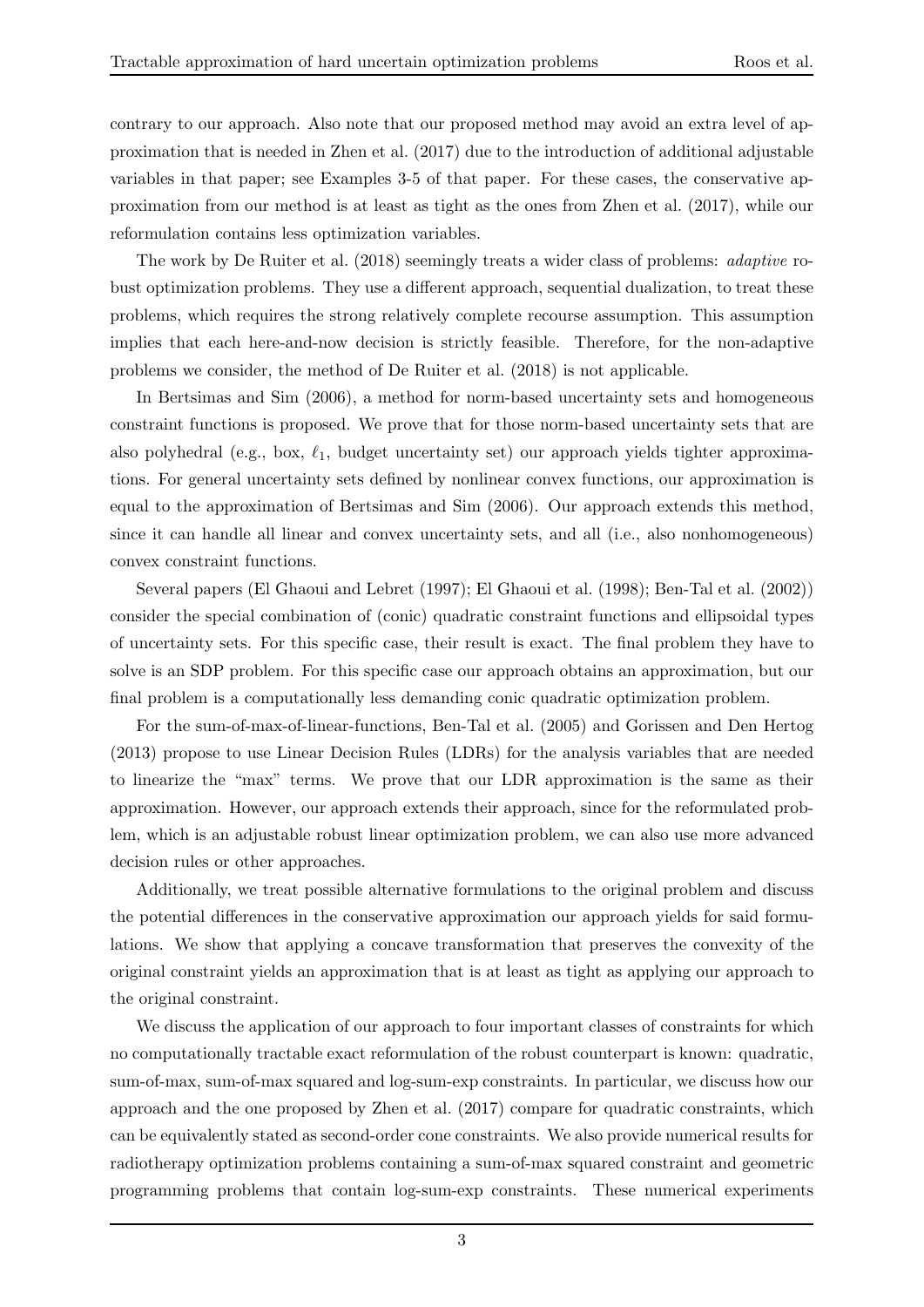illustrate the quality of the conservative approximation provided in this paper and additionally show that this approximation is highly tractable.

The paper is organized as follows. Section 2 treats the general reformulation we propose for polyhedral uncertainty sets, as well as possible alternative formulations and methods to solve said reformulation. Section 3 treats optimization problems with four classes of constraints: quadratic constraints, sum-of-max constraints, sum-of-max squared constraints and log-sum-exp constraints. Section 4 extends the results from Section 2 to general convex uncertainty sets and provides additional theory that compares our approach with the existing literature. Section 5 contains numerical results for geometric programming and radiotherapy optimization.

Notation. Throughout this paper we use the following notation.

Let  $f : \mathbb{R}^n \to \mathbb{R}$  be a closed convex function with domain  $dom(f) = \{x \mid f(x) < \infty\}$ . The convex conjugate, which we refer to as conjugate, of f is defined as

$$
f^*(y) = \sup_{x \in \text{dom}(f)} \left\{ y^\top x - f(x) \right\}.
$$

The *perspective function* of f is defined by

$$
(f\lambda)(x) = \begin{cases} \lambda f\left(\frac{x}{\lambda}\right) & \lambda > 0\\ f_{\infty}(x) & \lambda = 0, \end{cases}
$$

which implies  $(f\lambda)$  is a closed convex function, and where  $f_{\infty}$  is the recession function of f, defined by (Rockafellar, 1970, Corollary 8.5.2):

$$
f_{\infty}(y) = \lim_{\lambda \downarrow 0} \lambda f\left(\frac{y}{\lambda}\right). \tag{1}
$$

We write  $\lambda f$   $\left(\frac{x}{\lambda}\right)$  $\frac{x}{\lambda}$ ) for the perspective function throughout the rest of the paper, implicitly assuming that for  $\lambda = 0$ , we use  $f_{\infty}(x)$ .

The support function of a set  $U$  is the conjugate of that set's *indicator function*. This indicator function is defined as:

$$
\delta(x \mid U) = \begin{cases} 0 & \text{if } x \in U \\ \infty & \text{otherwise,} \end{cases}
$$

and thus the support function is given by

$$
\delta^* (y | U) = \sup_{x \in U} y^\top x.
$$

This support function paves the way for an alternative definition of the recession function of  $f$ , which we also use (Rockafellar, 1970, Theorem 13.3):

$$
f_{\infty}(y) = \delta^* (y \mid \text{dom}(f^*)). \tag{2}
$$

For  $f(x) = \sum_{i=1}^{n} \sqrt{1 + x_i^2}$ , for example, the recession function is equal to  $f_{\infty}(y) = ||y||_2$ . An in-depth analysis of the recession function, including a table of recession functions of some well-known functions, can be found in Appendix A.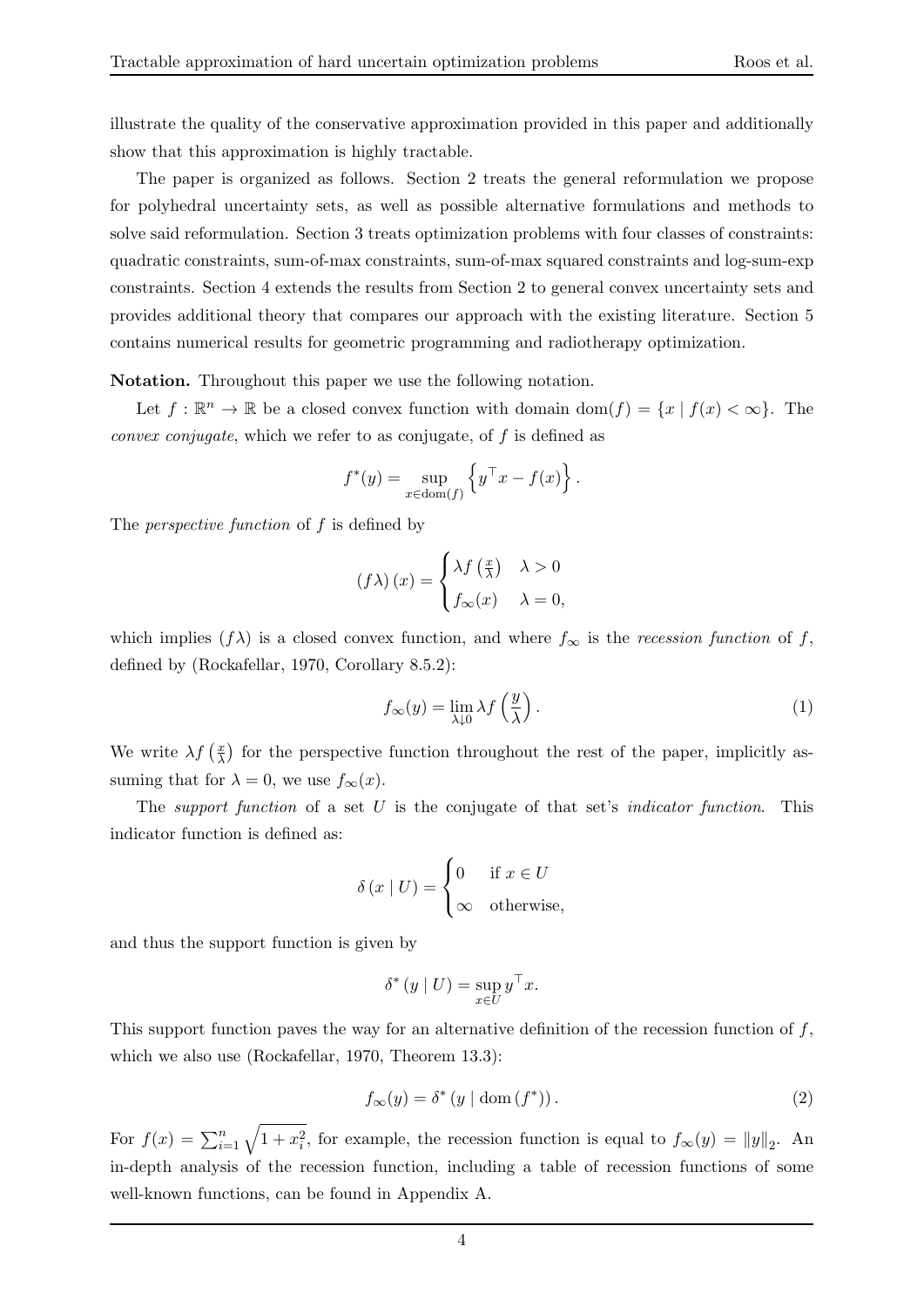## 2 The Robust Counterpart

#### 2.1 Reformulation to ARO

In this paper, we consider a general convex constraint given by

$$
f(A(x)\zeta + b(x)) \le 0 \qquad \forall \zeta \in U,
$$
 (P)

where  $f: \mathbb{R}^p \to \mathbb{R}$  is convex and closed,  $A: \mathbb{R}^n \to \mathbb{R}^{p \times L}$  and  $b: \mathbb{R}^n \to \mathbb{R}^p$  are affine. For ease of exposure, we assume that  $U$  is a nonempty polyhedron given by

$$
U = \left\{ \zeta \in \mathbb{R}_+^L \middle| D\zeta = d \right\},\tag{3}
$$

for some  $D \in \mathbb{R}^{q \times L}$  and  $d \in \mathbb{R}^q$  for now. We extend our results to general convex uncertainty sets in Section 4.

This formulation allows for many important classes of constraints, such as quadratic, sumof-max (with and without square) and log-sum-exp functions, which we discuss in Section 3. Other examples are (sums of) norms and negative entropy. Furthermore, all functions  $g(x,\zeta)$ that are jointly convex in x and  $\zeta$  can be written as  $f(A(x)\zeta + b(x))$ , by choosing

$$
A(x) = \begin{bmatrix} I \\ O \end{bmatrix}, \qquad b(x) = \begin{bmatrix} 0 \\ x \end{bmatrix}.
$$

A direct implication of this remark is that we can also find conservative approximations for constraints

$$
g(x, y(\zeta)) \le 0 \qquad \forall \zeta \in U,\tag{4}
$$

where g is jointly convex in x and y for adjustable variables y, that is, jointly convex constraints in adjustable robust optimization problems. Specifically, such constraints can be treated by substituting a linear decision rule  $y = s + S\zeta$ , such that  $g(x, s + S\zeta)$  can be written as  $f(A(s, S, x) \zeta + b(s, S, x))$ . We do remark that substituting a linear decision rule for y yields a conservative approximation to (4), and thus our approach yields a conservative approximation to this conservative approximation of (4).

We also note that by choosing to consider the function  $f(A(x)\zeta + b(x))$  we cannot handle all constraints convex in both x and  $\zeta$ . Functions of the form  $b(x)^\top g(\zeta)$ , for an affine function b and convex function g, cannot, for example, be formulated as  $f(A(x)\zeta + b(x))$ . An example of such functions occurs in brachytherapy optimization (Gorissen et al., 2013). Other examples include, but are not limited to capital budgeting problems and multinomial logit models (Alfandari and García, 2018).

It is also important to discuss the added value of our approach for a more general convex function over the previously developed approaches for second-order cone programming (SOCP) and semidefinite programming (SDP) constraints by Zhen et al. (2017). Although many (nominal) problems can be reformulated as an SOCP, the robust counterparts of these equivalent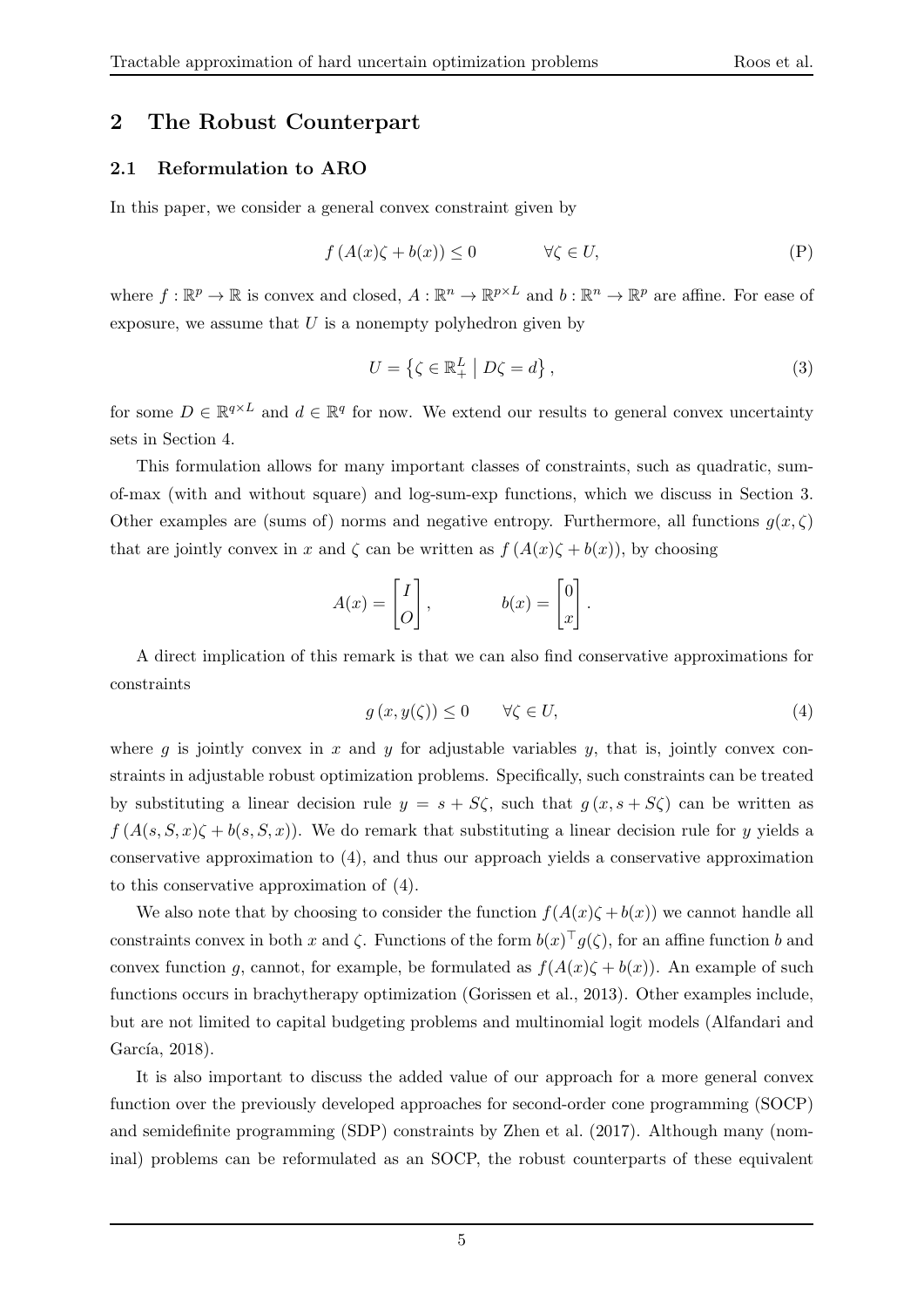problems are not necessarily the same. As an example, we consider a constraint on the sum of maxima squared:

$$
\sum_{i=1}^{p} \max \left\{ A_i(x)\zeta + b_i(x), \ 0 \right\}^2 \le \gamma \qquad \forall \zeta \in U,
$$
\n(5)

and its SOCP reformulation

$$
\int \qquad \|y(\zeta)\|_2 \le \gamma \tag{6a}
$$

$$
\forall \zeta \in U : \begin{cases} A_i(x)\zeta + b_i(x) \leq y_i(\zeta) & i = 1, ..., p \\ 0 \leq y_i(\zeta) & i = 1, ..., p. \end{cases}
$$
 (6b)

$$
0 \le y_i(\zeta) \qquad i = 1, \dots, p. \tag{6c}
$$

While the non-robust versions of (5) and (6) are clearly equivalent, (5) and (6) are in fact only equivalent if the newly introduced variables  $y_i$  are considered to be adjustable (Gorissen et al., 2015). As existing techniques for SOCP problems with uncertainty do not allow for adjustable variables, some form of (linear) decision rule should be substituted for  $y_i(\zeta)$  in order to apply them. Such an approach would thus lead to constructing a conservative approximation of the conservative approximation of (6) obtained by substituting the decision rules. Our approach, on the other hand, can be applied to (5) directly, eliminating one of these layers of approximation.

In order to find a conservative approximation to (P), we first transform the problem into an equivalent linear adjustable robust optimization problem.

**Theorem 1.** Let  $f : \mathbb{R}^p \to \mathbb{R}$  be a closed convex function and let  $A : \mathbb{R}^n \to \mathbb{R}^{p \times L}$  and  $b : \mathbb{R}^n \to \mathbb{R}^p$ be affine functions. Let  $U \subseteq \mathbb{R}^L$  be a polyhedron as defined in (3). Then,  $x \in \mathbb{R}^n$  satisfies

$$
f(A(x)\zeta + b(x)) \le 0 \qquad \forall \zeta \in U,
$$

if and only if it satisfies the following set of adjustable robust optimization constraints:

$$
\forall w \in \text{dom}(f^*), \ \exists \lambda \in \mathbb{R}^q : \begin{cases} d^\top \lambda + w^\top b(x) - f^*(w) \le 0 & (7a) \\ D^\top \lambda \ge A(x)^\top w. & (7b) \end{cases}
$$

Proof. Because f is a closed convex function we have that

$$
f(z) = f^{**}(z) = \sup_{w \in \text{dom } f^*} \left\{ z^{\top} w - f^*(w) \right\}.
$$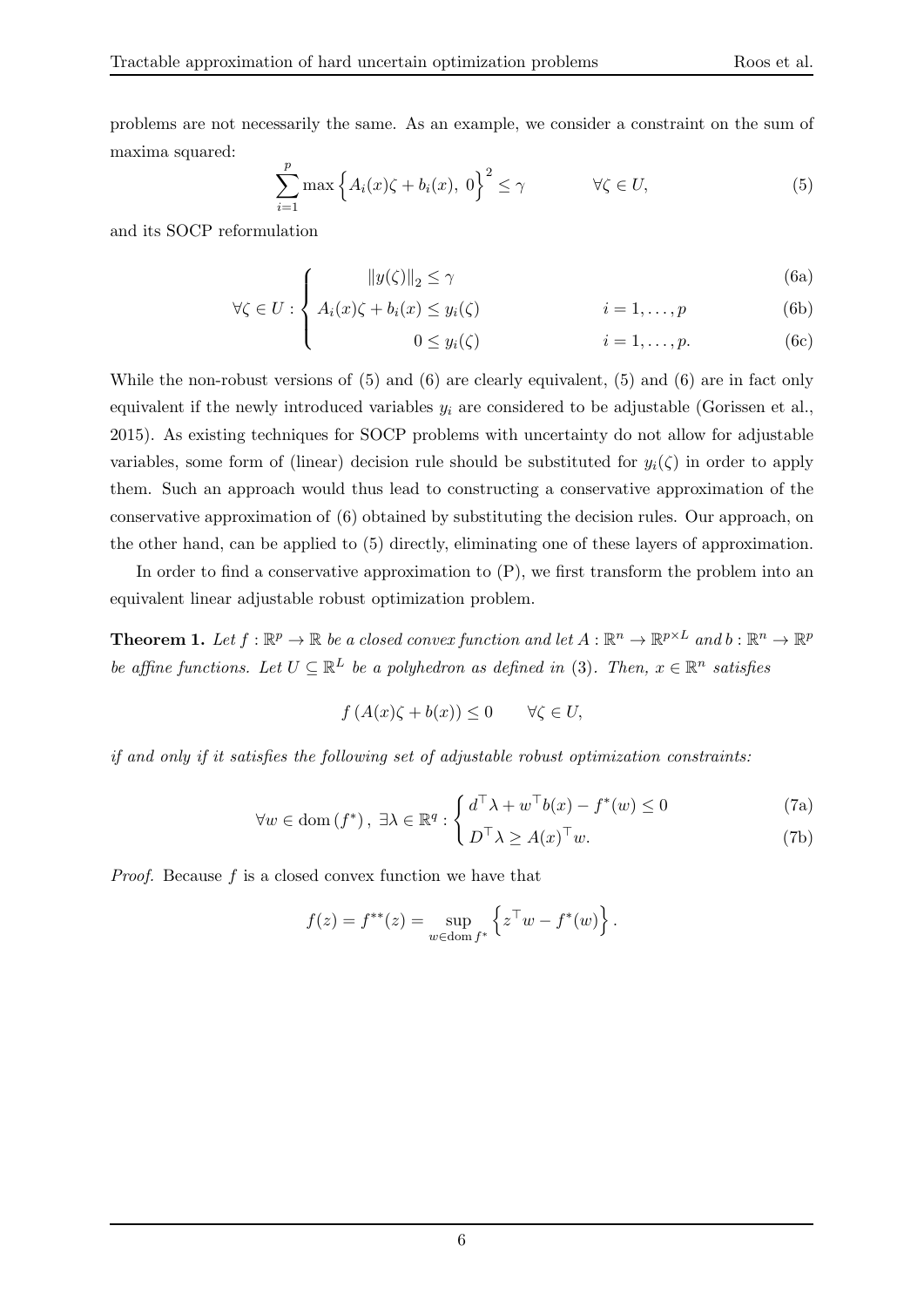#### Substituting this into (P) yields

$$
\forall \zeta \in U : f(A(x)\zeta + b(x)) \le 0
$$
  
\n
$$
\iff \forall \zeta \in U : \sup_{w \in \text{dom } f^*} \left\{ (A(x)\zeta + b(x))^{\top} w - f^*(w) \right\} \le 0
$$
  
\n
$$
\iff \sup_{\zeta \in U} \left\{ \sup_{w \in \text{dom } f^*} \left\{ \left( A(x)^{\top} w \right)^{\top} \zeta + b(x)^{\top} w - f^*(w) \right\} \right\} \le 0
$$
  
\n
$$
\iff \sup \left\{ \sup_{\zeta \in U} \left\{ (A(x)^{\top} w)^\top \zeta \right\} + b(x)^{\top} w - f^*(w) \right\} \le 0
$$

$$
\sup_{w \in \text{dom } f^*} \left\{ \sup_{\zeta \in U} \left\{ \left( A(x)^\top w \right)^\top \zeta \right\} + b(x)^\top w - f^*(w) \right\} \le 0 \tag{8}
$$

$$
\iff \qquad \sup_{w \in \text{dom } f^*} \left\{ \inf_{\lambda \in \mathbb{R}^q} \left\{ d^\top \lambda \mid D^\top \lambda \ge A(x)^\top w \right\} + b(x)^\top w - f^*(w) \right\} \le 0 \tag{9}
$$

$$
\iff \forall w \in \text{dom } f^*, \ \exists \lambda \in \mathbb{R}^q \ : \begin{cases} d^\top \lambda + b(x)^\top w - f^*(w) \leq 0 \\ D^\top \lambda \geq A(x)^\top w \end{cases}
$$

where (8) and (9) are equivalent because of strong LP duality.

The equivalent formulation given in (7) can be interpreted as a set of linear adjustable robust optimization constraints, because it states that for each value of w there must exist a value  $\lambda$ that satisfies the constraints, that is, the value of  $\lambda$  can depend on w. In the field of Robust Optimization such a variable  $\lambda$  is referred to as an adjustable variable, as its value can be adjusted after the value of the uncertain parameter  $w$  is revealed.

We note that a similar result holds if the nonnegativity constraint in  $U$  is omitted. Then the inequality in (7b) becomes an equality constraint, which can be used to eliminate some adjustable variables  $\lambda$ . Eliminating variables in this way is equivalent to imposing linear decision rules for those variables (Zhen and Den Hertog, 2017, Lemma 2). Moreover, we remark that Theorem 1 does not rely on A and b being affine in x. For more general functions, however, the resulting problem (7) is not linear, and thus much harder to solve.

In the subsequent section, we will discuss two approximations to  $(P)$  that are both the result of using a linear decision rule for the adjustable variable  $\lambda$ . There are some results in the literature that discuss the optimality and approximation guarantees of such linear decision rules (see, e.g., Bertsimas et al. (2010), Bertsimas and Goyal (2012), Iancu et al. (2013) and Simchi-Levi et al. (2019)). Unfortunately, all these results discuss problems that have right-hand side uncertainty, that is, linear adjustable robust optimization problems in which the coefficients of both the static and adjustable variables are not subject to uncertainty. For the adjustable problem (7) we consider, this means that both  $A(x)$  and  $b(x)$  should not depend on x. In the context of the original constraint  $(P)$ , this implies there is no decision variable x. Hence, these results do not apply to any particular example of the problem we consider.

The one result we know of that is applicable to our problem setting is the optimality of linear decision rules for a simplex uncertainty set (Zhen et al., 2018). In our setting, specifically, that means our approximation is tight whenever the domain of  $f^*$  is a simplex, i.e., when f is the maximum of its arguments.

 $\Box$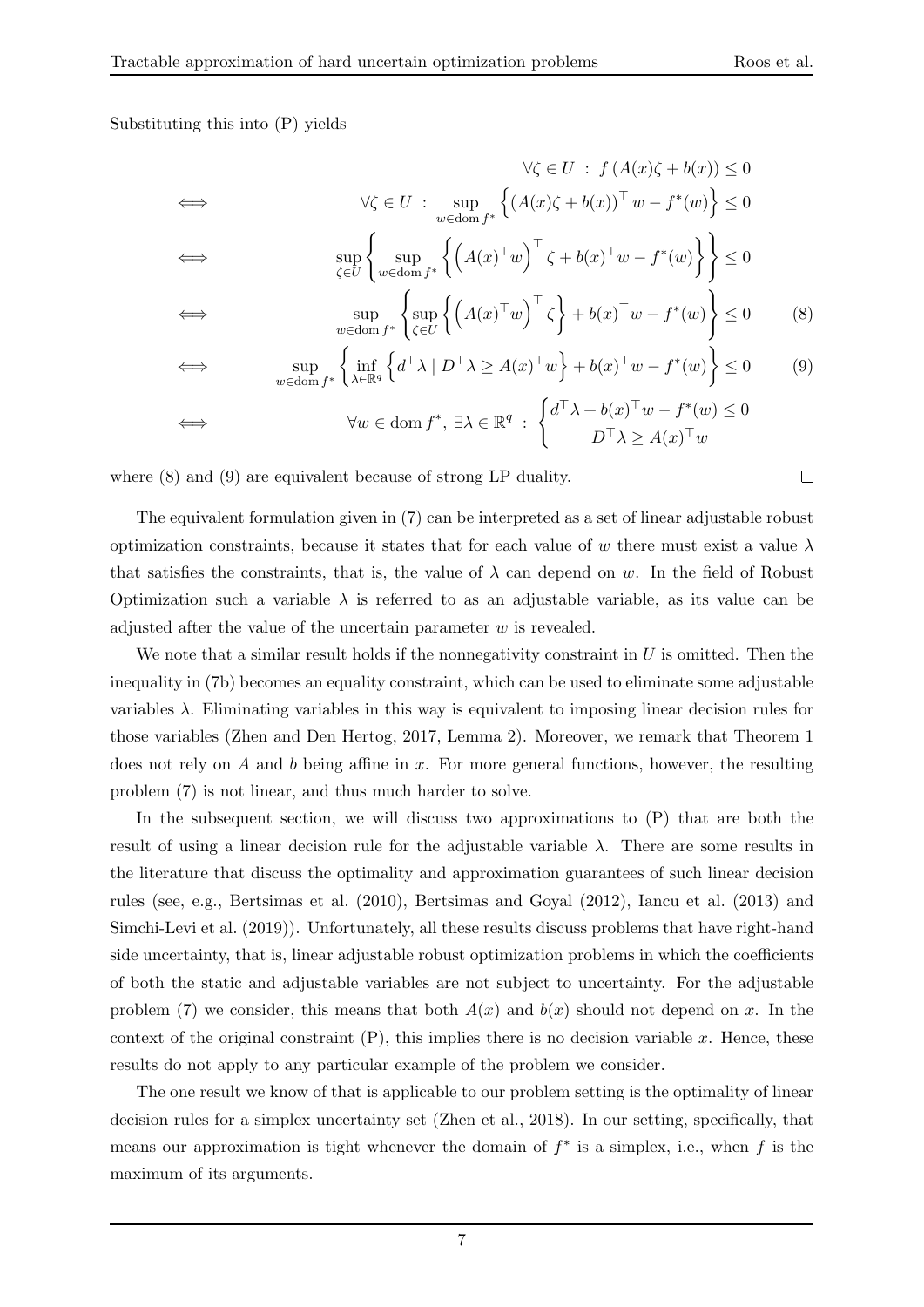#### 2.2 Conservative Approximation

Since the equivalent formulation derived in Theorem 1 is a set of adjustable robust linear constraints, conventional techniques for such problems can be applied. A common technique to obtain a computationally tractable conservative approximation to adjustable robust constraints is limiting the adjustable variables to be linear decision rules in the uncertain parameters (Ben-Tal et al., 2004). This results in the following conservative approximation. The proof of Theorem 2 can be found in Appendix B.

**Theorem 2.** If there exist  $u \in \mathbb{R}^q$  and  $V \in \mathbb{R}^{q \times p}$  for a given  $x \in \mathbb{R}^n$  such that

$$
\int d^{\top}u + f\left(b(x) + V^{\top}d\right) \le 0
$$
\n(10a)

$$
\left(f_{\infty}\left(A_i(x) - V^{\top}D_i\right) \leq D_i^{\top}u \qquad i = 1,\ldots,L,\right)
$$
\n(10b)

holds, then  $x$  also satisfies  $(P)$ .

In general, the tractability of the resulting problem (10) is dependent on the original function f and  $f_{\infty}$ , where it is important to remark that  $f_{\infty}$  is conically representable by definition. Furthermore, we know for any f that is positively homogeneous, it holds that  $f_{\infty} = f$  and thus (10) can be solved efficiently if and only if the original nominal problem can be. For more information on positively homogeneous functions and this identity, we refer to the discussion in Appendix A. Sections 3.1 and 3.3 describe examples for which problem (10) can be solved about as efficiently as the original nominal problem and  $f$  is not positively homogeneous.

Possible other techniques that can be used to solve or approximate the adjustable robust linear formulation given in Theorem 1 include, but are not limited to, finite adaptability, see e.g. (Bertsimas and Caramanis, 2007; Postek and Den Hertog, 2016), Fourier-Motzkin elimination (Zhen et al., 2018) and nonlinear decision rules, done by (Ben-Tal et al., 2009; Bertsimas et al., 2011). Finite adaptability approaches are mostly used to solve adjustable robust linear problems with mixed-integer recourse decisions, while for problems with continuous recourse decisions, the approaches quickly become large optimization problems before any effective partitions are found. Fourier-Motzkin elimination is a complementary method that is often used to improve the solutions from existing methods, and the method can be effective if the redundant constraints from each elimination can be detected efficiently, e.g., when the uncertainty only appears on the right-hand side. Unfortunately, this is not the case for the adjustable problem we consider. Nonlinear decision rules are discussed and numerically tested in Zhen et al. (2017) for a special case of  $(P)$ , where  $f(\cdot)$  is SOC or SDP representable. The tractability of the conservative approximations depends on the structure of the decision rules and  $dom(f^*)$ . For instance, if  $dom(f^*)$  is a unit ball, (partial) quadratic decision rules can be used, which produces tighter conservative approximations than the ones from linear decision rules; see Zhen et al. (2017).

Alternatively, a tighter conservative approximation than the one described in Theorem 2 can be found by lifting the nonlinearity of  $f^*(w)$  to the uncertainty set and using a slightly more involved decision rule. Similar ideas for lifting a set have been applied in an adaptive *distri*butionally robust setting by Bertsimas et al. (2019). The resulting system of inequalities (11)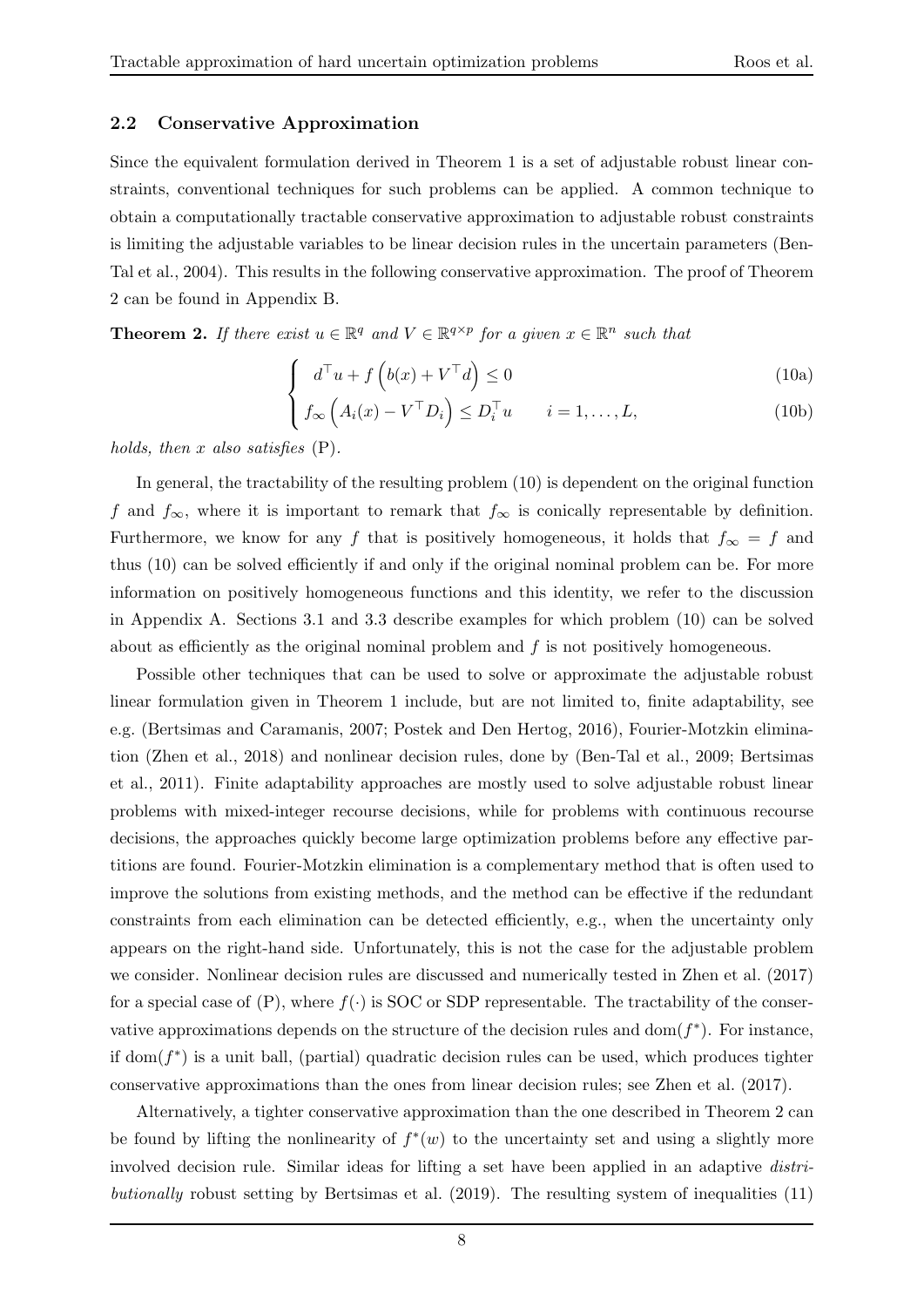is convex and includes  $2q + qp + n$  variables compared to the original n in (P). The proof of Theorem 3 can be found in Appendix B.

**Theorem 3.** If there exist  $u \in \mathbb{R}^q$ ,  $V \in \mathbb{R}^{q \times p}$  and  $r \in \mathbb{R}^q$  for a given  $x \in \mathbb{R}^n$  such that

$$
\int d^{\top}u + (1 + d^{\top}r) f\left(\frac{V^{\top}d + b(x)}{1 + d^{\top}r}\right) \le 0
$$
  
1 + d^{\top}r \ge 0 (11a)

$$
\begin{cases}\n-D_i^\top u + \left(-D_i^\top r\right) f\left(\frac{A_i(x) - V^\top D_i}{-D_i^\top r}\right) \le 0 & i = 1, \dots, L, \\
-D_i^\top r \ge 0 & \end{cases} \tag{11b}
$$

holds, then x also satisfies (P). Here,  $D_i$  and  $A_i(x)$  denote the *i*-th column of D and  $A(x)$ , respectively. Moreover,  $(11)$  is a tighter conservative approximation than  $(10)$ .

The tighter conservative approximation derived in Theorem 3 includes the perspective of the original constraint function  $f$  and its tractability is thus highly reliant on the tractability of this perspective. A disadvantage of perspective functions is that they can lead to numerical issues in practice (Jung et al., 2013). For conically representable  $f$ , however, we know that the perspective is conically representable as well, and hence these numerical issues can be circumvented by using this conic reformulation. We refer to Appendix C for the mathematical proof of this statement.

It is important to note that there is no simple relation between the quality of the two derived approximations. In fact, our two numerical experiments illustrate two different extremes. In the first experiment we observe that the approximation in Theorem 3 is close to perfect, while the approximation in Theorem 2 deteriorates quickly as the number of uncertain parameters increases. In the other experiment, however, the two approximations coincide.

#### 2.3 Alternative Formulations

In Robust Optimization, robust counterparts of equivalent deterministic formulations are not necessarily equivalent (Gorissen et al., 2015). In the same spirit, conservative approximations obtained by our approach from equivalent uncertain formulations are not necessarily equivalent. In this section, we explore alternative formulations to the initial formulation of the problem and comment on the effects of using these formulations on the quality of the obtained conservative approximation.

Our first observation is that making the constraint 'more linear', that is, transforming it with a strictly increasing, concave function, can potentially result in a tighter conservative approximation. The following theorem formalizes this idea.

**Theorem 4.** Let X denote the range of f and let  $g: X \to \mathbb{R}$  be concave, strictly increasing and differentiable and such that  $g \circ f$  is convex. Moreover, let g be such that  $g'(0) = 1$ . Then applying Theorem 3 to

$$
g(f(A(x)\zeta + b(x))) \le g(0) \qquad \forall \zeta \in U,
$$
\n(12)

yields a conservative approximation that is at least as tight as the approximation obtained by applying Theorem 3 to (P).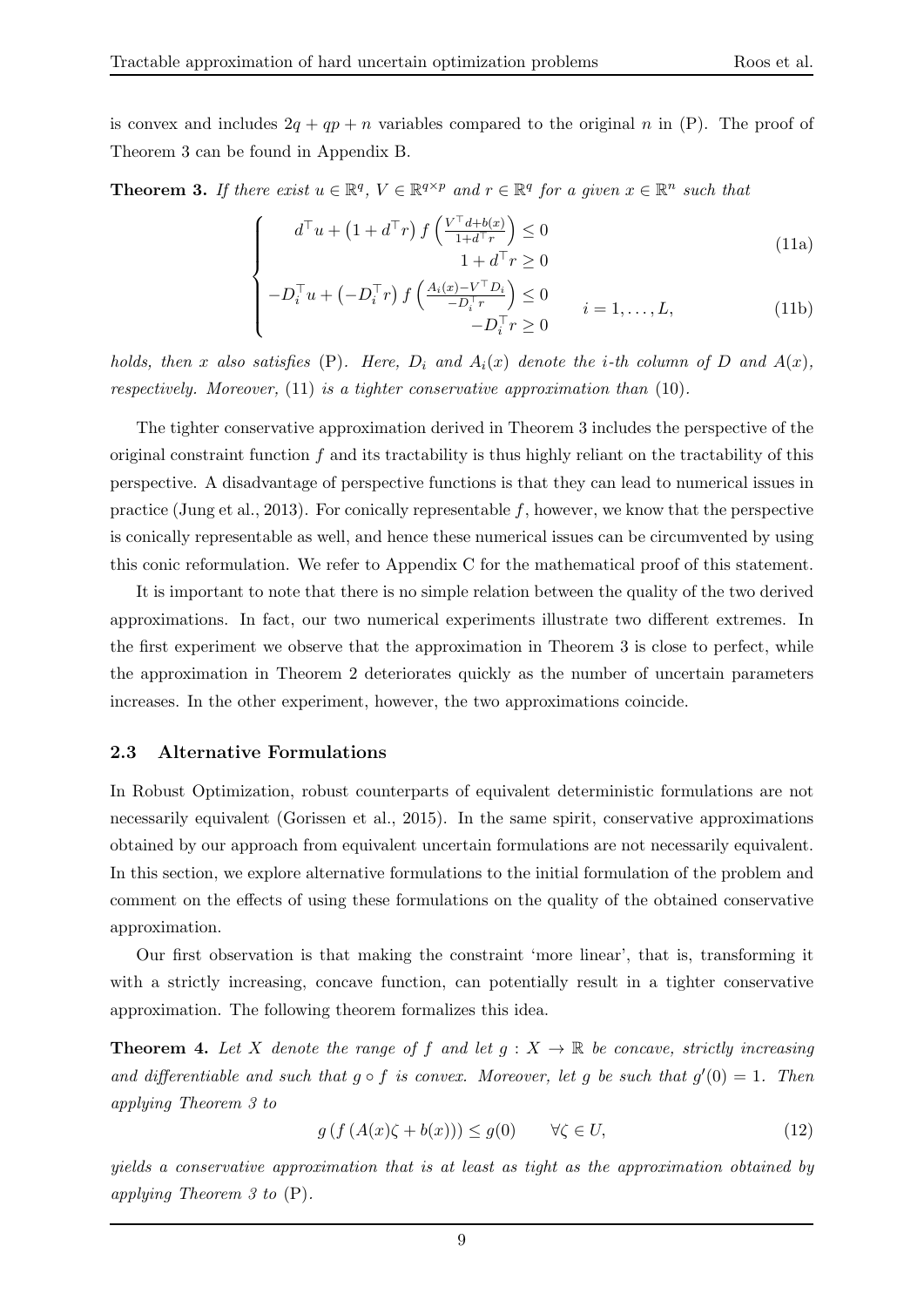Proof. Applying Theorem 3 to (P) yields

 $\sqrt{ }$ 

 $\begin{array}{c} \hline \end{array}$ 

$$
d^{\top}u + \left(1 + d^{\top}r\right) \cdot f\left(\frac{V^{\top}d + b(x)}{1 + d^{\top}r}\right) \le 0\tag{13a}
$$

$$
1 + d^{\top} r \ge 0 \tag{13b}
$$

$$
\begin{cases}\n-D_i^\top u + \left(-D_i^\top r\right) \cdot f\left(\frac{A_i(x) - V^\top D_i}{-D_i^\top r}\right) \le 0 & i = 1, \dots, L \\
-D_i^\top r \ge 0 & i = 1, \dots, L,\n\end{cases} \tag{13c}
$$

$$
-D_i^{\top} r \ge 0 \qquad i = 1, \dots, L,\tag{13d}
$$

as a conservative approximation. If, on the other hand, we apply Theorem 3 to (12) we obtain the following conservative approximation:

$$
d^{\top}u + \left(1 + d^{\top}r\right) \left[g\left(f\left(\frac{V^{\top}d + b(x)}{1 + d^{\top}r}\right)\right) - g(0)\right] \le 0\tag{14a}
$$

$$
1 + d^{\top} r \ge 0 \tag{14b}
$$

$$
\begin{bmatrix} -D_i^{\top}u + \left(-D_i^{\top}r\right) \left[g\left(f\left(\frac{A_i(x) - V^{\top}D_i}{-D_i^{\top}r}\right)\right) - g(0)\right] \le 0 & i = 1, \dots, L & (14c) \\ -D_i^{\top}r \ge 0 & i = 1, \dots, L, & (14d) \end{bmatrix}
$$

$$
-D_i^{\top} r \ge 0 \qquad i = 1, \dots, L, \tag{14d}
$$

Observe that (13a) is equivalent to

$$
f\left(\frac{V^{\top}d + b(x)}{1 + d^{\top}r}\right) \le -\frac{d^{\top}u}{1 + d^{\top}r},\tag{15}
$$

and (14a) is equivalent to

 $\sqrt{ }$ 

 $\begin{array}{c} \hline \end{array}$ 

$$
f\left(\frac{V^{\top}d + b(x)}{1 + d^{\top}r}\right) \le g^{-1}\left(g(0) - \frac{d^{\top}u}{1 + d^{\top}r}\right). \tag{16}
$$

Therefore, (14a) leads to a tighter conservative approximation than (13a) if (15) implies (16), that is, if

$$
-\frac{d^\top u}{1+d^\top r} \le g^{-1}\left(g(0) - \frac{d^\top u}{1+d^\top r}\right) \iff g\left(-\frac{d^\top u}{1+d^\top r}\right) \le g(0) - \frac{d^\top u}{1+d^\top r}.
$$

From Taylor's theorem and the fact that  $g$  is concave, we know that

$$
g\left(-\frac{d^{\top}u}{1+d^{\top}r}\right) \le g(0) + \frac{-d^{\top}u}{1+d^{\top}r}g'(0) = g(0) + \frac{-d^{\top}u}{1+d^{\top}r},
$$

where we use that  $g'(0) = 1$  in the last inequality. Similarly, we can prove that (13c) implies (14c) and thus (14) is a tighter conservative approximation than (13).  $\Box$ 

It is important to note that any concave, strictly increasing function  $q$  can be scaled such that  $g'(0) = 1$ , without affecting the feasible region for x in (12). In particular, this means that applying the natural logarithm or the square root to a constraint yields an approximation that is at least as tight, given that the resulting constraint is still convex. An example of this can be found in geometric programming which can be convexly represented as an exponential sum or as the natural logarithm of said sum. While the latter has become the more prevalent formulation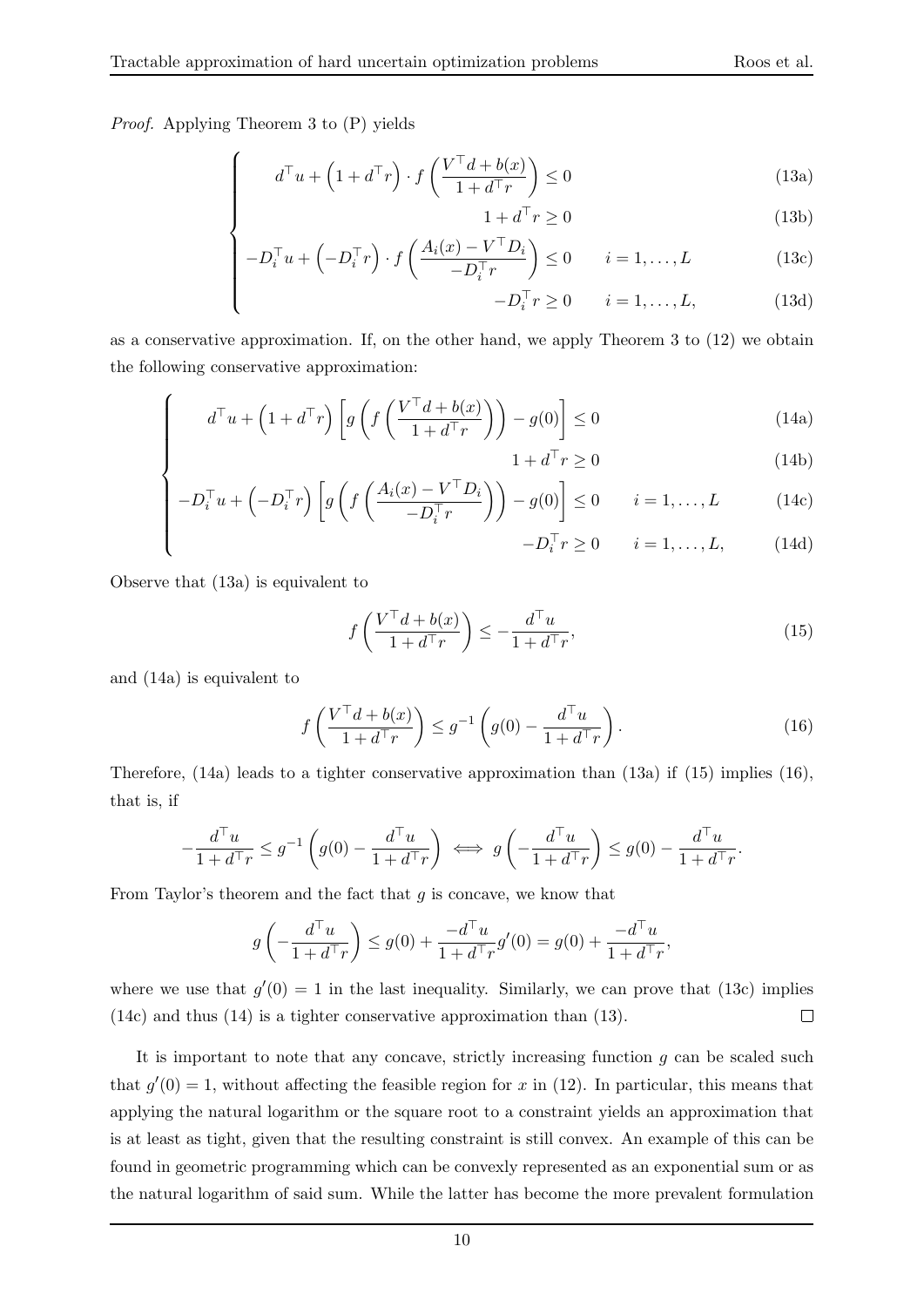recently, this theorem shows that it is the reformulation to look at in a robust optimization setting. This theorem thus shows that the latter formulation yields the tighter approximation. More information on geometric programming can be found in Section 3.4.

Another example is found in comparing two versions of a norm-bounded constraint:

$$
\|\cdot\|_p \le \rho \qquad \text{versus} \qquad \|\cdot\|_p^p \le \rho^p,
$$

for some  $p \in [1, +\infty)$ . The former constraint is the more prevalent one, and is fortunately also the one that yields the tighter conservative approximation. The theorem thus confirms the use of common formulations over other possible equivalent formulations.

A last example is found in sum-of-max squared constraints, where taking the square root does not destroy convexity. Specifically, if  $f$  is given by

$$
f(v) = \sum_{j=1}^{p} \max \{v_j, 0\}^2,
$$

and  $g(x) = 2\sqrt{x+1}$ , Theorem 4 states that applying our approximations to  $g \circ f$  might yield tighter approximations.

Our next observation regards the treatment of constants in the constraint. More specifically, we note that including a constant in the function definition leads to the exact same conservative approximation as leaving it on the right-hand side does. In other words, it can be shown that for any  $c \in \mathbb{R}$ , applying Theorem 3 to

$$
f(A(x)\zeta + b(x)) \le c \qquad \forall \zeta \in U,
$$

leads to an equivalent conservative approximation as applying Theorem 3 to

$$
\tilde{f}(A(x)\zeta + b(x)) \le 0 \qquad \forall \zeta \in U,
$$

where  $\tilde{f} = f - c$ .

## 3 Theoretical Applications

#### 3.1 Quadratic Programming

In this section, we consider the general uncertain quadratic constraint given by

$$
\zeta^{\top} H(x)^{\top} H(x) \zeta + h(x)^{\top} \zeta \le g(x) \qquad \forall \zeta \in U,
$$
\n(17)

where  $H: \mathbb{R}^n \to \mathbb{R}^{p \times L}$ ,  $h: \mathbb{R}^n \to \mathbb{R}^L$  and  $g: \mathbb{R}^n \to \mathbb{R}$  are affine functions and U is a polyhedron as defined in (3). Because such a quadratic constraint can also be represented as a conic quadratic constraint, our approach can potentially yield two different conservative approximations. The first approximation is found by defining  $f : \mathbb{R}^{p+1} \to \mathbb{R}$ ,  $A : \mathbb{R}^n \to \mathbb{R}^{(p+1)\times L}$  and  $b : \mathbb{R}^n \to \mathbb{R}^{p+1}$ by:

$$
f\begin{pmatrix} z \\ z_0 \end{pmatrix} = z^\top z + z_0
$$
,  $A(x) = \begin{bmatrix} H(x) \\ h(x)^\top \end{bmatrix}$ ,  $b(x) = \begin{bmatrix} \mathbf{0} \\ -g(x) \end{bmatrix}$ ,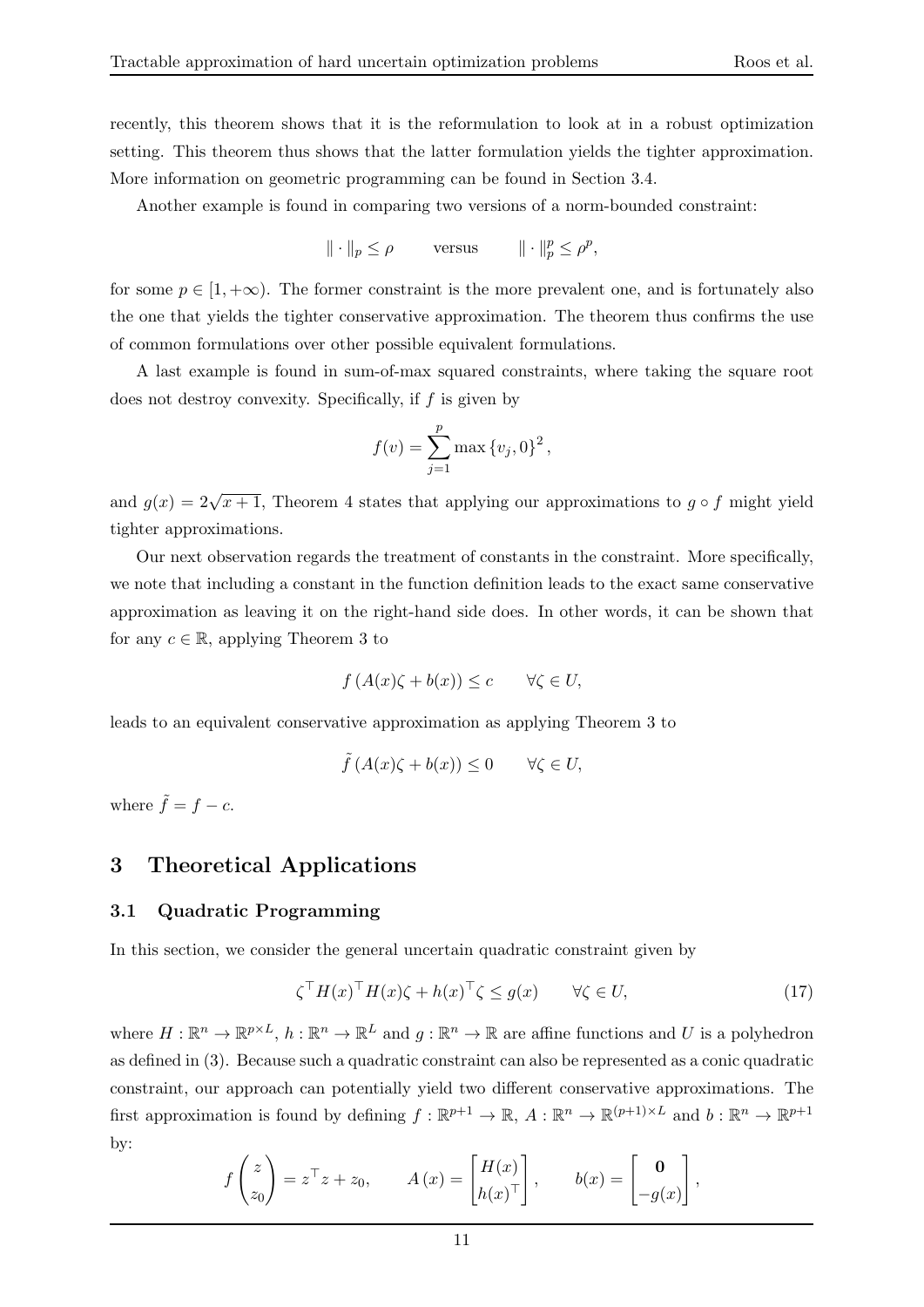such that (17) is equivalent to

$$
f(A(x)\zeta + b(x)) \le 0 \quad \forall \zeta \in U.
$$

Theorem 3 then gives the following conservative approximation for (17):

$$
\begin{cases}\n d^{\top}u + \left(1 + d^{\top}r\right) f\left(\frac{V^{\top}d}{\frac{V_0^{\top}d}{1 + d^{\top}r}}\right) \le g(x) \\
 1 + d^{\top}r \ge 0\n\end{cases}
$$
\n
$$
(18a)
$$
\n
$$
\begin{cases}\n \frac{H_i(x) - V^{\top}D_i}{-D^{\top}r}\n\end{cases}
$$

$$
\begin{cases}\n\left(-D_i^{\top}r\right) f\left(\frac{-D_i^{\top}r}{i\mu_i(x)-V_0^{\top}D_i}\right) \leq D_i^{\top}u & i=1,\ldots,L, \\
-D_i^{\top}r & D_i^{\top}r \geq 0\n\end{cases}
$$
\n(18b)

where  $u \in \mathbb{R}^q$ ,  $V \in \mathbb{R}^{q \times p}$ ,  $V_0 \in \mathbb{R}^q$  and  $r \in \mathbb{R}^q$ .

Alternatively, one can show that (17) is equivalent to:

$$
\left\| \begin{pmatrix} 1 + h(x)^\top \zeta - g(x) \end{pmatrix} / 2 \right\|_2 \le \left( 1 - h(x)^\top \zeta + g(x) \right) / 2 \qquad \forall \zeta \in U.
$$

Defining  $\tilde{f} : \mathbb{R}^{p+2} \to \mathbb{R}, \tilde{A} : \mathbb{R}^n \to \mathbb{R}^{(p+2)\times L}$  and  $\tilde{b} : \mathbb{R}^n \to \mathbb{R}^{p+2}$  by

$$
\tilde{f}\begin{pmatrix} z \\ \hat{z} \\ z_0 \end{pmatrix} = \begin{vmatrix} z \\ \hat{z} \\ z_0 \end{vmatrix} + z_0, \qquad \tilde{A}(x) = \begin{bmatrix} \frac{1}{2}h(x)^\top \\ \frac{1}{2}h(x)^\top \\ H(x) \end{bmatrix}, \qquad \tilde{b}(x) = \begin{bmatrix} -\frac{1+g(x)}{2} \\ \frac{1-g(x)}{2} \\ 0 \end{bmatrix},
$$

we can write this equivalently as

 $\overline{\mathcal{L}}$ 

$$
\tilde{f}\left(\tilde{A}(x)\zeta + \tilde{b}(x)\right) \le 0 \qquad \forall \zeta \in U.
$$

We note that  $\tilde{f}$  is positively homogeneous and thus Theorem 2 and 3 yield the same conservative approximation:

$$
\left\| d^{\top} u + d^{\top} V_0 + \left\| d^{\top} r + (1 - g(x)) / 2 \right\|_2 \le \frac{1 + g(x)}{2} \tag{19a}
$$

$$
\frac{h_i(x)}{2} + \left\| \frac{H_i(x) - V^\top D_i}{\frac{h_i(x)}{2} - D_i^\top r} \right\|_2 \leq D_i^\top u + D_i^\top V_0 \qquad i = 1, ..., L,
$$
\n(19b)

where  $u \in \mathbb{R}^q$ ,  $V \in \mathbb{R}^{q \times p}$ ,  $V_0 \in \mathbb{R}^q$  and  $r \in \mathbb{R}^q$ .

The following result states that the two approximations above are equivalent, that is, the original form of the constraint is irrelevant here, as the resulting approximation from our approach has the exact same feasible region. We remark that this result extends to constraints where  $H(x)$ ,  $h(x)$  and  $q(x)$  are not affine functions. The approximation to such constraints is generally computationally intractable, however. The proof of the following theorem can be found in E.

Theorem 5. The conservative approximations (18) and (19) are equivalent, that is, for any  $x \in \mathbb{R}^n$  for which there exist  $u \in \mathbb{R}^q$ ,  $V \in \mathbb{R}^{q \times p}$ ,  $V_0 \in \mathbb{R}^q$  and  $r \in \mathbb{R}^q$  that satisfy (18), there exist  $u \in \mathbb{R}^q$ ,  $V \in \mathbb{R}^{q \times p}$ ,  $V_0 \in \mathbb{R}^q$  and  $r \in \mathbb{R}^q$  that satisfy (19) and vice versa.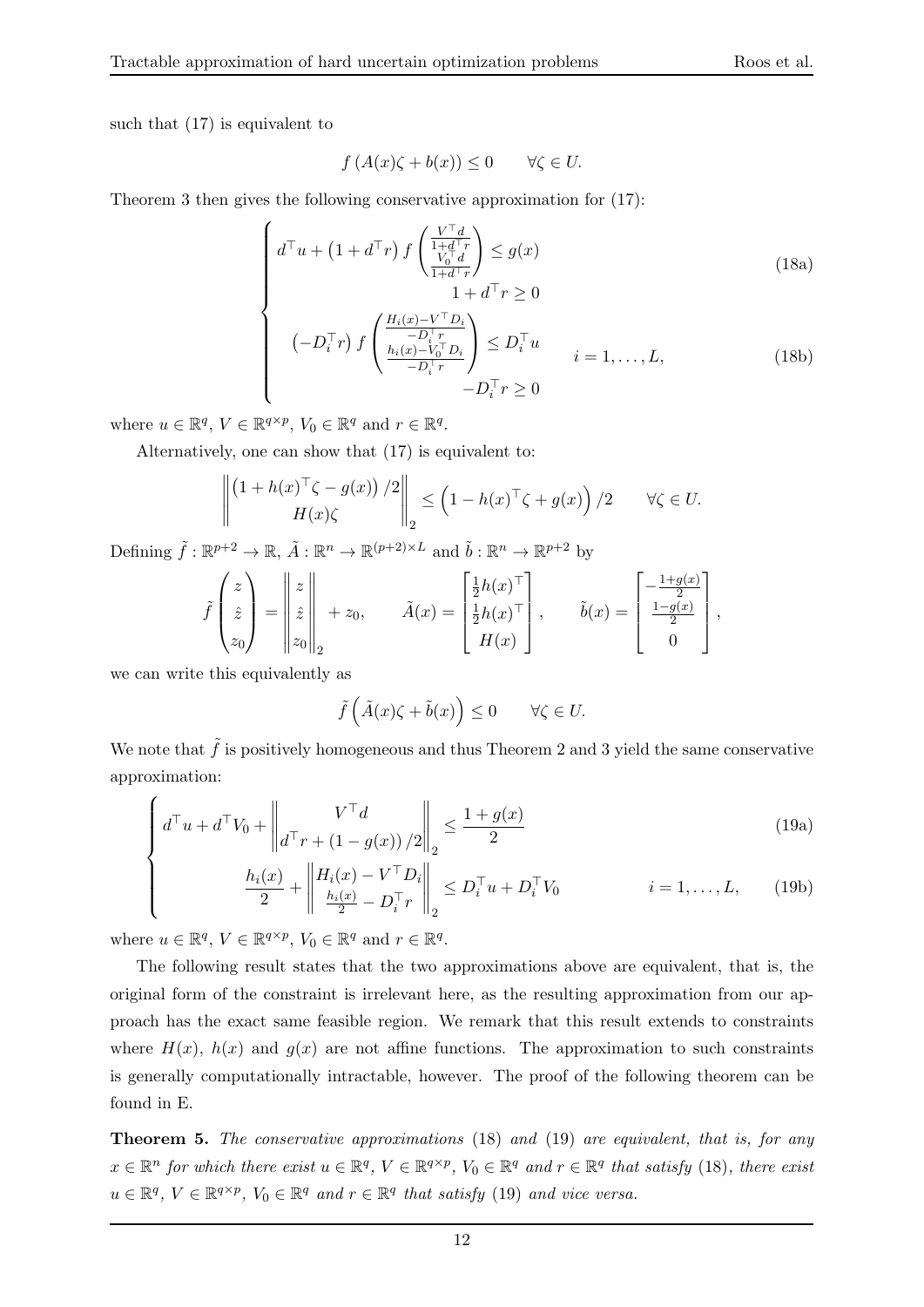#### 3.2 Sum-of-Max Constraints

In this section, we consider constraints that are the sum of maxima of multiple arguments. Constraints of this form are often used to penalize undesirable characteristics of a solution. An example of this can be found in radiotherapy optimization, where failing to deliver the prescribed dose of radiation to the target should be penalized while exceeding the prescribed dose should not be (Shepard et al., 1999; De Boeck et al., 2014). Mathematically this can be achieved by penalizing the maximum of the difference between the prescribed dose and actual dose and zero.

We consider  $f : \mathbb{R}^p \to \mathbb{R}$  to be given by

$$
f(v) = \sum_{j=1}^{m} \max_{k \in K_j} \{v_k\},\tag{20}
$$

such that  $(P)$  is given by

$$
\sum_{j=1}^{m} \max_{k \in K_j} \left\{ A_k(x)\zeta + b_k(x) \right\} \le 0 \qquad \forall \zeta \in U,
$$
\n(21)

where  $K_j \subseteq \{1, \ldots, p\}$ , for  $j = 1, \ldots, m$  and  $A_k(x)$  is the k-th row of  $A(x)$ . Because f is positively homogeneous, we know from Lemma 2 in Appendix A that  $f_{\infty} = f$ , and a conservative approximation for (21) is thus given by

$$
\int d^{\top}u + f\left(b(x) + V^{\top}d\right) \le 0\tag{22a}
$$

$$
\left(f\left(A_i(x) - V^\top D_i\right) \le D_i^\top u \qquad i = 1, \dots, L. \tag{22b}
$$

Traditionally, the robust counterpart of a sum-of-max constraint is reformulated by introducing auxiliary adjustable variables  $y_j$  to reformulate (21) (Ben-Tal et al., 2005; Gorissen and Den Hertog, 2013):

$$
\forall \zeta \in U, \ \exists y \in \mathbb{R}^m : \begin{cases} \sum_{j=1}^m y_j \le 0 \end{cases} \tag{23a}
$$

$$
\left(A_k(x)\zeta + b_k(x)\leq y_j\right) \qquad \forall k \in K_j, \ \ j = 1, \dots, m. \tag{23b}
$$

If linear decision rules are used to solve (23), the resulting approximation coincides with (22). For the proof of this statement we refer to Appendix F. Ardestani-Jaafari and Delage (2016) show that for box and budget uncertainty sets, linear decision rules are optimal in solving (23) under some additional assumptions regarding the structure of  $A(x)$ . By the equivalence to our approach for linear decision rules, this means that linear decision rules in our approach are also optimal for box and budget uncertainty sets under these additional assumptions.

For polyhedral uncertainty sets that are not a box or a budget uncertainty set or for which the additional assumptions made by Ardestani-Jaafari and Delage (2016) are not satisfied, linear decision rules are not necessarily optimal. In this case, using the approach we suggest can be beneficial as it allows for other techniques from adjustable robust optimization to be used, such as nonlinear decision rules or Fourier-Motzkin elimination.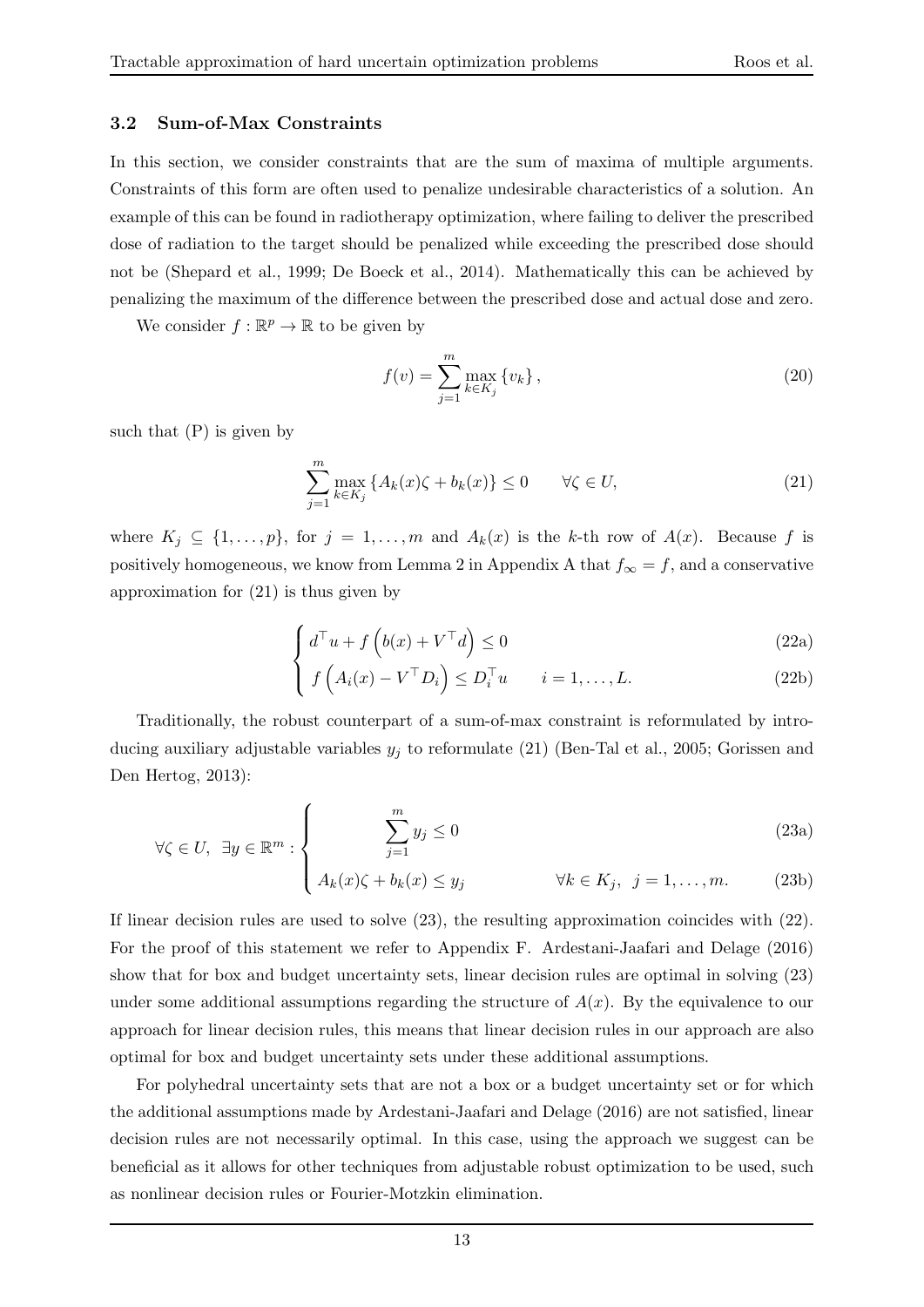When considering sum-of-max constraints, we can in fact also apply our approach for ellipsoidal uncertainty, without approximating the ellipsoidal uncertainty set by a polyhedron. To accomplish this, we use the fact that  $f^*(w) = 0$  on its domain and that this domain is a simplex, and thus a polyhedron. This means we can apply Theorem 1 twice to find an equivalent linear ARO problem. It turns out that, in fact, this linear ARO problem is exactly (23) with the original ellipsoidal uncertainty set.

The results in this section suggest that the techniques we propose to tackle hard uncertain convex inequalities can coincide or generalize existing linearization techniques involving adjustable variables. In particular, we find that for sum-of-max constraints we obtain a reformulation that allows for more advanced adjustable robust optimization techniques to be used than just a simple linear decision rule. While applying more advanced decision rules in (23) can be cumbersome due to  $U$  being a general polyhedron, it is much easier in the adjustable formulation we obtain, as there the uncertainty set is a cartesian product of simplices. Moreover, eliminating an adjustable variable  $y_j$  with Fourier-Motzkin elimination in (23) simply results in enumerating all possible options with regard to the j-th maximum.

#### 3.3 Sum-of-Max Squared

A more intricate version of a sum-of-max constraint is obtained by squaring the maxima before summing them. This type of constraint or penalty function is particularly interesting for problems where heavily violating a single requirement is (much) more problematic than moderately violating a number of requirements. An example of such a problem is a cancer treatment planning problem, where the homogeneity of the dose administered to the target volume is an important consideration. For ease of exposition, we focus on functions  $f : \mathbb{R}^p \to \mathbb{R}$  of the form

$$
f(v) = \sum_{j=1}^{p} \max \{v_j, 0\}^2,
$$

and note that we consider a non-zero right-hand side,  $\gamma$ , for this constraint, as  $f(v) \geq 0$  for all v. To apply our approximation method, we note that

$$
f_{\infty}(v) = \begin{cases} 0 & \text{if } v \le 0 \\ +\infty & \text{otherwise,} \end{cases}
$$

and

$$
\lambda f\left(\frac{v}{\lambda}\right) = \frac{1}{\lambda} f(v),
$$

that is,  $f$  is positively homogeneous of order 2. A conservative approximation of the constraint is thus given by applying Theorem 2:

$$
\begin{cases}\nd^{\top}u + \sum_{j=1}^{p} \max \left\{ b_j(x) + V_j^{\top}d, 0 \right\}^2 \leq \gamma \\
D_i^{\top}u \geq 0 \qquad i = 1, \dots, L \\
A_i(x) - V^{\top}D_i \leq 0 \qquad i = 1, \dots, L.\n\end{cases}
$$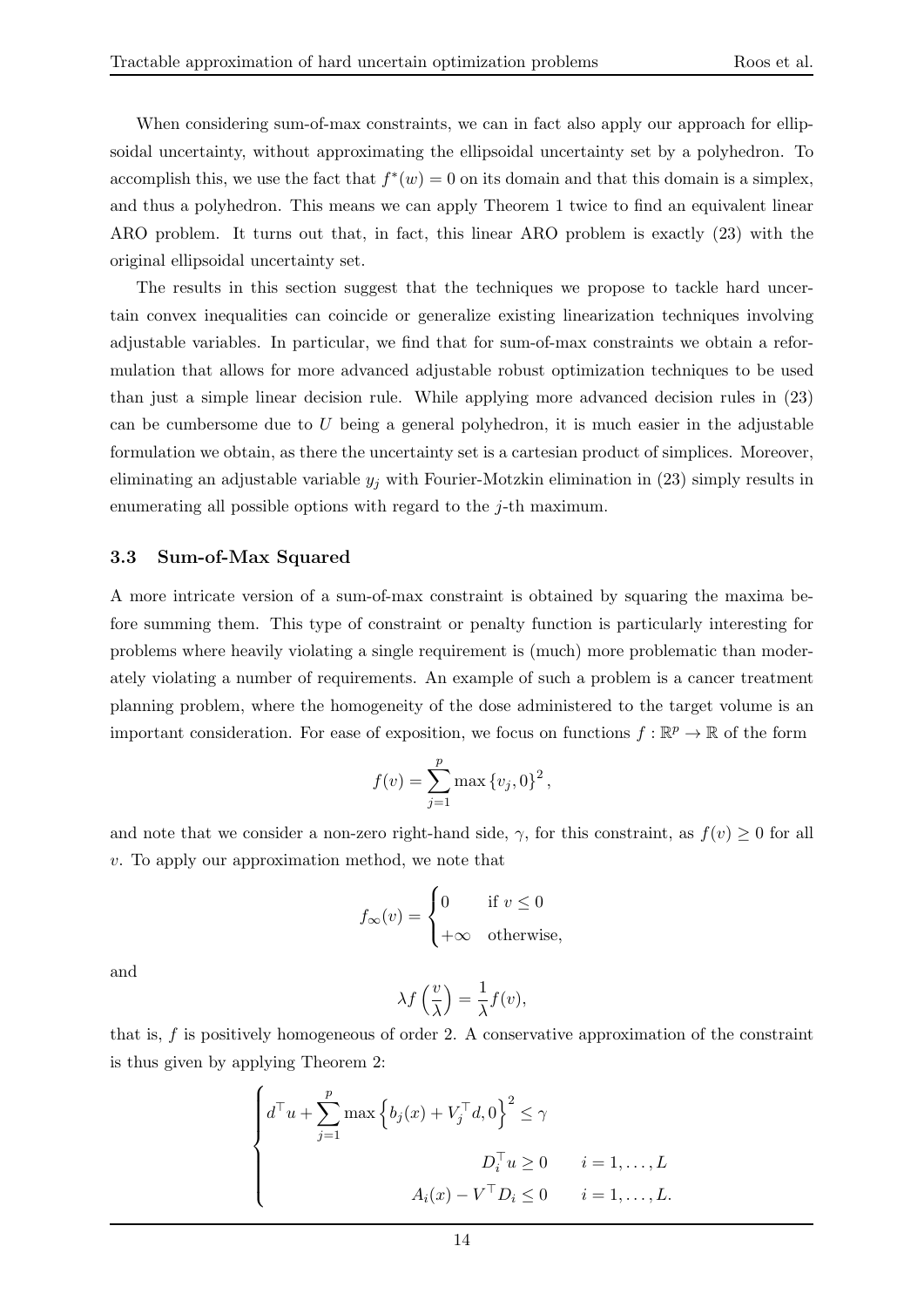$$
\begin{aligned}\n d^{\top}u + \sum_{j=1}^{p} y_{j}^{0} &\leq \gamma \\
 \left\| \frac{1}{2} \left( 1 + d^{\top}r - y_{j}^{0} \right) \right\|_{2} \leq \frac{1}{2} \left( 1 + d^{\top}r + y_{j}^{0} \right) \qquad j = 1, \dots, p \\
 z^{0} &\geq 0 \\
 z^{0} &\geq b(x) + V^{\top}d \\
 &\qquad 1 + d^{\top}r \geq 0 \\
 \left\| \frac{1}{2} \left( -D_{i}^{\top}r - y_{j}^{i} \right) \right\|_{2} \leq \frac{1}{2} \left( -D_{i}^{\top}r + y_{j}^{i} \right) \qquad j = 1, \dots, p, \ i = 1, \dots, L \\
 z^{i} &\geq 0 \qquad i = 1, \dots, L \\
 z^{i} &\geq A_{i}(x) - V^{\top}D_{i} \qquad i = 1, \dots, L \\
 -D_{i}^{\top}r &\geq 0 \qquad i = 1, \dots, L\n\end{aligned}
$$

where the auxiliary variables  $z^0, z^i \in \mathbb{R}^p$  model the maximum of  $V^{\top}d + b(x)$  and 0 and  $A_i(x)$  –  $V^{\top}D_i$  and 0, for  $i = 1, ..., L$ , respectively. Furthermore, the auxiliary variables  $y^0, y^i \in \mathbb{R}^p$ model  $\frac{(z_j^0)^2}{1+d^{\top}y^0}$  $\frac{(z_j^0)^2}{1+d^{\top}r}$  and  $\frac{(z_j^i)^2}{-D_i^{\top}r}$  $\frac{(\frac{y_j}{-D_i})}{-D_i^{\mathrm{T}}r}$ , respectively. We demonstrate the use of the above conservative approximations with a numerical example in Section 5.2.

#### 3.4 Geometric Programming

In general, a geometric programming constraint is given by (Boyd et al., 2007):

$$
f(Cx + c) \le 0,\tag{26}
$$

for some  $C \in \mathbb{R}^{p \times n}$ ,  $c \in \mathbb{R}^p$ , where f is the log-sum-exp function given by

$$
f(z) = \log(e^{z_1} + \cdots + e^{z_p}).
$$

Note that we choose this particular formulation of a geometric programming constraint as Theorem 4 shows that this results in a potentially tighter conservative approximation than using simply the sum of exponential terms. In this paper, we focus on uncertainty in  $C$ . We note that h is a convex function in both the uncertain parameters  $C$  and the decision variables x. As the argument in  $(26)$  is affine in both C and x we note that there exist affine mappings  $A: \mathbb{R}^n \to \mathbb{R}^{p \times L}$  and  $b: \mathbb{R}^n \to \mathbb{R}^p$  such that the robust counterpart of (26) is given by

$$
f(A(x)\zeta + b(x)) \le 0 \qquad \forall \zeta \in U,\tag{27}
$$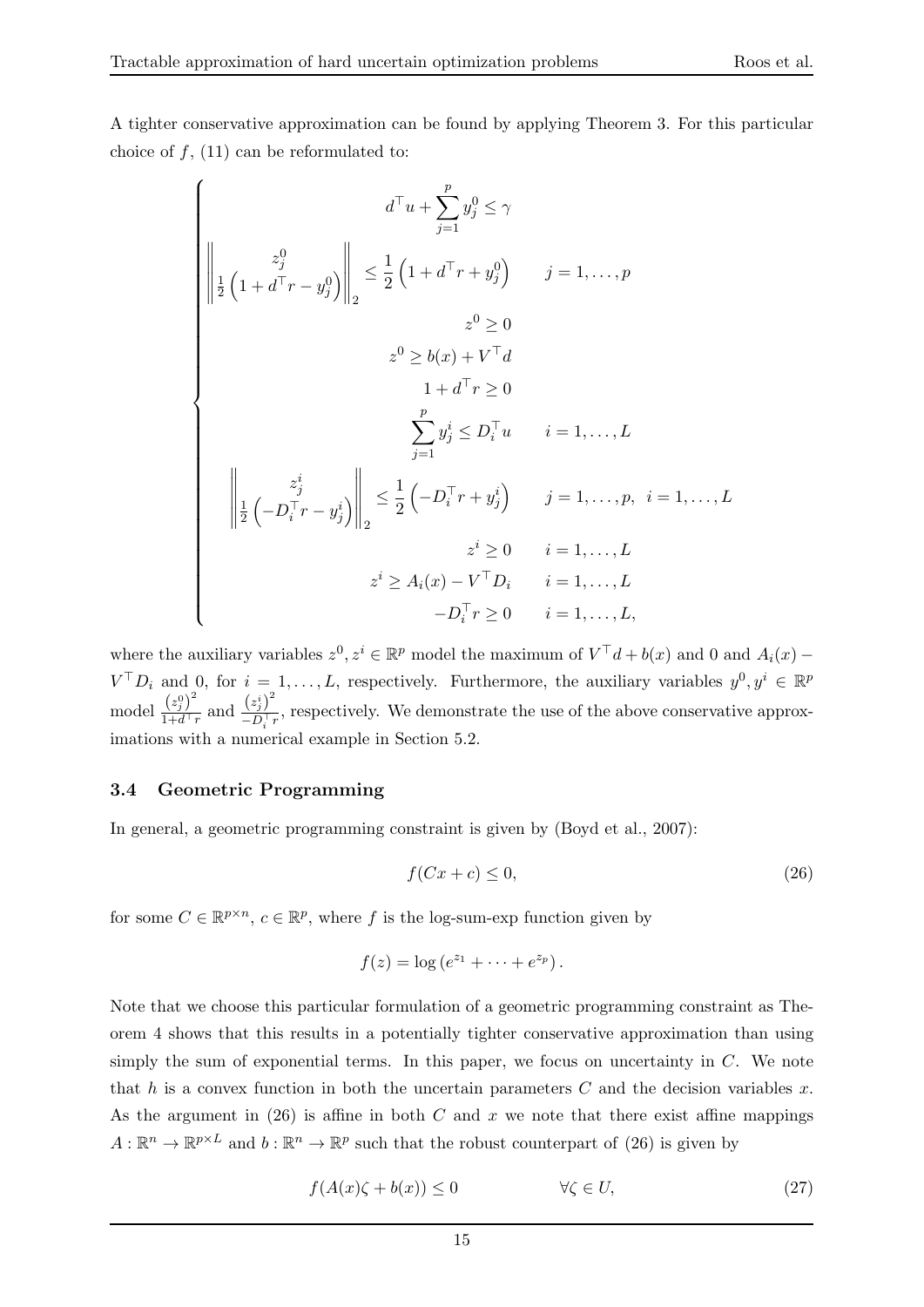where  $\zeta$  contains all elements of C and thus  $L = p \cdot n$  and U is the polyhedron defined in (3).

Recall that the conservative approximation resulting from Theorem 3 involves the perspective of the log-sum-exp function. We know that a constraint modeled by  $f$  can be represented as an exponential cone (Serrano, 2015), and problems including such constraints can thus be solved efficiently. Recall that we show that any perspective of a conically representable function is conically representable with the same cone in Appendix C, and thus (11) can be solved efficiently.

Alternatively, we can use the conservative approximation as formulated in Theorem 2. To this end we note that the recession function of  $f$  is given by:

$$
f_{\infty}(y) = \max\left\{y_i \mid i = 1, \ldots, n\right\},\,
$$

and thus we find that

 $\sqrt{ }$  $\int$ 

$$
d^{\top}u + f\left(V^{\top}d + b(x)\right) \le 0\tag{28a}
$$

$$
\left\{\max_{k} \left\{ A_{ki}(x) - V_k^{\top} D_i \right\} \le D_i^{\top} u \qquad i = 1, \dots, L,
$$
\n(28b)

is a conservative approximation of (27), where  $A_{ki}(x)$  is the element on the k-th row and i-th column of  $A(x)$  and  $V_k$  is the k-th column of V. We note that (28b) can easily be reformulated as linear constraints.

#### 4 Extension to general convex uncertainty sets

In this section, we consider (P) with a general convex uncertainty set that is given by

$$
U = \{ \zeta \in \mathbb{R}_+^L \mid h_\ell(\zeta) \le 0 \quad \ell = 1, ..., q \},
$$
\n(29)

where  $h_{\ell} : \mathbb{R}^p \to \mathbb{R}$  is convex and closed. The assumption that  $U \subseteq \mathbb{R}^L_+$  is without loss of generality because one can always lift the set U into  $\mathbb{R}^L_+$  by setting  $\zeta = \zeta^+ - \zeta^-$  in (P), where  $\zeta^+, \zeta^- \in \mathbb{R}^L_+$ , and incorporate the non-convex projection of Bertsimas and Sim (2006) if U is norm-based.

In case the set  $U$  is conic quadratic representable, we can approximate the set  $U$  by a polyhedron using the work by Ben-Tal and Nemirovski (2001). After having the polyhedral description, all techniques from the previous section can be applied. We note that the polyhedral approximation is polynomial in the dimension of the conic quadratic representation of the set, as well as  $\frac{1}{\epsilon}$ , where  $\epsilon$  is the accuracy of approximation. Furthermore, a large value of  $\epsilon$ , and therefore a crude approximation of the uncertainty set, is often acceptable as the uncertainty set is a modelers' choice and not a hard constraint. There is another option, which can also be applied for sets that are not conic quadratic representable, and is outlined in the theorem below. The proof of Theorem 6 can be found in Appendix B.

**Theorem 6.** Let  $f : \mathbb{R}^p \to \mathbb{R}$  be a closed convex function and let  $A : \mathbb{R}^n \to \mathbb{R}^{p \times L}$  and  $b : \mathbb{R}^n \to \mathbb{R}^p$ be affine functions. Let  $U \subseteq \mathbb{R}^L$  be a convex set as defined in (29) and  $\text{ri}(U) \neq \emptyset$ . Then,  $x \in \mathbb{R}^n$ satisfies

$$
f(A(x)\zeta + b(x)) \le 0 \qquad \forall \zeta \in U,
$$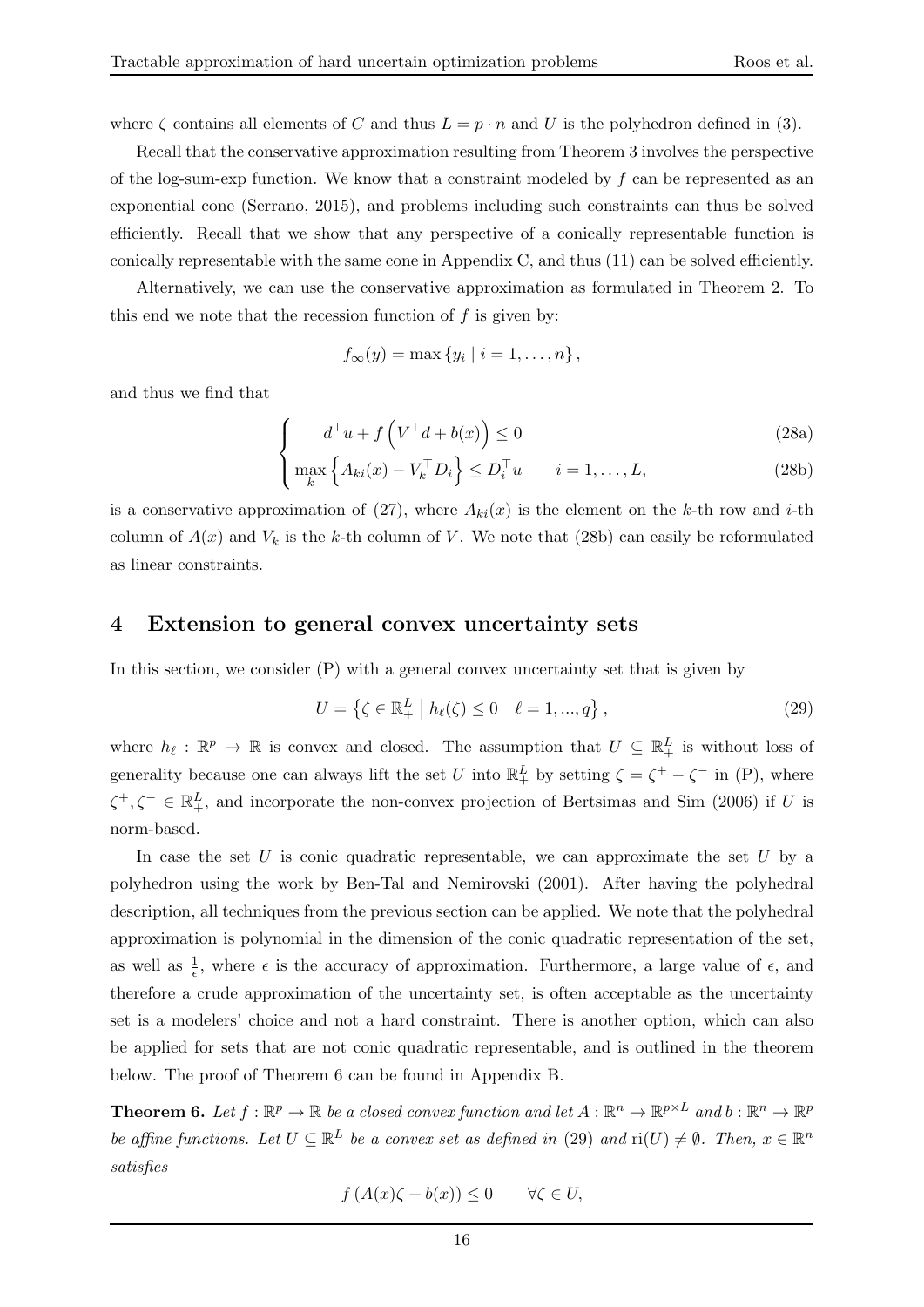if and only if it satisfies the following set of adjustable robust optimization constraints:

$$
\forall (w_0, w) \in W, \ \exists \lambda \in \mathbb{R}_+^q, \{u_\ell\}_\ell \subset \mathbb{R}^p : \begin{cases} \sum_{\ell=1}^q \lambda_\ell h_\ell^*(u_\ell/\lambda_\ell) + b(x)^\top w + w_0 \le 0 & (30a) \\ A(x)^\top w \le \sum_{\ell=1}^q u_\ell & (30b) \end{cases}
$$

where the uncertainty set  $W$  is defined by

$$
W = \{(w_0, w) \in \mathbb{R}^{p+1} \mid w_0 + f^*(w) \le 0\}.
$$

The adjustable variables  $(\lambda, \{u_\ell\}_\ell)$  in (30) may appear in a nonlinear way, and imposing linear decision rules would again lead to robust constraints with convex uncertainties. In order to obtain the tractable conservative approximation of (30) in Theorem 7, we treat the adjustable variables  $(\lambda, \{u_\ell\}_\ell)$  in (30) as static. The proof of Theorem 7 can be found in Appendix B.

**Theorem 7.** If there exist  $\lambda \in \mathbb{R}_+^q$  and  $u_\ell \in \mathbb{R}^p$ ,  $\ell = 1, ..., q$ , for a given  $x \in \mathbb{R}^n$  such that

$$
\int \sum_{\ell=1}^{q} \lambda_{\ell} h_{\ell}^{*}(u_{\ell}/\lambda_{\ell}) + f(b(x)) \le 0
$$
\n(31a)

 $_{\ell=1}$ 

$$
f_{\infty}(A_i(x)) \leq \sum_{\ell=1}^q u_{i\ell} \qquad i = 1,\ldots,L,
$$
\n(31b)

holds, then x also satisfies (P) with  $U \subseteq \mathbb{R}^L$  as defined in (29).

 $\overline{\mathcal{L}}$ 

Here, we restrict the adjustable variable  $(\lambda, \{u_\ell\}_\ell)$  to be linear decision rule of  $w_0$  without static component, which yields

$$
\sum_{\ell=1}^{q} w_0 \lambda_{\ell} h_{\ell}^*(w_0 u_{\ell}/w_0 \lambda_{\ell}) + b(x)^{\top} w + w_0 \le 0 \qquad \forall (w_0, w) \in W
$$
  
\n
$$
\implies \qquad \sup_{(w_0, w) \in W} \left\{ w_0 \sum_{\ell=1}^{q} \lambda_{\ell} h_{\ell}^*(u_{\ell}/\lambda_{\ell}) + b(x)^{\top} w + w_0 \right\} \le 0
$$
  
\n
$$
\iff \qquad \sup_{(w_0, w) \in W} \left\{ b(x)^{\top} w + \left( 1 + \sum_{\ell=1}^{q} \lambda_{\ell} h_{\ell}^*(u_{\ell}/\lambda_{\ell}) \right) w_0 \right\} \le 0
$$
  
\n
$$
\iff \qquad \left( 1 + \sum_{\ell=1}^{q} \lambda_{\ell} h_{\ell}^*(u_{\ell}/\lambda_{\ell}) \right) f \left( \frac{b(x)}{1 + \sum_{\ell=1}^{q} \lambda_{\ell} h_{\ell}^*(u_{\ell}/\lambda_{\ell})} \right) \le 0,
$$
  
\n
$$
\iff \qquad \left( 1 + \sum_{\ell=1}^{q} \lambda_{\ell} h_{\ell}^*(u_{\ell}/\lambda_{\ell}) \right) f \left( \frac{b(x)}{1 + \sum_{\ell=1}^{q} \lambda_{\ell} h_{\ell}^*(u_{\ell}/\lambda_{\ell})} \right) \le 0
$$

where the last equivalence follows from the definition of the conjugate.

For a special case when  $f(.)$  is positively homogeneous, the set of constraints in (31) is equivalent to

$$
\begin{cases} \sum_{\ell=1}^{q} \lambda_{\ell} h_{\ell}^{*}(u_{\ell}/\lambda_{\ell}) + f(b(x)) \le 0 \\ f(A_{i}(x)) \le \sum_{\ell=1}^{q} u_{i\ell} & i = 1, ..., L. \end{cases}
$$
\n(32)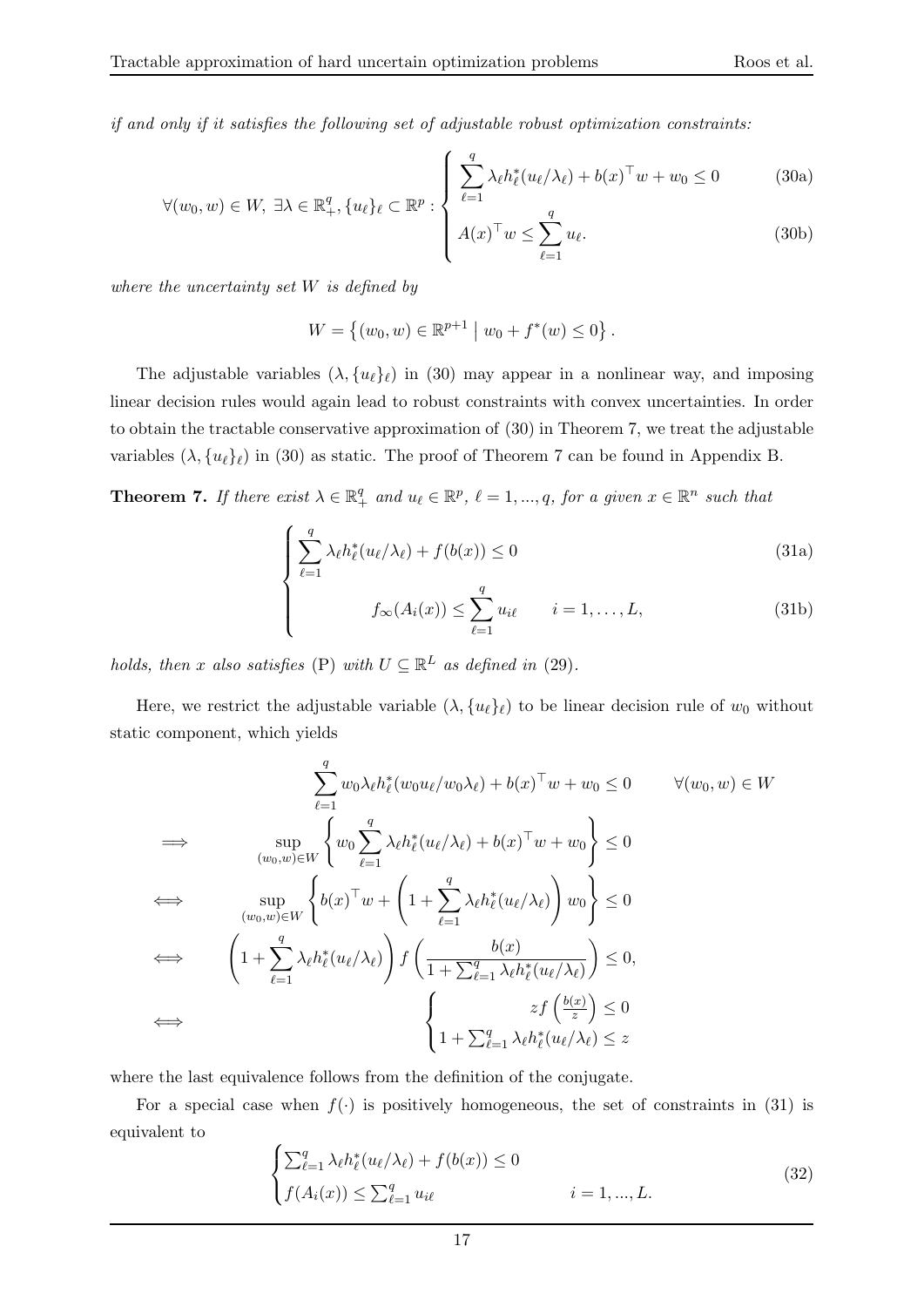The obtained set of finite convex constraints (32) is in fact the tractable reformulation of the following robust convex constraint

$$
\sum_{i=1}^{L} \zeta_i f(A(x)_i) + f(b(x)) \le 0 \qquad \forall \zeta \in U,
$$

which coincides with the conservative approximation of Bertsimas and Sim (2006) for a robust convex constraint (P) where  $f(\cdot)$  is positively homogeneous.

In summary, if the robust convex constraint (P) has non-polyhedral convex uncertainty, we propose to impose static decision rules to adjustable variables in the adjustable robust nonlinear reformulation (30), and the obtained approximation (32) coincides with that of Bertsimas and Sim (2006) if homogeneous  $f(\cdot)$  is considered. Since our approach does not require  $f(\cdot)$  to be homogeneous in (P), our approach generalizes the approach of Bertsimas and Sim (2006) to non-homogeneous functions. For (P) with a polyhedral uncertainty set, we propose to impose linear decision rules to adjustable variables in the adjustable robust linear reformulation (7), and the obtained approximations (10) and (11) are tighter than the one from (31) using static decision rules. In this case, our approximations via linear decision rules are tighter than the ones from Bertsimas and Sim (2006). Additionally, our approach allows for progressive approximation while their method does not. Note that this progressive approximation as described in Appendix D works similarly for a general convex uncertainty set. We also remark that in the case where the uncertainty set consists of both linear and nonlinear constraints, the approaches can be combined, that is, linear decision rules can be used for the adjustable variables corresponding to the linear constraints while static rules are used for the other adjustable variables.

#### 5 Numerical Results

#### 5.1 Geometric Programming

For our first numerical experiment we test our approach on several randomly generated geometric programming instances, identically structured to the instances used by Hsiung et al. (2008). In particular, this means we treat geometric programming problems with a linear objective, and a number of two-term log-sum-exp inequality constraints with uncertainty:

$$
\min_{x} c^{\top} x
$$
\n
$$
\text{s.t.} \quad \log \left( e^{\left( -1 + B_{i}^{(1)} \zeta \right)^{\top} x} + e^{\left( -1 + B_{i}^{(2)} \zeta \right)^{\top} x} \right) \leq 0 \qquad \forall \zeta \in U, \ i = 1, \dots, m, \tag{33}
$$

where  $c = \mathbf{1} \in \mathbb{R}^n$  is the all ones vector, and  $B_i^{(1)}$  $i^{(1)}$ ,  $B_i^{(2)} \in \mathbb{R}^{n \times L}$  are randomly generated sparse matrices with sparsity density 0.1 whose nonzero elements are uniformly distributed on the interval  $[0, 1]$ . The uncertainty set U is assumed to be a box, that is,

$$
U = \left\{ \zeta \in \mathbb{R}^L \mid \|\zeta\|_{\infty} \le 1 \right\}.
$$
\n(34)

Note that since U is symmetric around 0, we can restrict  $B_i^{(1)}$  $i^{(1)}$ ,  $B_i^{(2)}$  to be nonnegative.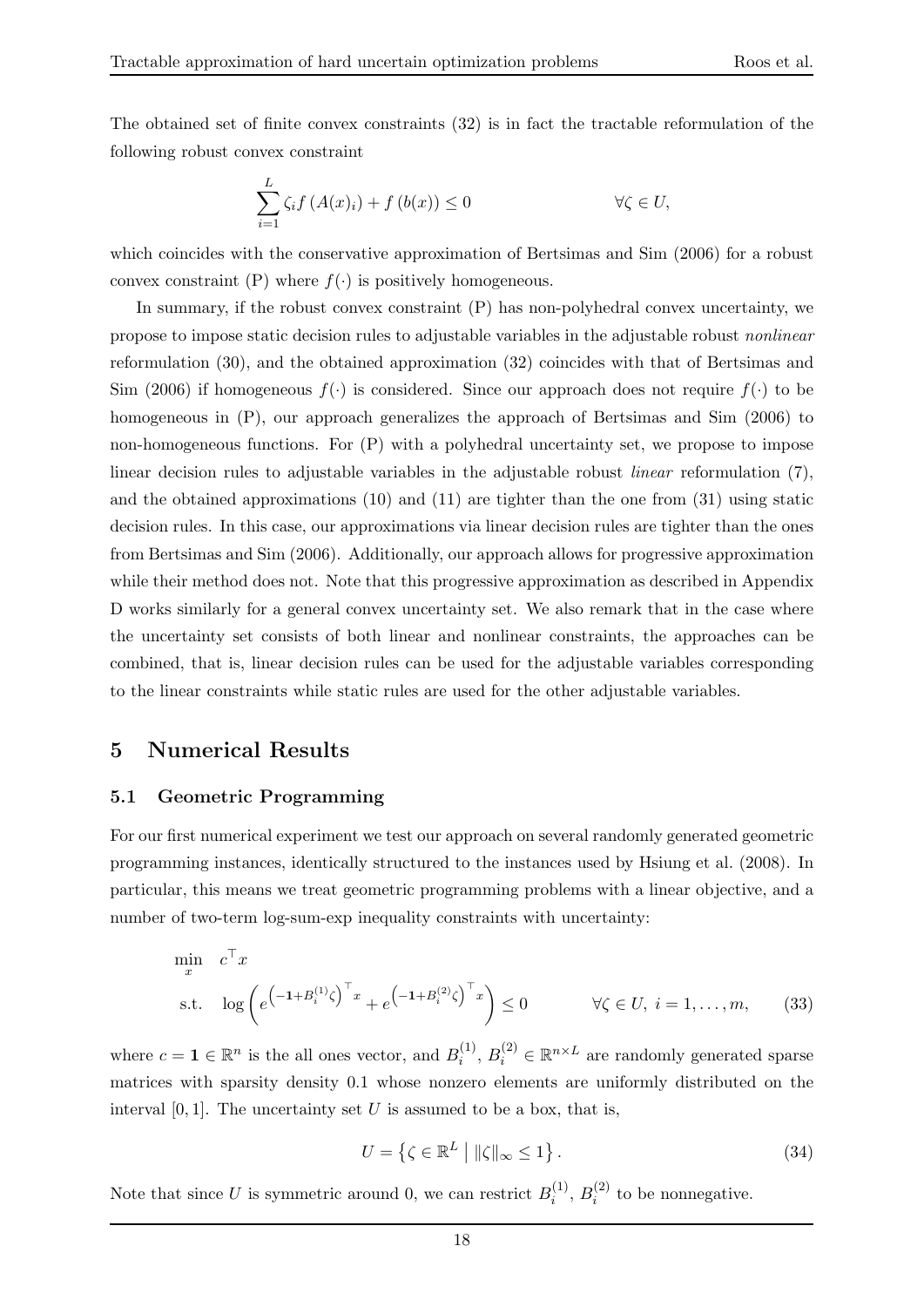|             |           | Approximation Error Computation Time (s) |
|-------------|-----------|------------------------------------------|
| Lower bound | $-0.00\%$ | 3.3                                      |
| Theorem 3   | $0.02\%$  | 1.3                                      |
| Theorem 2   | 1.44\%    | 11                                       |

Table 1: Approximation error with respect to the exact solution and computation time for 20 randomly generated instances of type (33) with  $n = m = 100$  and  $L = 5$ .

We first consider a set of 20 small examples with  $n = m = 100$  and  $L = 5$ . Since L, the number of uncertain parameters, is small, (33) can be solved exactly by enumerating the  $2^L$ vertices of  $U$ . For larger  $L$ , however, we need to resort to comparing our solutions' objective value to a lower bound. To this end, we use a lower bound based on the work of Hadjiyiannis et al. (2011) and Zhen et al. (2017) that uses the optimal solution to a conservative approximation to find potentially critical scenarios in the uncertainty set. The lower bound is then constructed by solving a model that only safeguards for this finite set of critical scenarios. For more details we refer the reader to Appendix D.

Table 1 lists the approximation error with respect to the exact solution and computation time of the solutions to the conservative approximations resulting from Theorem 2 and 3. Moreover, to evaluate the quality of the obtained lower bound, we have included the approximation error with respect to the exact solution and computation time of the proposed lower bound as well. We define the approximation error (in percentage) with respect to a solution  $x^*$  equally to (Hsiung et al., 2008):

$$
100\left(\frac{e^{c^\top\hat{x}}}{e^{c^\top x^*}}-1\right),
$$

where  $\hat{x}$  is the solution to our approximation. In other words, we compare the objective value of different solutions to the robust geometric programming problem in posynomial form. We note that the -0.00 we report for the lower bound means we are unable to differentiate the objective value from the optimal objective value within a reasonable numerical precision. We remark that the lower bound does not necessarily yield a feasible solution to the original problem, but it serves us well in evaluating the approximations in higher dimensions, where we are unable to obtain the exact objective value.

Clearly, for instances of this size the lower bound is particularly good. Moreover, it is an order of magnitude closer to the exact robust objective value compared to the solutions we find using our conservative approximation. Therefore, we expect that using the lower bound instead of the exact robust solution for larger instances has hardly any effect on the approximation error we report.

To analyze how our approach scales with more uncertain parameters, Figure 1 shows the average approximation error with respect to the lower bound and computation time of both approximations for several values of  $L$  over 20 random instances. There is a clear difference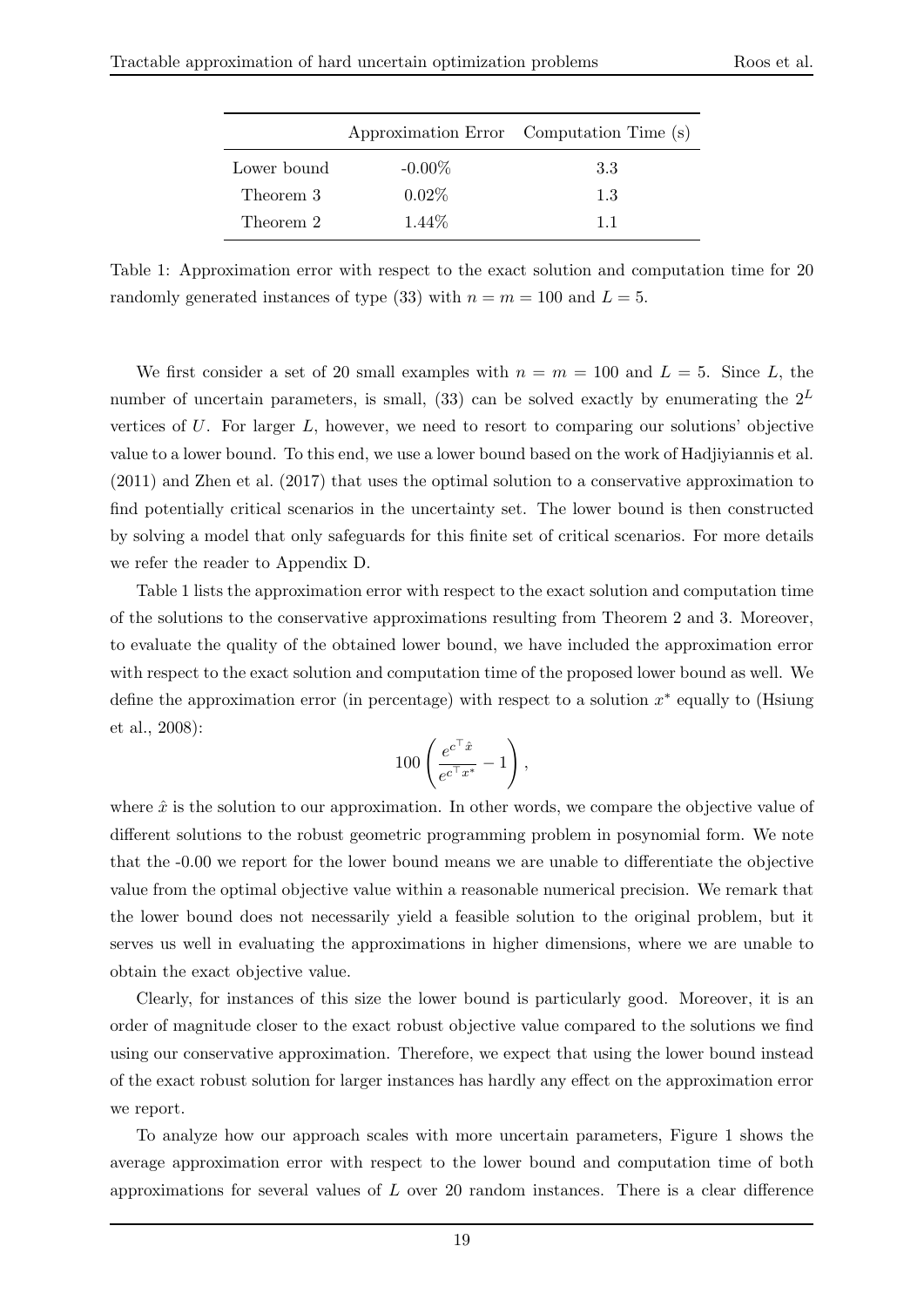between the two decision rules in approximation quality and computation time. The more involved decision rule used in Theorem 3 performs very well, having an approximation error below 0.5% for all sizes except  $L = 18$ . The simple decision rule used in Theorem 2 performs quite a bit worse with an approximation error between  $1\%$  and  $5\%$  at first, and quickly increases for larger values of L. Both approximations are highly tractable, and their computation time increases linearly with respect to the number of uncertain parameters  $L$ . We remark that no results for  $L = 19$  or  $L = 20$  are included, as a large proportion of the randomly generated instances of this size were infeasible. Note that not only the approximations we propose are infeasible, but the robust instances itself are as well. This can be verified through noting that the optimization problem used to obtain the lower bound is infeasible when enough scenarios are included. We note that Hsiung et al. (2008) report approximation errors between 30% and 0.1% dependent on the quality of approximation used, for  $L = 5$  and  $n = m = 500$ .

Besides box uncertainty, we also consider a budget uncertainty set given by

$$
U = \left\{ \zeta \in \mathbb{R}^L \mid \|\zeta\|_{\infty} \le 1, \|\zeta\|_{1} \le \Gamma \cdot L \right\}.
$$
 (35)

In this uncertainty set, the parameter  $\Gamma \in [0,1]$  controls the level of uncertainty. It can be interpreted as the maximum fraction of uncertain parameters that is allowed to deviate maximally at the same time. Figure 2 depicts the numerical results for a budget uncertainty set with  $\Gamma = \frac{1}{2}$ . We first note that for this budget uncertainty set, all instances with  $L = 19$  and  $L = 20$  are feasible. The approximation error follows a very similar trend to the one observed for box uncertainty in Figure 1 for smaller  $L$ , but there is a clear difference for larger  $L$ , where the approximation error for the budget uncertainty set is smaller. This causes us to suspect that the (extreme) increase in approximation error that was observed for the box uncertainty is



Figure 1: Average results of solving approximations to (33) over twenty randomly generated instances for a box uncertainty set (34). Results corresponding to Theorem 2 are depicted by triangles and results corresponding to Theorem 3 are shown as squares. The approximation error is reported with respect to the lower bound obtained from the approach proposed by Hadjiyiannis et al. (2011).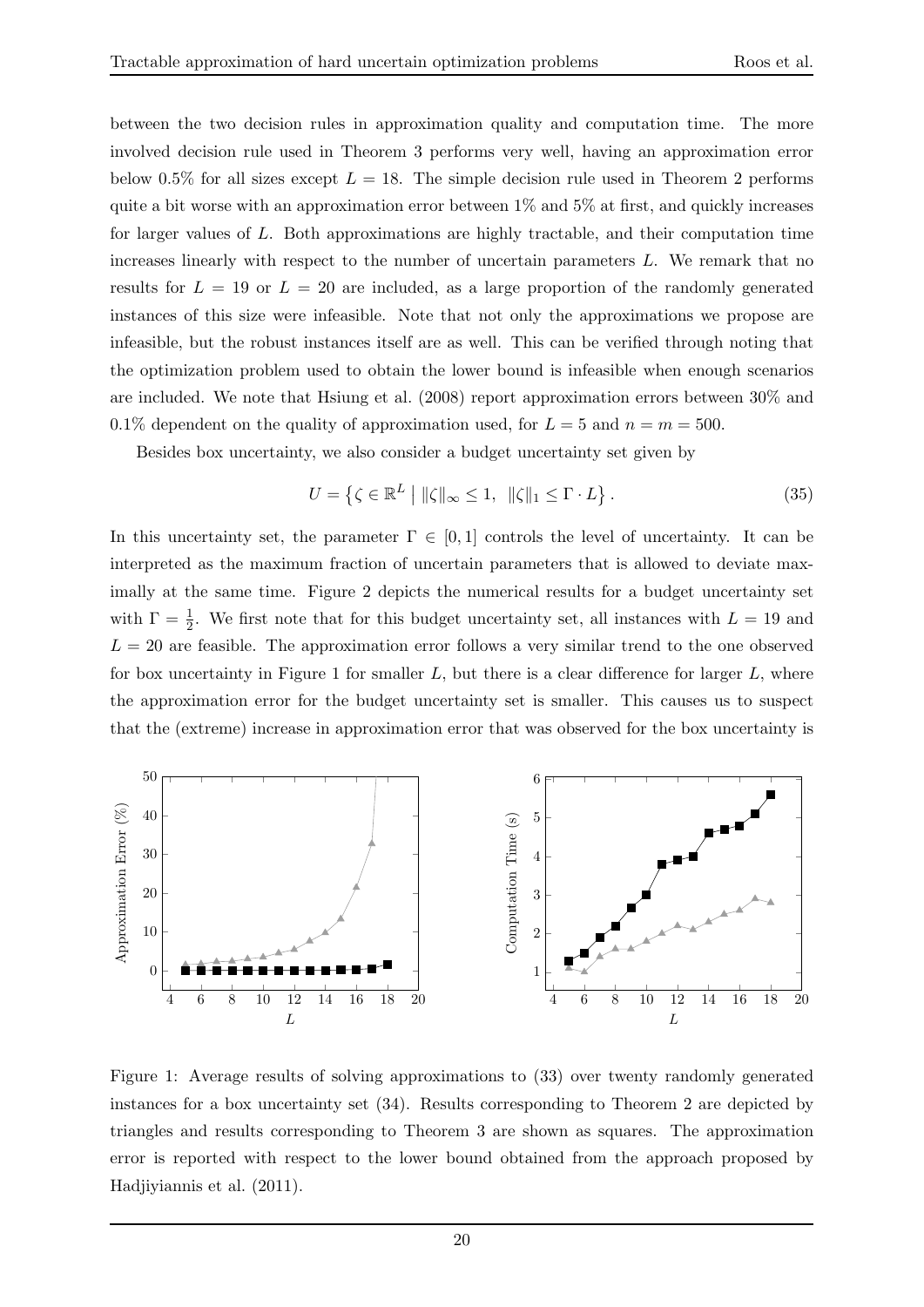related to the problems getting close to infeasibility for  $L \geq 17$ . The computation time follows a slightly more erratic pattern for the budget uncertainty set, and is slightly higher than for the box uncertainty set, but is largely comparable in magnitude.

This example clearly illustrates that using the more involved approximation that results from using a lifted decision rule in Theorem 3 can be very beneficial. For all these uncertain geometric programming problems we find a solution very close to the optimal solution using this approximation. Moreover, the required computation time is very reasonable and not much higher than for the approximation from Theorem 2 that struggles to find high quality solutions in this experiment.

The solutions to the geometric programming problems have been obtained using Julia with the JuMP interface (Dunning et al., 2017) and the Mosek solver for exponential cones (MOSEK ApS, 2019). The experiments were conducted on a desktop with 8 GB RAM and a 3.4 GHz Intel Core i7 processor.

#### 5.2 Radiotherapy Optimization

Our second numerical experiment concerns a specific problem from radiotherapy optimization: inverse treatment planning of beam-on times for 3D small animal radiotherapy (Balvert et al., 2015). The core problem in treatment planning is ensuring a sufficient dose  $\gamma$  of radiation to the planning target volume (PTV) while minimizing the dose to the tissue around that target volume, also known as the organs at risk  $(\mathcal{OAR})$ . To this end, we are interested in minimizing a weighted combination of the dose 'shortage' in the PTV and the dose delivered to the  $\mathcal{O}AR$ . The decision variables in this problem are the locations and beam-on times for all beams used. In this specific application, we assume the beam locations are given and we attempt to find



Figure 2: Average results of solving approximations to (33) over twenty randomly generated instances for a budget uncertainty set (35) with  $\Gamma = \frac{1}{2}$ . Results corresponding to Theorem 2 are depicted by triangles and results corresponding to Theorem 3 are shown as squares. The approximation error is reported with respect to the lower bound obtained from the approach proposed by Hadjiyiannis et al. (2011).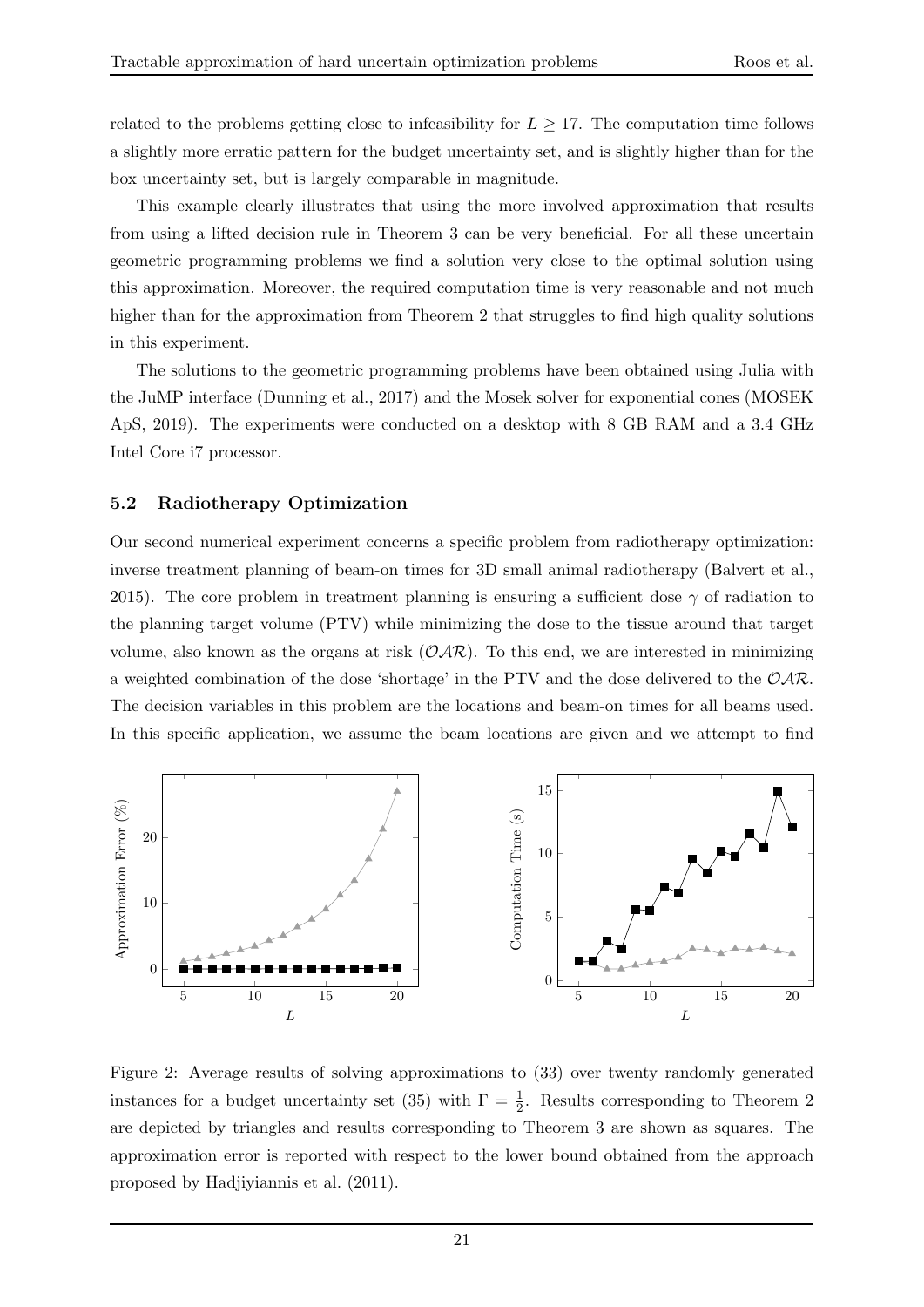optimal beam-on times t.

It is customary in radiotherapy optimization to discretize each tissue structure into voxels. Sets of these voxels are denoted by  $\mathcal{I}_{PTV}$  and  $\mathcal{I}_s$  for all  $s \in \mathcal{O}AR$ , respectively. The dose delivered to a tissue structure is then computed as the average dose delivered to its voxels. Given these voxels, one can compute the dose rates from all beams to all voxels, referred to as the matrix  $\Gamma$ . The *i*-th row of this matrix,  $\Gamma_i$ , then corresponds to the dose rate of all beams to voxel i. We specifically consider the following mathematical optimization problem:

$$
\min_{t,\tau} \tau
$$
\n
$$
\text{s.t. } w_{PTV} \frac{1}{|\mathcal{I}_{PTV}|} \sum_{i \in \mathcal{I}_{PTV}} \max \left\{ \gamma - \Gamma_i^{\top} t, 0 \right\}^2
$$
\n
$$
+ (1 - w_{PTV}) \sum_{s \in \mathcal{OAR}} w_s \frac{1}{|\mathcal{I}_s|} \sum_{i \in \mathcal{I}_s} \Gamma_i^{\top} t \le \tau
$$
\n(36b)

$$
t \ge 0,\tag{36c}
$$

which is a slight adaptation of the problem described by Balvert et al. (2015). Here,  $w_{PTV}$  and  $w_s$ for all  $s \in \mathcal{O} \mathcal{A} \mathcal{R}$  represent predefined weights. In particular, we choose to use a squared penalty function for undelivered dose to the PTV, similar to Fredriksson (2013, Eq. 1). Irregardless of whether the regular or squared penalty function is used, little research has been done on robust or uncertain versions of (36). An important reason for this is the general convex nature of constraint (36b), along with the fact that a natural type of uncertainty in this problem is implementation error (Van Dye et al., 2013; Van der Merwe et al., 2017), which always leads to constraints that are convex in the uncertain parameters.

In this numerical example, we therefore focus on implementation error. In particular, we consider multiplicative implementation error, that is, we replace t by  $t \circ (1 + \epsilon)$ , where  $\circ$  denotes the element-wise multiplication of two vectors, and  $\epsilon$  is the uncertain vector that models the implementation error. We note that, at least in this context, additive implementation error of the form  $t + \Delta t$  would make little sense, as this would presume that there would also potentially be some implementation error if one chooses not to use a certain beam  $(t_b = 0)$ .

We solve both approximations we derive in this work for Case 3 discussed by Balvert et al. (2015). In this case, there are 6 different beam angles, that is,  $t \in \mathbb{R}^6$ , and the PTV consists of 112,738 voxels, while the four organs at risk consist of 207,974, 2,261,739, 177,165 and 212,864 voxels. We consider box uncertainty for  $\epsilon$ , with three different maximum values: 0.01, 0.05 and 0.1. For all three, the solutions to the two approximations coincide. Unfortunately, due to the size of the problem, we cannot obtain the exact robust solution. We are, however, able to obtain lower bounds using the technique described in Appendix D and report the approximation error with respect to that lower bound in Table 2. Furthermore, we find that the nominal solution performs 4.4% worse in the worst-case than the robust solution we find, which in turn performs 4.9% worse than the nominal solution when no uncertainty is present. It should be noted that the approximation resulting from Theorem 2 can be solved in a matter of seconds, much like the model without uncertainty.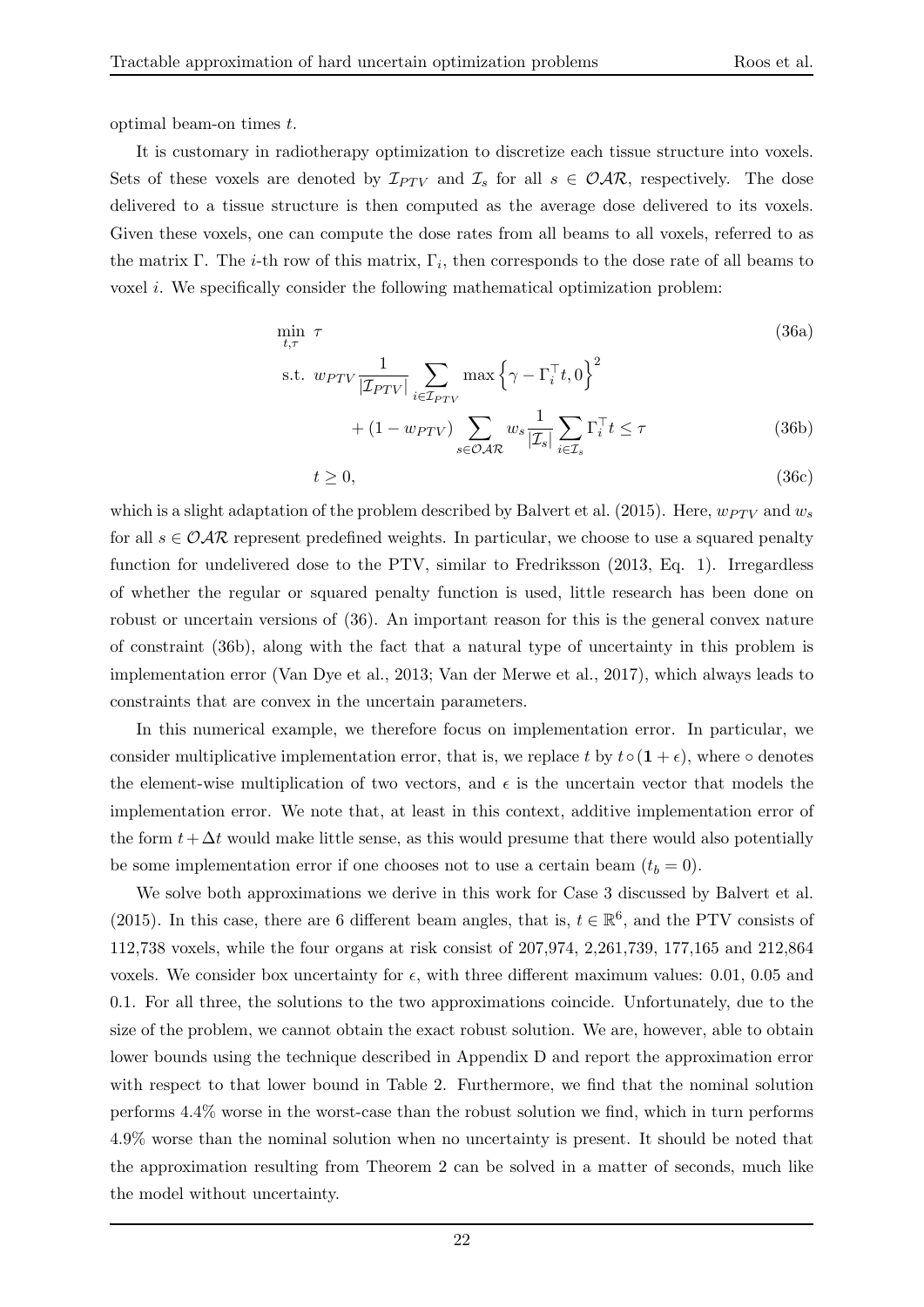| Maximum Implementation Error $1.00\%$ $5.00\%$ $10.00\%$ |  |  |
|----------------------------------------------------------|--|--|
| Approximation Error $1.13\%$ 5.57% $10.91\%$             |  |  |

Table 2: Approximation error of both approximation methods with respect to the lower bound for Case 3 discussed by Balvert et al. (2015) for different sizes of the uncertainty set.

We note that although we treat a constraint with sum-of-max squared terms in this numerical experiment, we unfortunately cannot use the results from Theorem 4 here to obtain a potentially tighter approximation. The cause of this are the linear terms in the constraint, which lead to a non-convex constraint if we apply the square root.

All results in this section have been obtained using Julia with the JuMP interface (Dunning et al., 2017) and the Gurobi solver. The experiments were conducted on a desktop with 8 GB RAM and a 3.4 GHz Intel Core in processor.

## 6 Conclusions

In Robust Optimization, finding a tractable reformulation of the robust counterpart of the uncertain inequalities of interest is essential. While a systematic approach to find such tractable reformulations already exists when the inequalities of interest are concave in the uncertain parameters, no general results are available when they are convex. This paper fills that gap for by providing a reformulation of such problems to adjustable robust optimization problems.

These adjustable robust optimization problems can be approximated using static decision rules for any convex uncertainty set. When the original uncertainty set is polyhedral, we use linear decision rules to obtain an improved approximation. We show these approximations extend various techniques from the literature. Moreover, we introduce a lifting that has great potential to improve the resulting approximation, as illustrated in numerical experiments for uncertain geometric programming.

## Acknowledgments

We thank Erick Delage from HEC Montréal for sharing the proof to Theorem 1, which is more concise than our original proof. The research of the first author was funded by the Netherlands Organisation for Scientific Research (NWO) Research Talent [Grant 406.17.511].

## References

- Alfandari, L. and García, J.-C. E. (2018). Robust optimization for non-linear impact of data variation. Computers & Operations Research, 99:38 – 47.
- Ardestani-Jaafari, A. and Delage, E. (2016). Robust optimization of sums of piecewise linear functions with application to inventory problems. Operations Research, 64(2):474-494.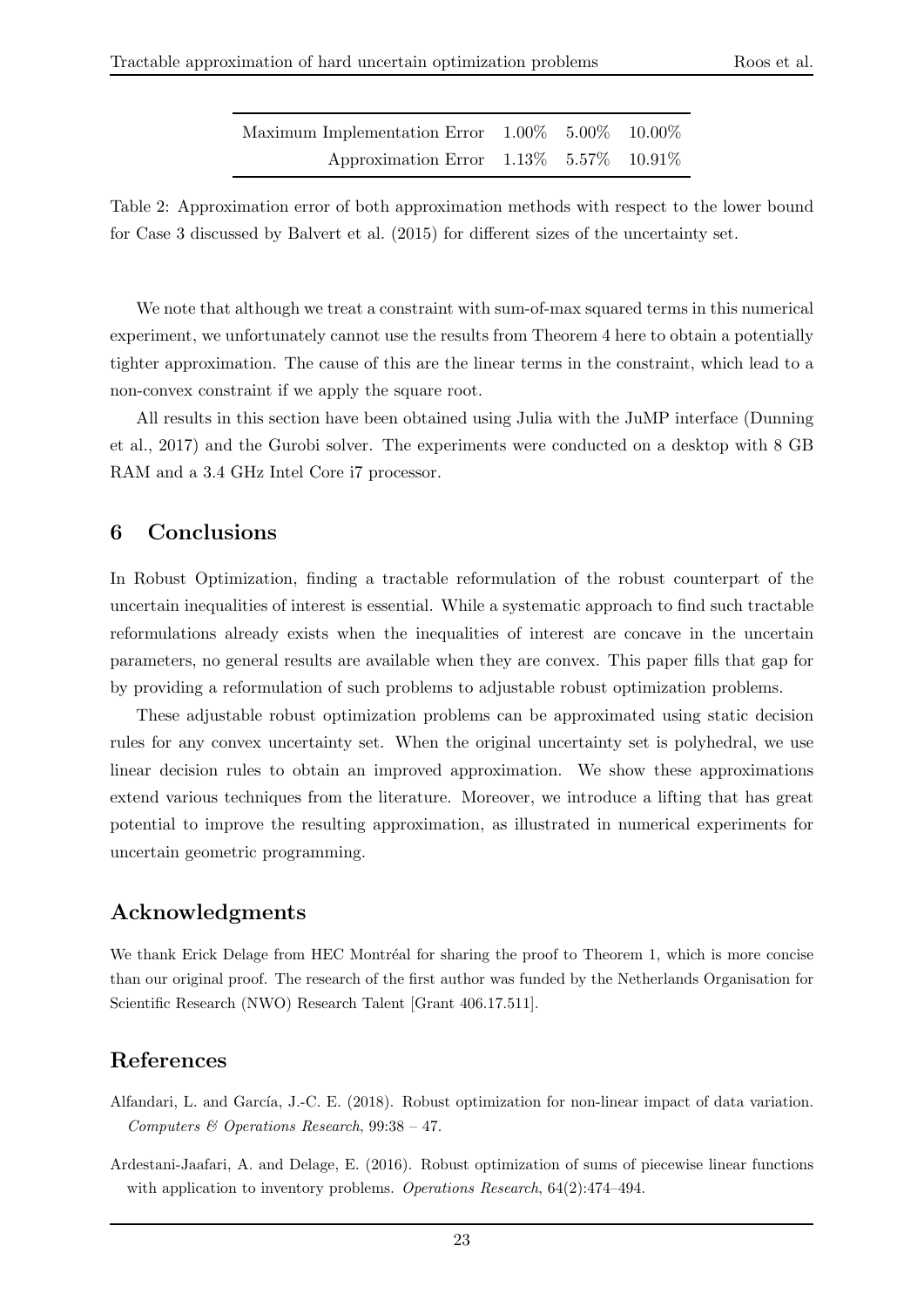- Auslender, A. and Teboulle, M. (2006). Asymptotic cones and functions in optimization and variational inequalities. Springer Science & Business Media.
- Balvert, M., van Hoof, S. J., Granton, P. V., Trani, D., den Hertog, D., Hoffmann, A. L., and Verhaegen, F. (2015). A framework for inverse planning of beam-on times for 3d small animal radiotherapy using interactive multi-objective optimisation. Physics in Medicine  $\mathcal{B}'$  Biology, 60(14):5681–5698.
- Ben-Tal, A., Den Hertog, D., and Vial, J.-Ph. (2015). Deriving robust counterparts of nonlinear uncertain inequalities. Mathematical Programming, 149(1-2):265–299.
- Ben-Tal, A., El Ghaoui, L., and Nemirovski, A. (2009). Robust optimization. Princeton University Press.
- Ben-Tal, A., Golany, B., Nemirovski, A., and Vial, J.-P. (2005). Retailer-supplier flexible commitments contracts: A robust optimization approach. Manufacturing  $\mathcal C$  Service Operations Manugement, 7(3):248–271.
- Ben-Tal, A., Goryashko, A., Guslitzer, E., and Nemirovski, A. (2004). Adjustable robust solutions of uncertain linear programs. Mathematical Programming, 99(2):351–376.
- Ben-Tal, A. and Nemirovski, A. (1998). Robust convex optimization. Mathematics of Operations Research, 23(4):769–805.
- Ben-Tal, A. and Nemirovski, A. (2001). On polyhedral approximations of the second-order cone. Mathematics of Operations Research, 26(2):193–205.
- Ben-Tal, A., Nemirovski, A., and Roos, C. (2002). Robust solutions of uncertain quadratic and conicquadratic problems. SIAM Journal on Optimization, 13(2):535–560.
- Bertsimas, D. and Caramanis, C. (2007). Adaptability via sampling. In 2007 46th IEEE Conference on Decision and Control, pages 4717–4722. IEEE.
- Bertsimas, D. and Goyal, V. (2012). On the power and limitations of affine policies in two-stage adaptive optimization. Mathematical Programming, 134(2):491–531.
- Bertsimas, D., Iancu, D. A., and Parrilo, P. A. (2010). Optimality of affine policies in multistage robust optimization. Mathematics of Operations Research, 35(2):363–394.
- Bertsimas, D., Iancu, D. A., and Parrilo, P. A. (2011). A hierarchy of near-optimal policies for multistage adaptive optimization. IEEE Transactions on Automatic Control, 56(12):2809–2824.
- Bertsimas, D. and Sim, M. (2006). Tractable approximations to robust conic optimization problems. Mathematical Programming, 107(1-2):5–36.
- Bertsimas, D., Sim, M., and Zhang, M. (2019). Adaptive distributionally robust optimization. Management Science, 65(2):604–618.
- Boyd, S., Kim, S.-J., Vandenberghe, L., and Hassibi, A. (2007). A tutorial on geometric programming. Optimization and Engineering, 8(1):67–127.
- Chassein, A. and Goerigk, M. (2019). On the complexity of robust geometric programming with polyhedral uncertainty. Operations Research Letters, 47(1):21–24.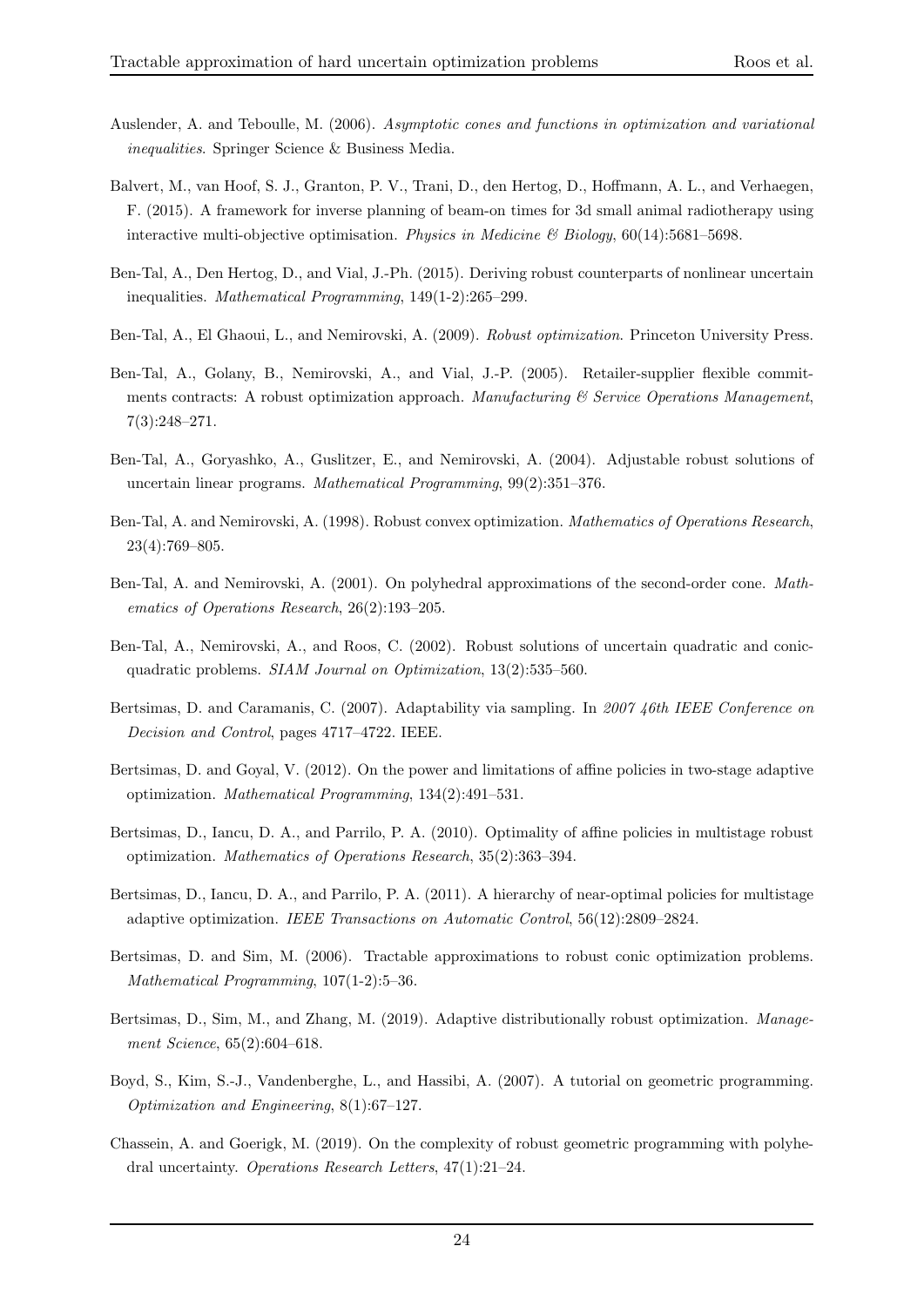- De Boeck, L., Beliën, J., and Egyed, W. (2014). Dose optimization in high-dose-rate brachytherapy: a literature review of quantitative models from 1990 to 2010. Operations Research for Health Care, 3(2):80–90.
- De Ruiter, F. J., Zhen, J., and Den Hertog, D. (2018). Dual approach for two-stage robust nonlinear optimization. Working paper available on Optimization Online.
- Dunning, I., Huchette, J., and Lubin, M. (2017). Jump: A modeling language for mathematical optimization. SIAM Review, 59(2):295–320.
- El Ghaoui, L. and Lebret, H. (1997). Robust solutions to least-squares problems with uncertain data. SIAM Journal on Matrix Analysis and Applications, 18(4):1035–1064.
- El Ghaoui, L., Oustry, F., and Lebret, H. (1998). Robust solutions to uncertain semidefinite programs. SIAM Journal on Optimization, 9(1):33–52.
- Fredriksson, A. (2013). Robust optimization of radiation therapy accounting for geometric uncertainty. PhD thesis, KTH Royal Institute of Technology.
- Gorissen, B. L. and Den Hertog, D. (2013). Robust counterparts of inequalities containing sums of maxima of linear functions. European Journal of Operational Research, 227(1):30–43.
- Gorissen, B. L., Den Hertog, D., and Hoffmann, A. L. (2013). Mixed integer programming improves comprehensibility and plan quality in inverse optimization of prostate hdr brachytherapy. Physics in Medicine & Biology,  $58(4):1041$ .
- Gorissen, B. L., Yanıkoğlu, İ., and den Hertog, D. (2015). A practical guide to robust optimization. Omega, 53:124–137.
- Hadjiyiannis, M. J., Goulart, P. J., and Kuhn, D. (2011). A scenario approach for estimating the suboptimality of linear decision rules in two-stage robust optimization. In 50th IEEE Conference on Decision and Control and European Control Conference (CDC-ECC), pages 7386–7391. IEEE.
- Hsiung, K.-L., Kim, S.-J., and Boyd, S. (2008). Tractable approximate robust geometric programming. Optimization and Engineering, 9(2):95–118.
- Iancu, D. A., Sharma, M., and Sviridenko, M. (2013). Supermodularity and affine policies in dynamic robust optimization. Operations Research, 61(4):941–956.
- Jung, M. N., Kirches, C., and Sager, S. (2013). On perspective functions and vanishing constraints in mixed-integer nonlinear optimal control. In Facets of Combinatorial Optimization, pages 387–417. Springer.
- MOSEK ApS (2019). The MOSEK Optimizer API for C manual. Version 9.2.5.
- Postek, K. and Den Hertog, D. (2016). Multistage adjustable robust mixed-integer optimization via iterative splitting of the uncertainty set. INFORMS Journal on Computing, 28(3):553–574.
- Rockafellar, R. T. (1970). Convex analysis. Princeton University Press, Princeton, NJ.
- Serrano, S. A. (2015). Algorithms for unsymmetric cone optimization and an implementation for problems with the exponential cone. PhD thesis, Stanford University.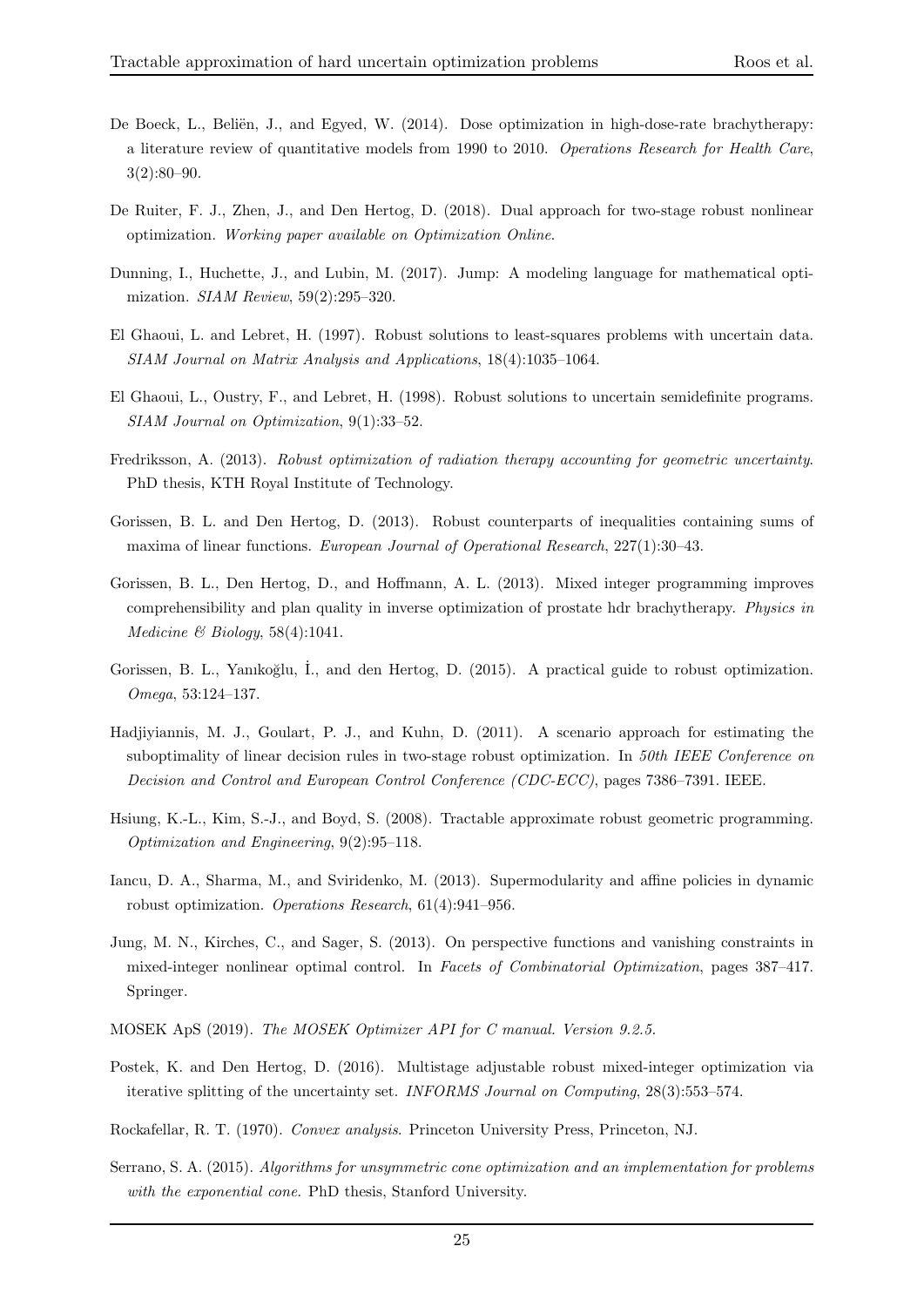- Shapiro, A., Dentcheva, D., and Ruszczyński, A. (2014). Lectures on stochastic programming: modeling and theory, volume 16. SIAM.
- Shepard, D. M., Ferris, M. C., Olivera, G. H., and Mackie, T. R. (1999). Optimizing the delivery of radiation therapy to cancer patients. SIAM Review, 41(4):721–744.
- Simchi-Levi, D., Trichakis, N., and Zhang, P. Y. (2019). Designing response supply chain against bioattacks. Operations Research, 67(5):1246–1268.
- Van der Merwe, D., Van Dyk, J., Healy, B., Zubizarreta, E., Izewska, J., Mijnheer, B., and Meghzifene, A. (2017). Accuracy requirements and uncertainties in radiotherapy: a report of the international atomic energy agency. Acta Oncologica, 56(1):1–6.
- Van Dye, J., Batista, J., and Bauman, G. S. (2013). Accuracy and uncertainty considerations in modern radiation oncology. The Modern Technology of Radiation Oncology, 3:361–412.
- Wiesemann, W., Kuhn, D., and Sim, M. (2014). Distributionally robust convex optimization. Operations Research, 62(6):1358–1376.
- Zhen, J., De Ruiter, F. J., and Den Hertog, D. (2017). Robust optimization for models with uncertain SOC and SDP constraints. Optimization Online.
- Zhen, J. and Den Hertog, D. (2017). Computing the maximum volume inscribed ellipsoid of a polytopic projection. INFORMS Journal on Computing, 30(1):31–42.
- Zhen, J., Den Hertog, D., and Sim, M. (2018). Adjustable robust optimization via fourier–motzkin elimination. Operations Research, 66(4):1086–1100.

## A Recession Functions

As discussed earlier, the recession function can be defined in multiple ways. In this paper, we mainly use it to concisely denote the support function of the domain of a function's conjugate. An advantage of the recession function besides concise notation is the relative ease of computing a recession function. Let  $f^1, \ldots, f^m$  be convex, proper and lower semicontinuous functions. Then, the following composition rules for recession functions are valid (Auslender and Teboulle, 2006, Proposition 2.6.1, 2.6.2):

- 1. Let f be defined by  $f(x) = \sum_{i=1}^{m} f^{i}(x)$ . Then  $f_{\infty}(y) = \sum_{i=1}^{m} f^{i}_{\infty}(y)$ ;
- 2. Let f be defined by  $f(x) = \sup_{i \in \{1,...,m\}} f^i$ . Then  $f_{\infty}(y) = \sup_{i \in \{1,...,m\}} f^i_{\infty}(y)$ .

Moreover, if  $g : \mathbb{R}^m \to \mathbb{R} \cup \{+\infty\}$  is a proper convex function, A is a linear map from  $\mathbb{R}^n$  to  $\mathbb{R}^m$  and  $\psi$ :  $(-\infty, b) \to \mathbb{R}$ ) for  $0 \leq b \leq +\infty$  is convex and nondecreasing with  $\psi_{\infty}(1) > 0$  it holds that (Auslender and Teboulle, 2006, Proposition 2.6.3, 2.6.4):

- 3. Let f be defined by  $f(x) = g(Ax)$ . Then  $f_{\infty}(y) = g_{\infty}(Ay)$ ;
- 4. Let f be defined by

$$
f(x) = \begin{cases} \psi(g(x)) & \text{if } x \in \text{dom}(g) \\ +\infty & \text{otherwise.} \end{cases}
$$

Then

$$
f_{\infty}(y) = \begin{cases} \psi_{\infty}(f_{\infty}(y)) & \text{if } y \in \text{dom}(f_{\infty}) \\ +\infty & \text{otherwise.} \end{cases}
$$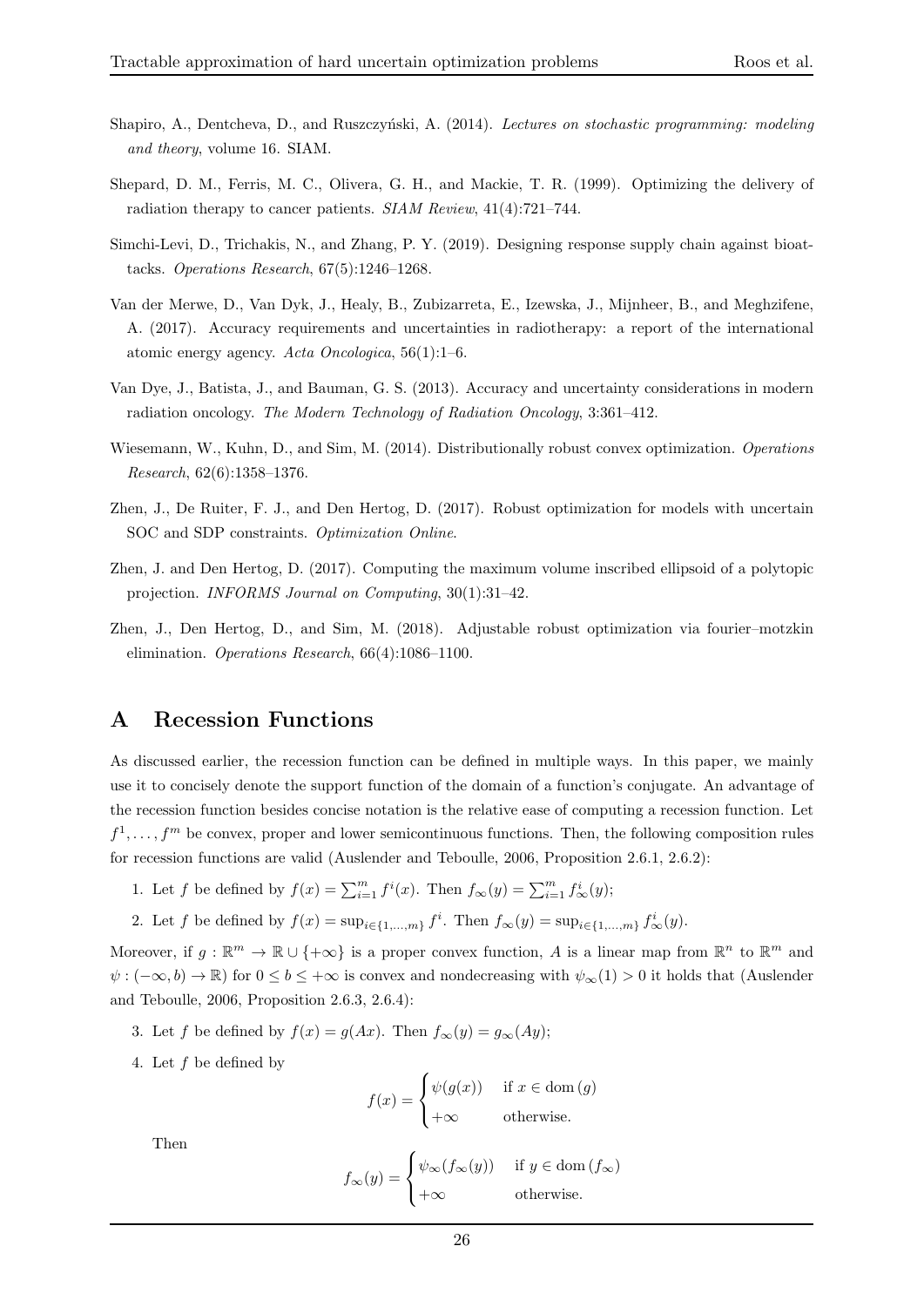Using the above composition rules as well as the recession functions of some often encountered basic functions f, one can directly find the recession function of the function of interest. An overview of some common recession functions is given in Table 3. It should be noted that the recession function is always conically representable, as its epigraph is the recession cone of the epigraph of  $f$  and thus is a cone by definition (Rockafellar, 1970, p. 66). We additionally remark that for all positively homogeneous functions of order one, or equivalently all functions such that  $f^*(y) = 0$  on its domain, it holds that  $f_{\infty}(x) = f(x).$ 

**Lemma 1.** Let  $f : \mathbb{R}^n \to \mathbb{R}$  be a closed, convex function. It then holds that f is positively homogeneous if and only if  $f^*(y) = 0$  for all  $y \in \text{dom}(f^*)$ .

*Proof.* ' $\implies$ ': Assume f is positively homogeneous. Suppose  $\exists x^* \in \text{dom}(f^*)$  such that  $f^*(x^*) = \alpha \neq 0$ . We first consider the case where  $\alpha > 0$ . We know

$$
\alpha = \sup_{y \in \mathbb{R}^n} \left\{ y^\top x - f(y) \right\},\
$$

that is, there exists a sequence  $(y_k)_{k=0}^{\infty}$  with  $y_k \in \mathbb{R}^n$   $\forall k$  such that

$$
\lim_{k \to \infty} \left\{ y_k^{\top} x - f(y_k) \right\} = \alpha.
$$

Now let  $\lambda > 0$  and define the sequence  $(z_k)_{k=0}^{\infty}$  by  $z_k = \lambda y_k$ . Then

$$
\lim_{k \to \infty} \left\{ z_k^{\top} x - f(z_k) \right\} = \lim_{k \to \infty} \left\{ \lambda y_k^{\top} x - f(\lambda y_k) \right\}
$$

$$
= \lambda \lim_{k \to \infty} \left\{ y_k^{\top} x - f(y_k) \right\}
$$

$$
= \lambda \alpha > \alpha,
$$

which is a contradiction with  $\alpha$  being the supremum as defined by (A).

Now consider the case where  $\alpha < 0$ . We know for sure that

$$
\alpha \ge 0^{\top} x - f(0) = -f(0).
$$

Let  $\lambda > 0$ . Then, because f is positively homogeneous, we know that

$$
f(0) = f(\lambda \cdot 0) = \lambda f(0),
$$

and thus  $f(0) = 0$ . This implies  $\alpha \geq 0$ , which is a contradiction.

| f(x)                                           | $f_{\infty}(y)$                                                                            |
|------------------------------------------------|--------------------------------------------------------------------------------------------|
| $\sqrt{1+x^\top Q}x\ (Q\succeq 0)$             | $\sqrt{y^{\top}Qy}$                                                                        |
| $x^{\top}Qx + q^{\top}x + c \ \ (Q \succeq 0)$ | $\begin{cases} q^\top y & \text{if } Qy = 0 \\ +\infty & \text{if } Qy \neq 0 \end{cases}$ |
| $\log \sum_{i=1}^{n} e^{x_i} \quad (n>1)$      | $\max \{y_i \mid i = 1, \ldots, n\}$                                                       |
| $\sum_{i=1}^n \sqrt{1+x_i^2}$                  | $  y  _2$                                                                                  |
| $\sum_{i=1}^m \max_{k \in K_i} \{x_k\}$        | $\sum_{i=1}^m \max_{k \in K_i} \{y_k\}$                                                    |
| $  x  _2$                                      | $  y  _2$                                                                                  |

Table 3: Some examples of functions f with recession functions  $f_{\infty}$ .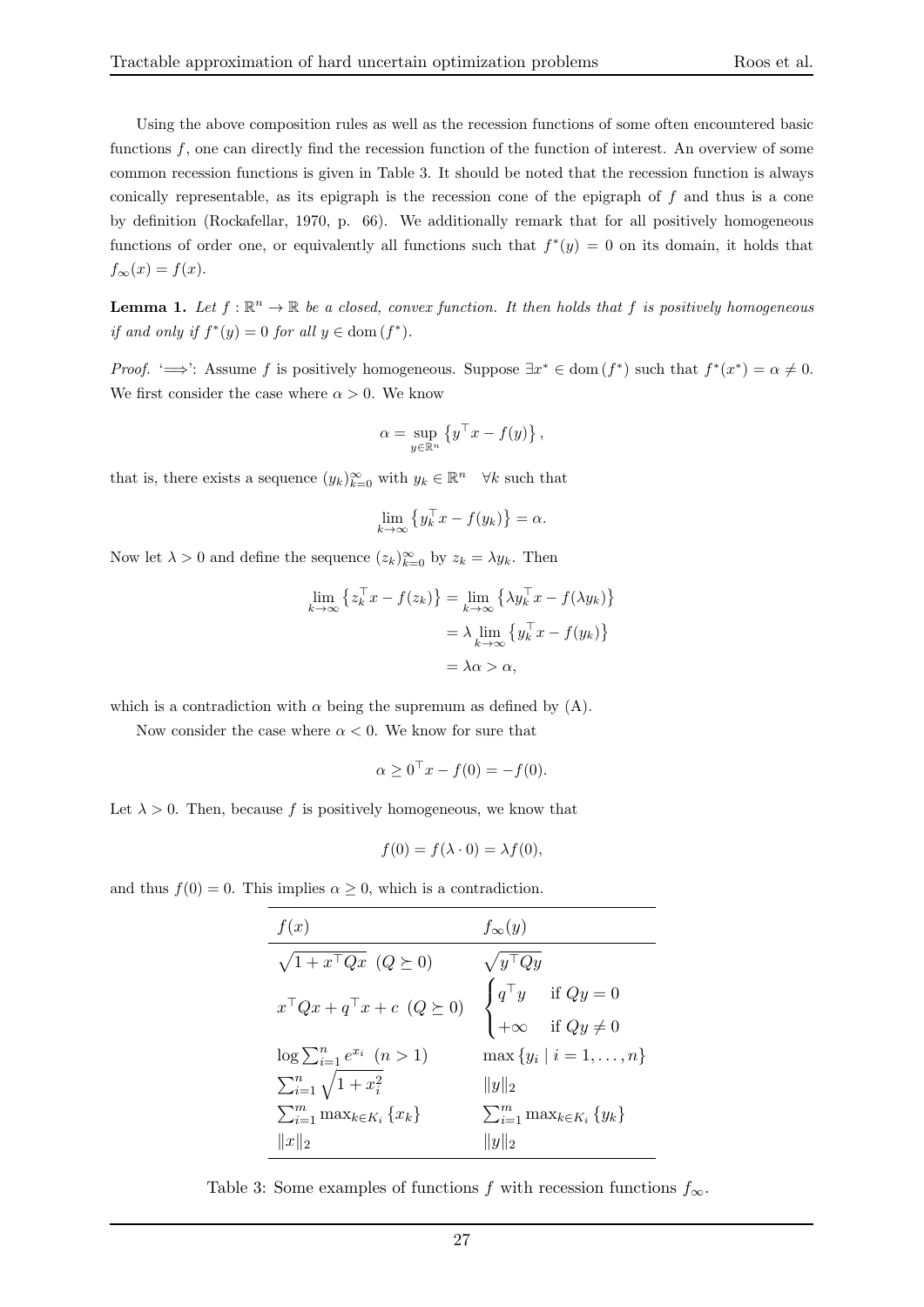$\diff$ : Assume  $f^*(y) = 0$  for all  $y \in \text{dom}(f^*)$ . Because f is closed and convex we know

$$
f(x) = f^{**}(x) = \sup_{y \in \text{dom}(f^*)} \left\{ y^\top x - f^*(x) \right\} = \sup_{y \in \text{dom}(f^*)} \left\{ y^\top x \right\}.
$$

Let  $\lambda > 0$ . We find

$$
f(\lambda x) = f^{**}(\lambda x)
$$
  
=  $\sup_{y \in \text{dom}(f^*)} \{y^\top (\lambda x)\}$   
=  $\lambda \sup_{y \in \text{dom}(f^*)} \{y^\top x\}$   
=  $\lambda f^{**}(x) = f(x)$ ,

and thus we find that  $f$  is positively homogeneous.

**Lemma 2.** Let  $f : \mathbb{R}^n \to \mathbb{R}$  be a closed, convex and positively homogeneous function. It then holds that  $f_{\infty} = f.$ 

Proof. We use definition (1) for the recession function to find:

$$
f_{\infty}(x) = \lim_{\lambda \downarrow 0} \lambda f\left(\frac{x}{\lambda}\right)
$$

$$
= \lim_{\lambda \downarrow 0} f(x)
$$

$$
= f(x),
$$

because f is positively homogeneous.

## B Proofs for Conservative Approximations

*Proof of Theorem 2.* We know from Theorem 1 that  $(P)$  is equivalent to  $(7)$ . Here, we restrict the adjustable variable  $\lambda$  to be a linear decision rule, that is,

$$
\lambda = u + Vw.
$$

Substituting this decision rule in the first constraint yields

$$
d^{\top} \lambda + b(x)^{\top} w - f^*(w) \le 0 \qquad \forall w \in \text{dom } f^*
$$
  
\n
$$
\implies d^{\top} u + \sup_{w \in \text{dom } f^*} \left\{ \left( b(x) + V^{\top} d \right)^{\top} w - f^*(w) \right\} \le 0
$$
  
\n
$$
\iff d^{\top} u + f \left( b(x) + V^{\top} d \right) \le 0,
$$

where the last equivalence follows from the definition of the conjugate. For the second constraint we find

$$
D_i^{\top} \lambda \ge A_i(x)^{\top} w \qquad \forall w \in \text{dom } f^*, i = 1, ..., L
$$
  
\n
$$
\implies \qquad \delta^* (A_i(x) - V^{\top} D_i \mid \text{dom } f^*) \le D_i^{\top} u \qquad i = 1, ..., L
$$
  
\n
$$
\iff \qquad f_{\infty} (A_i(x) - V^{\top} D_i) \le D_i^{\top} u \qquad i = 1, ..., L,
$$

where the last equivalence follows from (2).

 $\Box$ 

 $\Box$ 

 $\Box$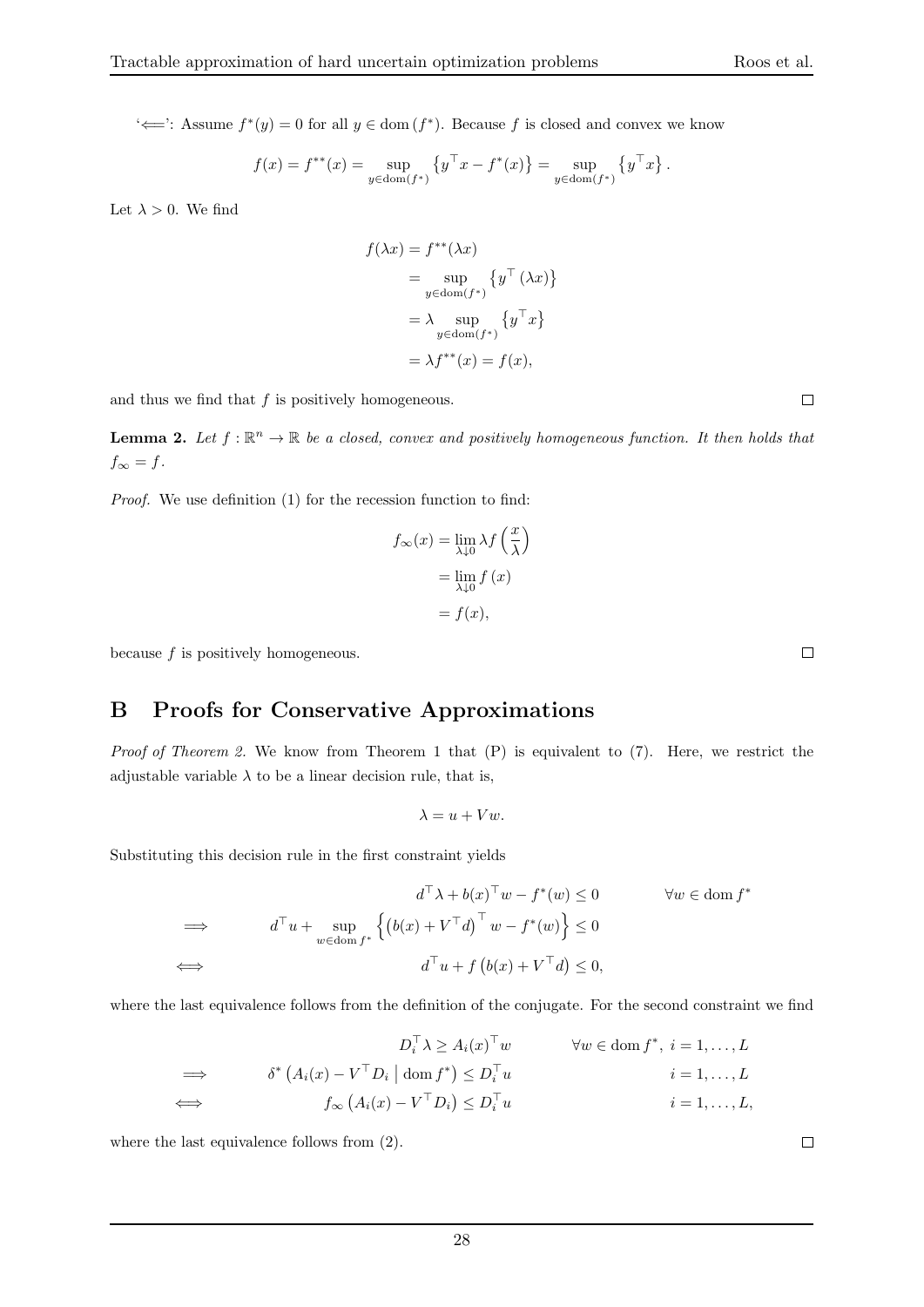*Proof of Theorem 3.* From Theorem 1 we know (P) is equivalent to (7). We lift the nonlinear term  $f^*(w)$ to the uncertainty set, that is, we introduce an auxiliary uncertain parameter  $w_0$  such that we find that (7) is equivalent to

$$
\forall \begin{pmatrix} w_0 \\ w \end{pmatrix} \in W, \ \exists \lambda \in \mathbb{R}^q : \begin{cases} d^\top \lambda + w^\top b(x) + w_0 \le 0 \\ D^\top \lambda \ge A(x)^\top w, \end{cases} \tag{37a}
$$

where the new uncertainty set  $W$  is defined by

$$
W = \left\{ \begin{pmatrix} w_0 \\ w \end{pmatrix} \in \mathbb{R}^{p+1} \mid w_0 + f^*(w) \le 0 \right\}.
$$

The support function of this new uncertainty set is essential for deriving a tractable robust counterpart and is equal to:

$$
\delta^* \left( \begin{pmatrix} z_0 \\ z \end{pmatrix} \middle| W \right) = \sup_{(w_0 - w)^\top \in W} \{ z_0 w_0 + z^\top w \}
$$
  
\n
$$
= \begin{cases} \sup_{w \in \mathbb{R}^p} \{ z^\top w - z_0 f^*(w) \} & \text{if } z_0 > 0 \\ \sup_{w \in \text{dom } f^*} \{ z^\top w \} & \text{if } z_0 = 0 \\ +\infty & \text{otherwise} \end{cases}
$$
  
\n
$$
= \begin{cases} z_0 \sup_{w \in \mathbb{R}^p} \{ w^\top \underline{z} - f^*(w) \} & \text{if } z_0 > 0 \\ f_\infty(z) & \text{if } z_0 = 0 \\ +\infty & \text{otherwise} \end{cases}
$$
  
\n
$$
= \begin{cases} z_0 f \left( \frac{z}{z_0} \right) & \text{if } z_0 \ge 0 \\ +\infty & \text{otherwise} \end{cases}
$$
  
\n
$$
= \begin{cases} z_0 f \left( \frac{z}{z_0} \right) & \text{if } z_0 \ge 0 \\ +\infty & \text{otherwise.} \end{cases}
$$
  
\n(38)

Now, we once again use a linear decision rule for  $\lambda$  of the form

$$
\lambda = u + Vw + rw_0,\tag{39}
$$

 $\overline{ }$ 

where  $u \in \mathbb{R}^q$ ,  $V \in \mathbb{R}^{q \times p}$  and  $r \in \mathbb{R}^q$ , and thus we obtain a conservative approximation for (P). Substituting this decision rule in (37a) yields

$$
d^{\top}\lambda + b(x)^{\top}w + w_0 \le 0 \qquad \forall \begin{pmatrix} w_0 \\ w \end{pmatrix} \in W
$$
  
\n
$$
\implies d^{\top}(u + Vw + rw_0) + b(x)^{\top}w + w_0 \le 0 \qquad \forall \begin{pmatrix} w_0 \\ w \end{pmatrix} \in W
$$
  
\n
$$
\iff d^{\top}u + \begin{pmatrix} w_0 \\ w \end{pmatrix}^{\top} \begin{pmatrix} 1 + d^{\top}r \\ v^{\top}d + b(x) \end{pmatrix} \le 0 \qquad \forall \begin{pmatrix} w_0 \\ w \end{pmatrix} \in W
$$
  
\n
$$
\iff d^{\top}u + \delta^* \left( \begin{pmatrix} 1 + d^{\top}r \\ v^{\top}d + b(x) \end{pmatrix} \middle| W \right) \le 0
$$
  
\n
$$
\iff \begin{cases} d^{\top}u + (1 + d^{\top}r)^{\top} f \left( \frac{V^{\top}d + b(x)}{1 + d^{\top}r} \right) \le 0 \\ 1 + d^{\top}r \ge 0 \end{cases}
$$
\n(40)

where the last equivalence holds because of the definition of the support of W in  $(38)$ . Note that  $(40)$  is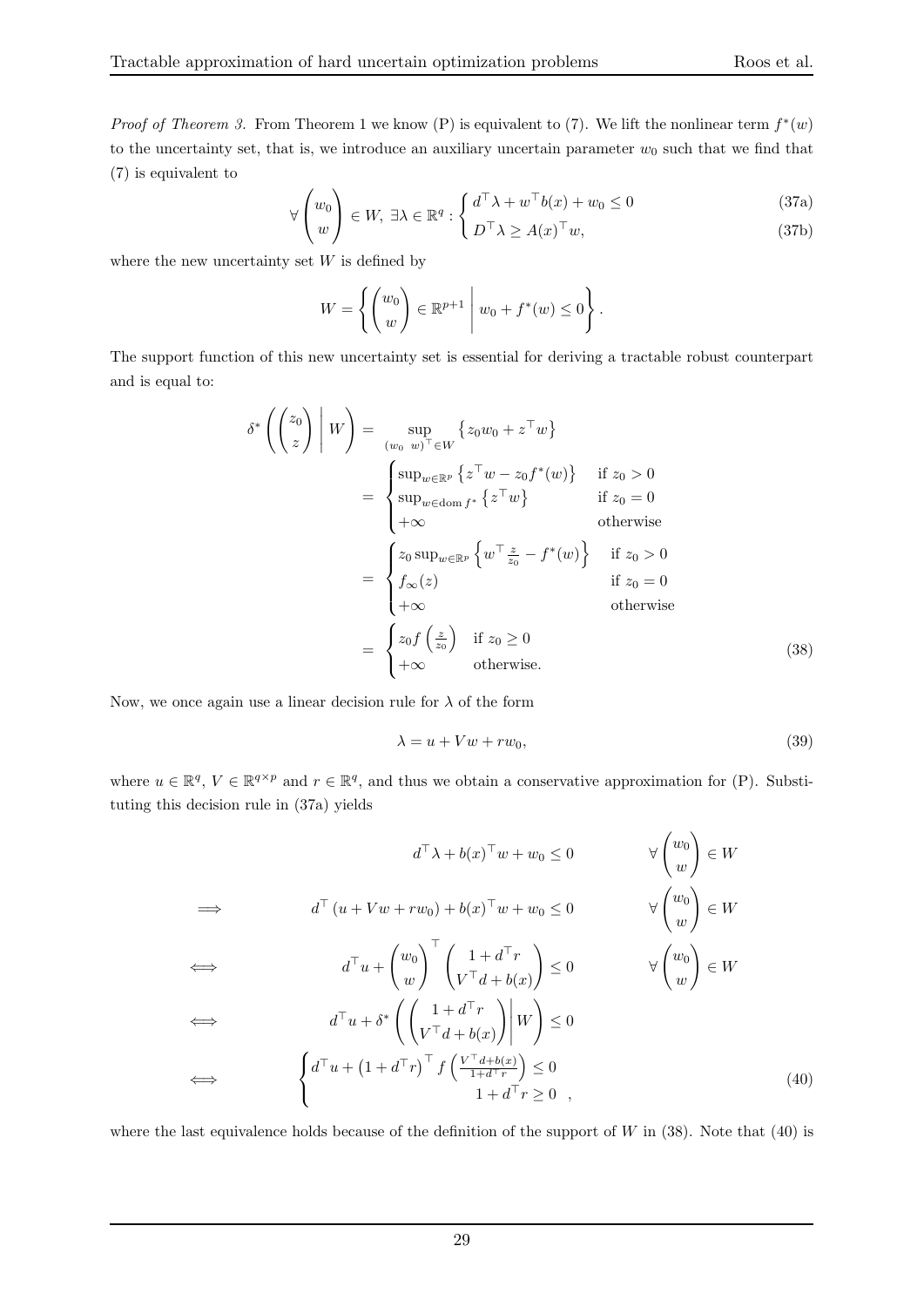exactly (11a). Similarly, substituting the linear decision rule for  $\lambda$  in (37b) we find

$$
D_i^{\top} \lambda \ge A_i(x)^{\top} w \qquad \forall \begin{pmatrix} w_0 \\ w \end{pmatrix} \in W, \ i = 1, ..., L
$$
  
\n
$$
\implies -D_i^{\top} u + \begin{pmatrix} w_0 \\ w \end{pmatrix}^{\top} \begin{pmatrix} -D_i^{\top} r \\ A_i(x) - V^{\top} D_i \end{pmatrix} \le 0 \qquad \forall \begin{pmatrix} w_0 \\ w \end{pmatrix} \in W, \ i = 1, ..., L
$$
  
\n
$$
\iff -D_i^{\top} u + \delta^* \left( \begin{pmatrix} -D_i^{\top} r \\ A_i(x) - V^{\top} D_i \end{pmatrix} \middle| W \right) \le 0 \qquad i = 1, ..., L
$$
  
\n
$$
\iff \begin{cases} -D_i^{\top} u + (-D_i^{\top} r) f \left( \frac{A_i(x) - V^{\top} D_i}{-D_i^{\top} r} \right) \le 0 \\ -D_i^{\top} r \ge 0 \end{cases} \qquad i = 1, ..., L,
$$

which is exactly (11b). Because the decision rule (39) is a more general decision rule than the decision rule used in Theorem 2, which equals (39) for  $r = 0$ , it follows that (11) is a tighter conservative approximation  $\Box$ than (10).

*Proof of Theorem 6.* Because  $f$  is a closed convex function we have that

$$
f(z) = f^{**}(z) = \sup_{w \in \text{dom } f^*} \left\{ z^{\top} w - f^*(w) \right\}.
$$

Substituting this into (P) yields

$$
\forall \zeta \in U : f(A(x)\zeta + b(x)) \le 0
$$
  
\n
$$
\iff \forall \zeta \in U : \sup_{w \in \text{dom } f^*} \left\{ (A(x)\zeta + b(x))^{\top} w - f^*(w) \right\} \le 0
$$
  
\n
$$
\iff \sup_{\zeta \in U} \left\{ \sup_{w \in \text{dom } f^*} \left\{ (A(x)\tau w)^\top \zeta + b(x)^\top w - f^*(w) \right\} \right\} \le 0
$$
  
\n
$$
\iff \sup_{(w_0, w) \in W} \left\{ \sup_{\zeta \in U} \left\{ (A(x)\tau w)^\top \zeta \right\} + b(x)^\top w + w_0 \right\} \le 0 \tag{41}
$$

$$
\iff \qquad \sup_{(w_0, w) \in W} \left\{ \inf_{\lambda \in \mathbb{R}_+^q \atop \{u_\ell\}_\ell} \left\{ \sum_{\ell=1}^q \lambda_\ell h_\ell^*(u_\ell/\lambda_\ell) + b(x)^\top w + w_0 \mid A(x)^\top w \le \sum_{\ell=1}^q u_\ell \right\} \right\} \le 0 \tag{42}
$$

$$
\iff \forall (w_0, w) \in W, \exists \lambda \in \mathbb{R}_+^q, \{u_\ell\}_\ell \subset \mathbb{R}^p : \begin{cases} \sum_{\ell=1}^q \lambda_\ell h_\ell^*(u_\ell/\lambda_\ell) + b(x)^\top w + w_0 \leq 0 \\ A(x)^\top w \leq \sum_{\ell=1}^q u_\ell \end{cases}
$$

where  $(41)$  and  $(42)$  are equivalent because of strong duality for convex optimization problems, which applies because ri $(U) \neq \emptyset$ .  $\Box$ 

Proof of Theorem 7. We know from Theorem 6 that (P) is equivalent to (30). Here, we restrict the adjustable variables  $(\lambda, \{u_\ell\}_\ell)$  to be a static decision rule, which yields

$$
\sum_{\ell=1}^{q} \lambda_{\ell} h_{\ell}^{*}(u_{\ell}/\lambda_{\ell}) + b(x)^{\top} w + w_{0} \leq 0 \qquad \forall (w_{0}, w) \in W
$$
  
\n
$$
\implies \qquad \sum_{\ell=1}^{q} \lambda_{\ell} h_{\ell}^{*}(u_{\ell}/\lambda_{\ell}) + \sup_{(w_{0}, w) \in W} \{b(x)^{\top} w + w_{0}\} \leq 0
$$
  
\n
$$
\iff \qquad \sum_{\ell=1}^{q} \lambda_{\ell} h_{\ell}^{*}(u_{\ell}/\lambda_{\ell}) + f(b(x)) \leq 0,
$$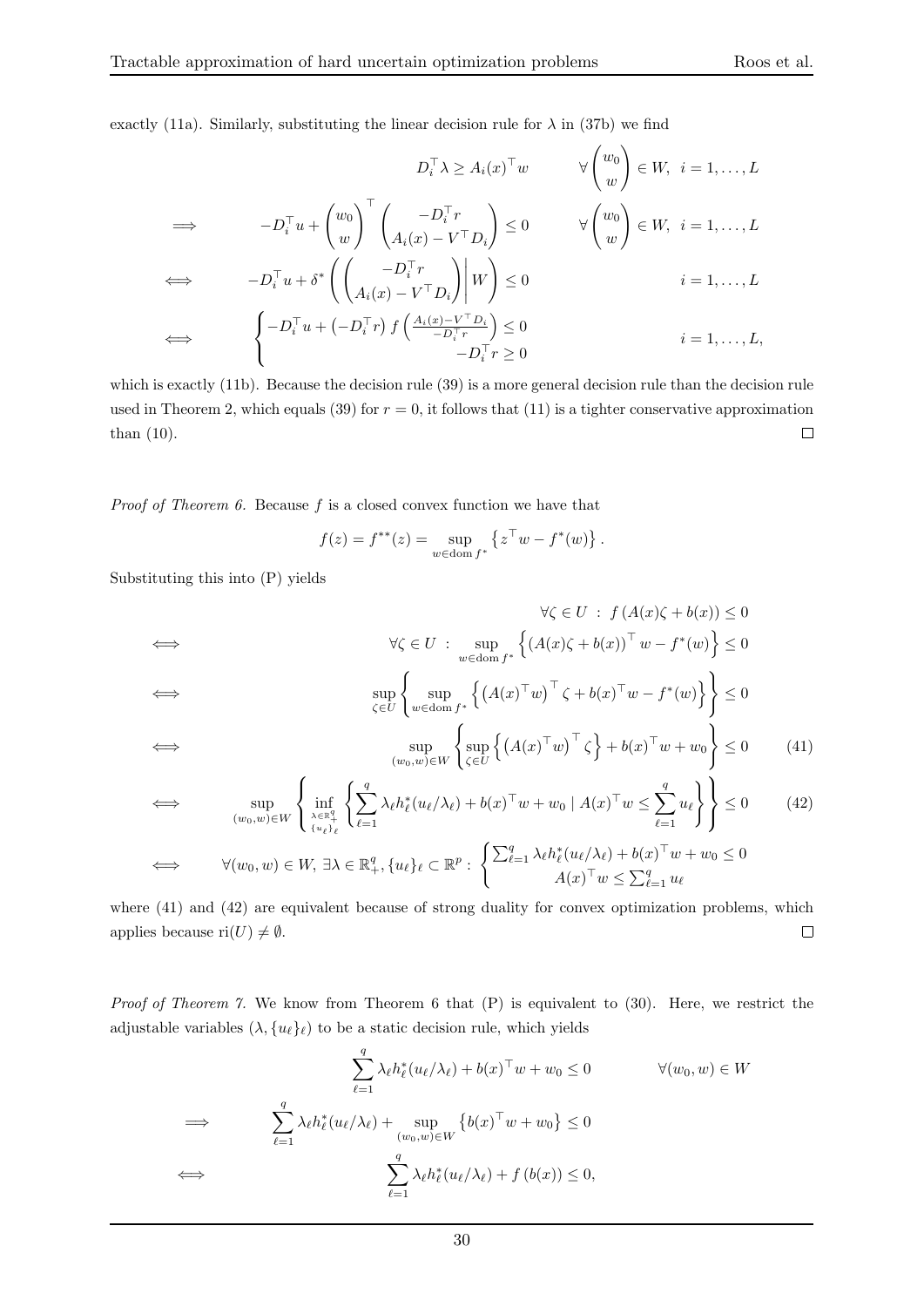where the last equivalence follows from the definition of the conjugate. For the second constraint we find

$$
A_i(x)^\top w \le \sum_{\ell=1}^q u_{i\ell} \qquad \forall w \in \text{dom } f^*, \ i = 1, ..., L
$$
  
\n
$$
\implies \qquad \delta^* (A_i(x) \mid \text{dom } f^*) \le \sum_{\ell=1}^q u_{i\ell} \qquad i = 1, ..., L
$$
  
\n
$$
\iff \qquad f_\infty (A_i(x)) \le \sum_{\ell=1}^q u_{i\ell} \qquad i = 1, ..., L,
$$

where the last equivalence follows from (2).

## C Proof of Conically Representable Perspective

We use the definition of conically representable from Serrano (2015), that is, a function  $f : \mathbb{R}^n \to \mathbb{R}$  is conically representable if its epigraph can be written as

Epi 
$$
f = \{(x, t) | f(x) \le t\}
$$
  
=  $\{(x, t) | \exists u \in \mathbb{R}^m, S(x, u, t) = 0, T(x, u, t) \in \mathcal{K}\},$ 

where  $S: \mathbb{R}^n \times \mathbb{R}^m \times \mathbb{R} \to \mathbb{R}^{k_1}$  and  $T: \mathbb{R}^n \times \mathbb{R}^m \times \mathbb{R} \to \mathbb{R}^{k_2}$  are affine mappings and K is a cone.

**Theorem 8.** If f is conically representable, so is its perspective  $(fv)$ .

*Proof.* Let S, T be the affine mappings that define the conic representation of f and let K be the corresponding cone. Define  $S^{per}: \mathbb{R}^n \times \mathbb{R}^m \times \mathbb{R} \times \mathbb{R}_{++} \to \mathbb{R}^{k_1}$  and  $T^{per}: \mathbb{R}^n \times \mathbb{R}^m \times \mathbb{R} \times \mathbb{R}_{++} \to \mathbb{R}^{k_2}$ by

$$
S^{per}\left(x,u,t,v\right)=vS\left(\frac{x}{v},\frac{u}{v},\frac{t}{v}\right),\qquad T^{per}\left(x,u,t,v\right)=vT\left(\frac{x}{v},\frac{u}{v},\frac{t}{v}\right).
$$

Clearly,  $S^{per}$  and  $T^{per}$  are affine mappings. Moreover we find

$$
\begin{aligned}\n\text{Epi}(fv) &= \left\{ (x, v, t) \middle| \text{ } vf\left(\frac{x}{v}\right) \le t \right\} \\
&= \left\{ (x, v, t) \middle| \left(\frac{x}{v}, \frac{t}{v}\right) \in \text{Epi} \right\} \\
&= \left\{ (x, v, t) \middle| \exists u \in \mathbb{R}^m, \ S\left(\frac{x}{v}, u, \frac{t}{v}\right) = 0, \ T\left(\frac{x}{v}, u, \frac{t}{v}\right) \in \mathcal{K} \right\} \\
&= \left\{ (x, v, t) \middle| \exists u \in \mathbb{R}^m, \ S\left(\frac{x}{v}, \frac{u}{v}, \frac{t}{v}\right) = 0, \ T\left(\frac{x}{v}, \frac{u}{v}, \frac{t}{v}\right) \in \mathcal{K} \right\} \\
&= \left\{ (x, v, t) \middle| \exists u \in \mathbb{R}^m, \ S^{per}(x, u, t, v) = 0, \ T^{per}(x, u, t, v) \in \mathcal{K} \right\},\n\end{aligned}
$$

which concludes the proof.

## D Progressive Approximation

As all sets of constraints described in Section 2.2 are conservative approximations to our original constraint (P), they can yield suboptimal solutions. In particular, we propose linear decision rules to solve (7), which is equivalent to  $(P)$ , of which we know they generally do not guarantee to solve adjustable robust optimization problems to optimality (Ben-Tal et al., 2004). Moreover, as our adjustable formulation (7) exhibits left-hand side uncertainty, that is, the uncertain parameter  $w$  directly interacts with decision variables x, little is known with regard to the approximative power of linear decision rules.

 $\Box$ 

 $\Box$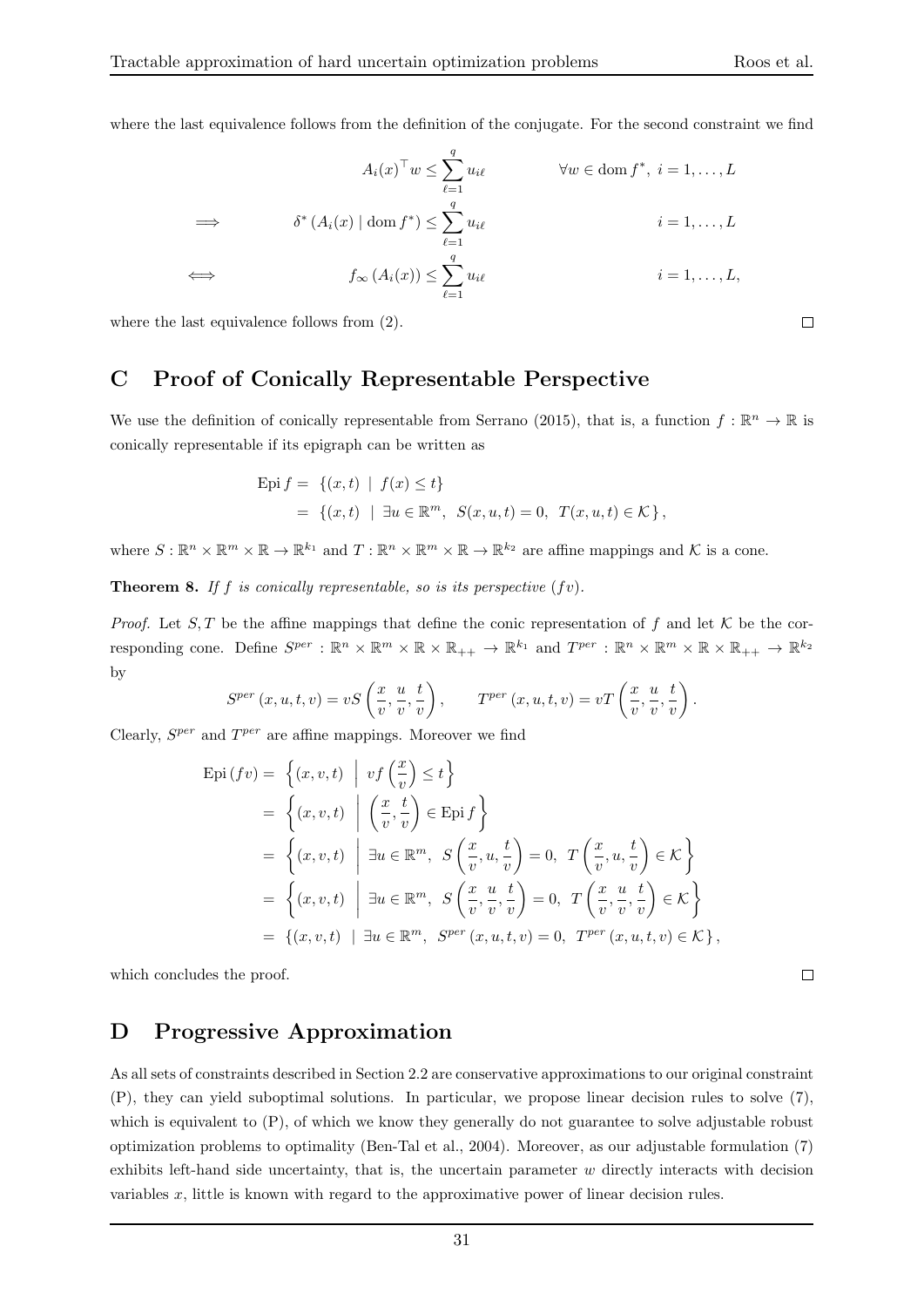In this section, therefore, we focus on finding a good progressive approximation to (P) such that we can gauge the quality of the conservative approximations we propose. A simple method detailed by Zhen et al. (2017) to obtain such approximation is to only require (P) to hold for a finite subset of scenarios from the uncertainty set  $U$ . The approximation is then given by

$$
f\left(A(x)\zeta^{(k)} + b(x)\right) \le 0 \qquad k = 1, \dots, K,\tag{43}
$$

where  $\{\zeta^{(1)},\ldots,\zeta^{(K)}\}\subseteq U$ . We note that these constraints are exactly as computationally tractable as the original constraint without uncertainty. In fact, because we assume a polyhedral set  $U$  and  $f$  is convex, (43) is equivalent to (P) if  $\{\zeta^{(1)},\ldots,\zeta^{(K)}\}$  contains all extreme points of U. Generally, U has prohibitively many extreme points though, and we must resort to some other way of finding scenarios  $\zeta^{(1)}, \ldots, \zeta^{(K)}.$ 

We can apply the same reasoning as above to (7) to find an approximation:

For 
$$
k = 1, ..., K
$$
,  $\exists \lambda^{(k)} \in \mathbb{R}^q : \begin{cases} w_0^{(k)} + b(x)^\top w^{(k)} + d^\top \lambda^{(k)} \leq 0 \\ D^\top \lambda^{(k)} \geq A(x)^\top w^{(k)}, \end{cases}$ 

where  $\left\{ \left( \begin{matrix} w_0^{(1)} \\ w_0^{(1)} \end{matrix} \right) \right\}$  $\left( \begin{matrix} w_0^{(1)}\ w^{(1)}\ w^{(1)} \end{matrix} \right), \ldots, \left( \begin{matrix} w_0^{(K)}\ w^{(K)}\ \end{matrix} \right)$  $\begin{Bmatrix} w_0^{(K)} \\ w^{(K)} \end{Bmatrix}$   $\Big\}$   $\subset W$  and  $\lambda^{(k)} \in \mathbb{R}^q$  is a non-adjustable variable. Recall that

$$
W = \left\{ \begin{pmatrix} w_0 \\ w \end{pmatrix} : w_0 + f^*(w) \le 0 \right\},\,
$$

which generally has infinitely many extreme points.

An approach to find a small and efficient set of scenarios for two-stage fixed-recourse robust constraints is suggested by Hadjiyiannis et al. (2011). For any feasible solution  $\hat{x}$  and linear decision rule  $\hat{\lambda}$  =  $\hat{u} + \hat{V}w + \hat{r}w_0$ , we find scenarios that are worst-case for the constraints in (7). We then hope that these scenarios are also worst-case for the actual optimal solution  $x^*, \lambda^*$  of (7). For our problem, this means that we obtain scenarios

$$
\begin{pmatrix} \bar{w}_0 \\ \bar{w} \end{pmatrix} = \operatorname{argmax} \begin{pmatrix} w_0 \\ w \end{pmatrix} \in W \begin{cases} d^\top \left( \hat{u} + \hat{V}w + \hat{r}w_0 \right) + b(\hat{x})^\top w + w_0 \end{cases},
$$

as well as the worst-case scenarios from (7b). An extension proposed by Zhen et al. (2017) is to use these  $L+1$  scenarios to also obtain scenarios  $\zeta^{(1)}, \ldots, \zeta^{(L+1)}$  by solving

$$
\bar{\zeta}^{(k)} = \operatorname{argmax}_{\zeta \in U} \left\{ \left( A(\hat{x})\zeta + b(\hat{x}) \right)^{\top} \bar{w}^{(k)} \right\}.
$$

We note that similarly to this approach, we can also obtain worst-case scenarios  $\bar{w}$  based on a linear decision rule solving (10). For more details, we refer to the papers by Hadjiyiannis et al. (2011) and Zhen et al. (2017).

# E Proof of Equivalence of Quadratic and Conic Quadratic Approximations

Proof of Theorem 5. Let  $x \in \mathbb{R}^n$  be such that there exist  $u \in \mathbb{R}^q$ ,  $V \in \mathbb{R}^{q \times p}$  and  $r \in \mathbb{R}^q$  that satisfy (18). We claim choosing  $u^* = \frac{1}{2}(u-r)$ ,  $V_0^* = \frac{1}{2}V_0$  and  $r^* = \frac{1}{2}(u+V_0+r)$  means that  $(x, u^*, V, V_0^*, r^*)$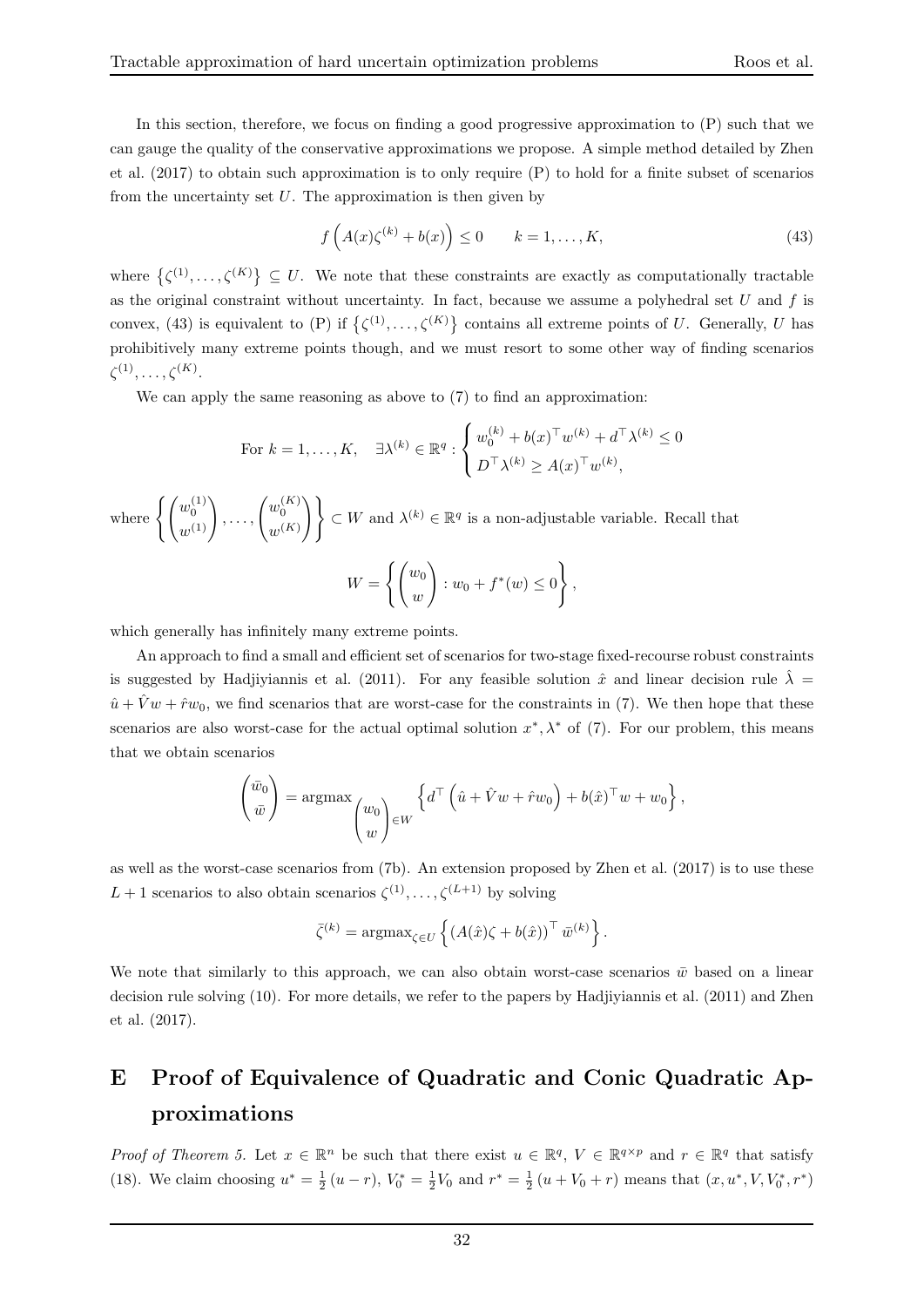satisfies (19). First suppose  $1 + d^{\top}r > 0$ . Then we find from (18a):

$$
d^{\top}u + (1 + d^{\top}r) \left[ \frac{d^{\top}VV^{\top}d}{(1 + d^{\top}r)^{2}} + \frac{d^{\top}V_{0}}{1 + d^{\top}r} \right] \leq g(x)
$$
\n
$$
d^{\top}u + d^{\top}V_{0} + \frac{d^{\top}VV^{\top}d}{1 + d^{\top}r} \leq g(x)
$$
\n
$$
d^{\top}VV^{\top}d + (1 + d^{\top}r) (d^{\top}(u + V_{0}) - g(x)) \leq 0
$$
\n
$$
d^{\top}VV^{\top}d + \left[ \frac{1}{2} (1 + d^{\top}r + d^{\top}(u + V_{0}) - g(x)) \right]^{2}
$$
\n
$$
- \left[ \frac{1}{2} (1 + d^{\top}r + d^{\top}(u + V_{0}) - g(x)) \right]^{2}
$$
\n
$$
\leq \left[ \frac{1}{2} (1 + d^{\top}r + d^{\top}(u + V_{0}) - g(x)) \right]^{2}
$$
\n
$$
\leq \left[ \frac{1}{2} (1 + d^{\top}r - d^{\top}(u + V_{0}) + g(x)) \right]^{2}
$$
\n
$$
\leq \left[ \frac{1}{2} (1 + d^{\top}r - d^{\top}(u + V_{0}) + g(x)) \right]^{2}
$$
\n
$$
\Leftrightarrow d^{\top}V^{\top}d
$$
\n
$$
d^{\top} \left( \frac{1}{2} (u + V_{0}) + d^{\top}r + 1 - g(x) \right) \Big|_{2} \leq \frac{1}{2} (d^{\top}r - d^{\top}(u + V_{0})) + \frac{1 + g(x)}{2} \qquad (45)
$$
\n
$$
\Leftrightarrow d^{\top} \left( \frac{1}{2} (u + V_{0} - r) \right) + \left\| d^{\top} \left( \frac{1}{2} (u + V_{0} + r) \right) + \frac{1 - g(x)}{2} \right\|_{2} \leq \frac{1 + g(x)}{2}
$$
\n
$$
\Leftrightarrow d^{\top}u^{*} + d^{\top}V_{0}^{*} + \left\| d^{\top}r^{*} + \frac{1 - g(x)}{2} \right\|_{2
$$

where we use the fact that  $\frac{1}{2}(1+d^{\top}r-d^{\top}(u+V_0)+g(x))>0$  for the equivalence in (45). This can be seen directly from (18a) and the realization that  $d^T V V^T d \geq 0$  because it is a square. Suppose, on the other hand, that  $1 + d^T r = 0$ . Then by our definition of the perspective function (18a) is equivalent to

$$
d^\top u + f_\infty \begin{pmatrix} V^\top d \\ V_0^\top d \end{pmatrix} \leq g(x) \iff \begin{cases} d^\top u + d^\top V_0 \leq g(x) \\ V^\top d = \mathbf{0}. \end{cases}
$$

Using this we find:

$$
d^{\top}u^* + d^{\top}V_0^* + \left\| \begin{matrix} V^{\top}d \\ d^{\top}r^* + \frac{1 - g(x)}{2} \end{matrix} \right\|_2 = \frac{1}{2}d^{\top}(u - r) + \frac{1}{2}d^{\top}V_0 + \frac{1}{2}d^{\top}(u + V_0 + r) + \frac{1 - g(x)}{2}
$$
  

$$
= d^{\top}u + d^{\top}V_0 + \frac{1 - g(x)}{2}
$$
  

$$
\leq g(x) + \frac{1 - g(x)}{2}
$$
  

$$
= \frac{1 + g(x)}{2}.
$$

We have thus shown that  $(x, u^*, V, V_0^*, r^*)$  satisfies (19a).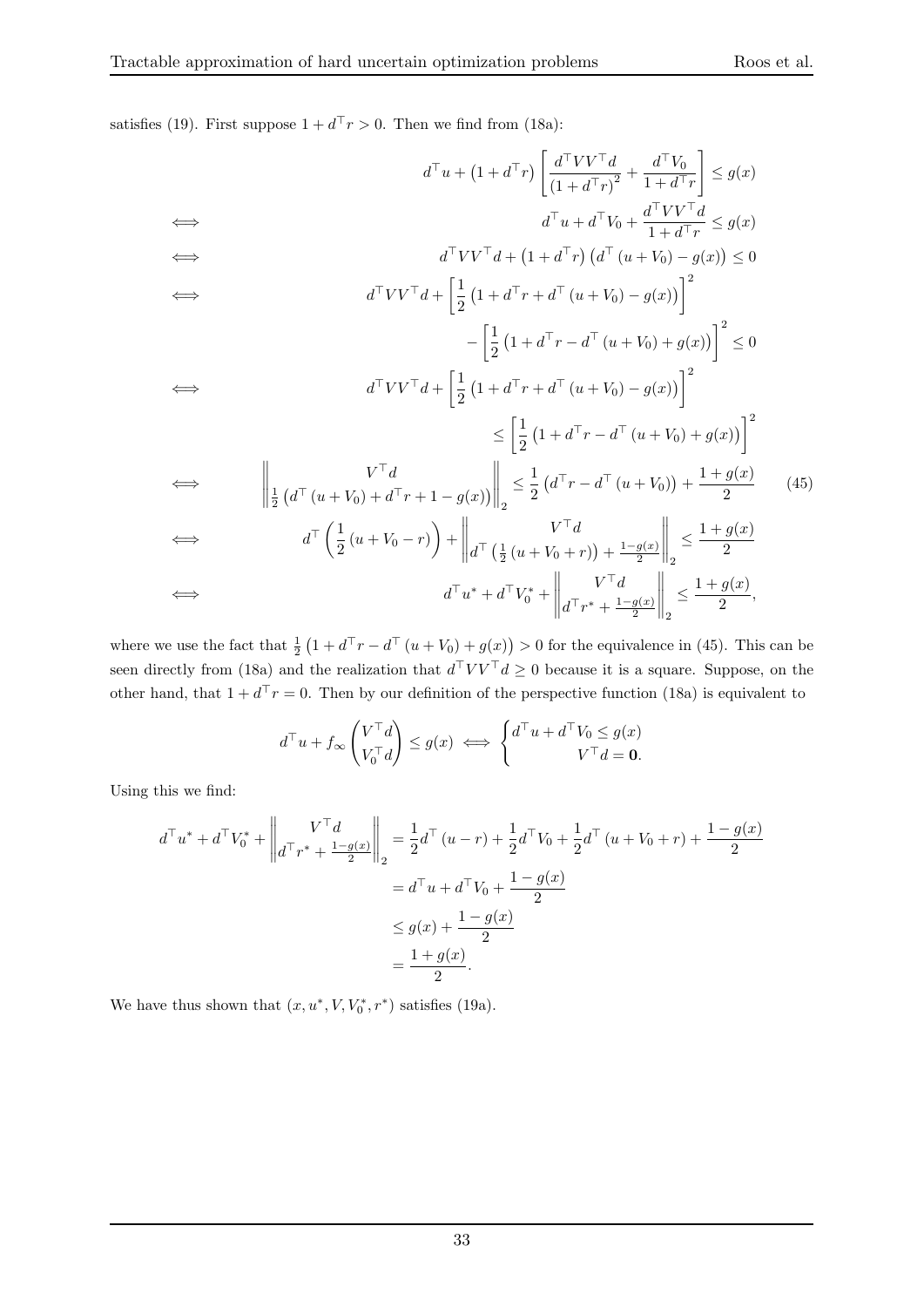Similarly, we can show for any  $i = 1, ..., L$  that if  $-D_i<sup>T</sup>r > 0$  it holds that

$$
(-D_i^{\top}r)\left[\frac{(H_i(x) - V^{\top}D_i)^{\top}(H_i(x) - V^{\top}D_i)}{(-D_i^{\top}r)^2} + \frac{h_i(x) - D_i^{\top}V_0}{-D_i^{\top}r}\right] \leq D_i^{\top}u
$$
\n
$$
\Leftrightarrow \qquad \frac{(H_i(x) - V^{\top}D_i)^{\top}(H_i(x) - V^{\top}D_i)}{-D_i^{\top}r} + h_i(x) - D_i^{\top}u - D_i^{\top}V_0 \leq 0
$$
\n
$$
\Leftrightarrow \qquad (H_i(x) - V^{\top}D_i)^{\top}(H_i(x) - V^{\top}D_i) + (1 + d^{\top}r)(h_i(x) - D_i^{\top}u - D_i^{\top}V_0) \leq 0
$$
\n
$$
\Leftrightarrow \qquad (H_i(x) - V^{\top}D_i)^{\top}(H_i(x) - V^{\top}D_i) + \left[\frac{1}{2}(-D_i^{\top}r + h_i(x) - D_i^{\top}u - D_i^{\top}V_0)\right]^2
$$
\n
$$
-\left[\frac{1}{2}(-D_i^{\top}r - h_i(x) + D_i^{\top}u + D_i^{\top}V_0)\right]^2 \leq 0
$$
\n
$$
\Leftrightarrow \qquad (H_i(x) - V^{\top}D_i)^{\top}(H_i(x) - V^{\top}D_i) + \left[\frac{1}{2}(-D_i^{\top}r + h_i(x) - D_i^{\top}u - D_i^{\top}V_0)\right]^2
$$
\n
$$
\leq \left[\frac{1}{2}(-D_i^{\top}r - h_i(x) + D_i^{\top}u + D_i^{\top}V_0)\right]^2
$$
\n
$$
\Leftrightarrow \qquad \frac{H_i(x) - V^{\top}D_i}{\frac{1}{2}(-D_i^{\top}u - D_i^{\top}V_0 - D_i^{\top}r + h_i(x))}\right\|_2 \leq \frac{1}{2}(D_i^{\top}u + D_i^{\top}V_0 - D_i^{\top}r) - \frac{1}{2}h_i(x)
$$
\n
$$
\Leftrightarrow \qquad \frac{h_i(x)}{2} + \left\|\frac{H_i(x) - V^{\top}D_i}{2} - D_i^{\top}(\frac{1}{2}(u + V_0 + r
$$

Moreover, if  $-D_i^{\top}r=0$ , it holds that

$$
f_{\infty}\left(\begin{matrix}H_i(x) - V^{\top}D_i \\ h_i(x) - D_i^{\top}V_0\end{matrix}\right) \leq D_i^{\top}u \iff \begin{cases}h_i(x) - D_i^{\top}V_0 \leq D_i^{\top}u \\ H_i(x) - V^{\top}D_i = \mathbf{0},\end{cases}
$$

from which it also follows that  $(x, u^*, V, V_0^*, r^*)$  satisfies (19b).

Now, let  $x \in \mathbb{R}^n$  such that there exist  $u^* \in \mathbb{R}^q$ ,  $V \in \mathbb{R}^{q \times p}$ ,  $V_0^* \in \mathbb{R}^q$  and  $r^* \in \mathbb{R}^q$  that satisfy (19). We claim choosing  $u = u^* + r^* - V_0^*$ ,  $V_0 = 2V_0^*$  and  $r = r^* - u^* - V_0^*$  means that  $(x, u, V, V_0, r)$  satisfies (18).

First of all, note that we defined  $u, V_0$  and r exactly such that they are the inverse of the equations used before for  $u^*$ ,  $V_0^*$  and  $r^*$ . As all steps in the derivation above are two-way implications, it directly follows that  $(x, u, V, V_0, r)$  satisfies (18).  $\Box$